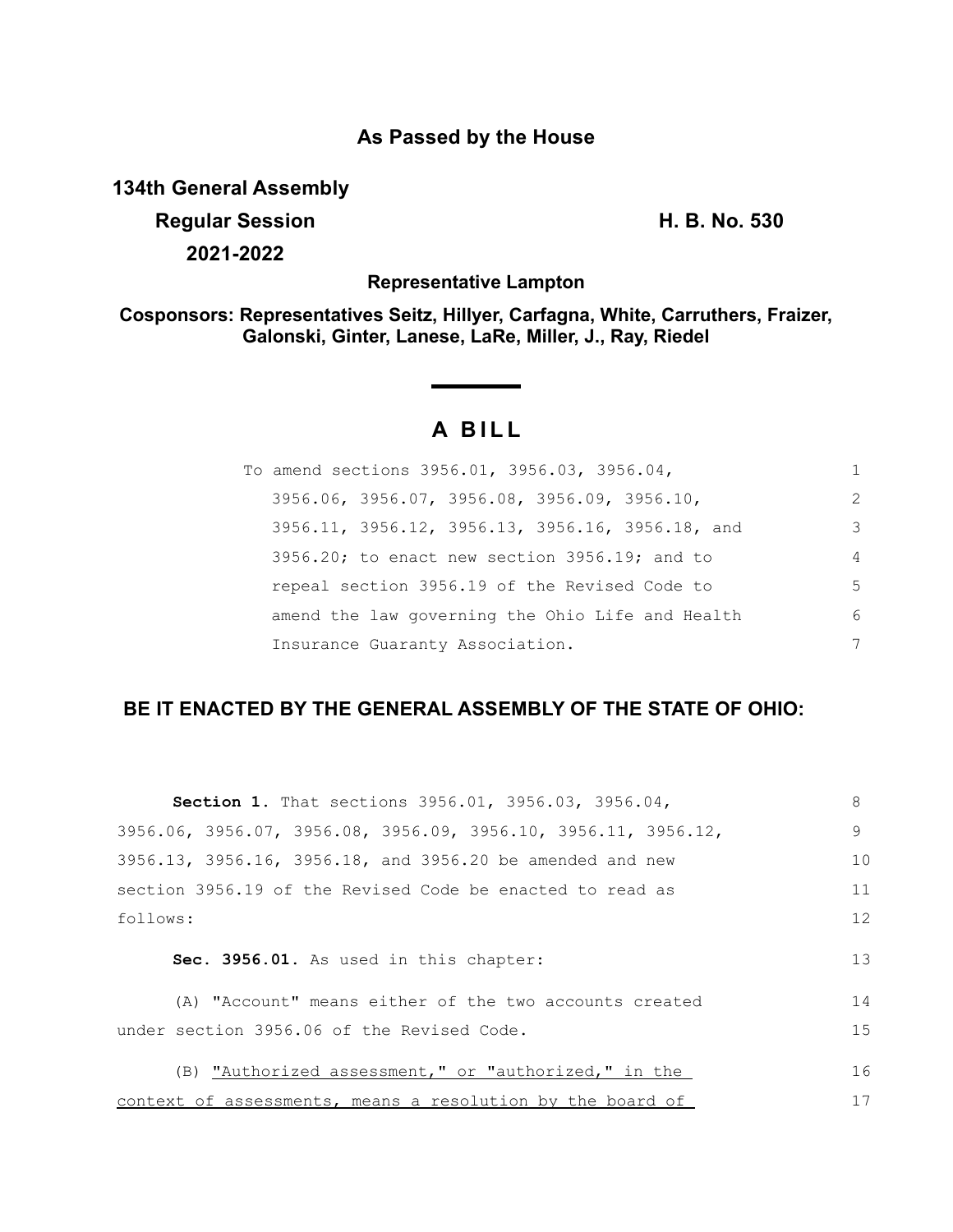| directors has been passed whereby an assessment will be called  | 18 |
|-----------------------------------------------------------------|----|
| immediately or in the future from member insurers for a         | 19 |
| specified amount. An assessment is authorized when the          | 20 |
| resolution is passed.                                           | 21 |
| (C) "Called assessment," or "called," in the context of         | 22 |
| assessments, means that a notice has been issued by the         | 23 |
| association to member insurers requiring that an authorized     | 24 |
| assessment be paid within the time frame set forth in the       | 25 |
| notice. An authorized assessment becomes a called assessment    | 26 |
| when notice is mailed, including by electronic means, by the    | 27 |
| association to member insurers.                                 | 28 |
| (D) "Contractual obligation" means any obligation under a       | 29 |
| policy, contract, or certificate under a group policy or        | 30 |
| contract, or portion of the policy or contract, for which       | 31 |
| coverage is provided under section 3956.04 of the Revised Code. | 32 |
| (C) [E] "Covered policy or contract" means any policy,          | 33 |
| contract, or group certificate within the scope of section      | 34 |
| 3956.04 of the Revised Code.                                    | 35 |
| (D) (F) "Health benefit plan" means any hospital or             | 36 |
| medical expense policy or certificate, or health insuring       | 37 |
| corporation subscriber policy, contract, certificate, or        | 38 |
| agreement, or any other similar health or sickness and accident | 39 |
| insurance policy or contract. "Health benefit plan" does not    | 40 |
| include:                                                        | 41 |
| (1) Accident only insurance;                                    | 42 |
| (2) Credit insurance;                                           | 43 |
| (3) Dental only insurance;                                      | 44 |
| (4) Vision only insurance;                                      | 45 |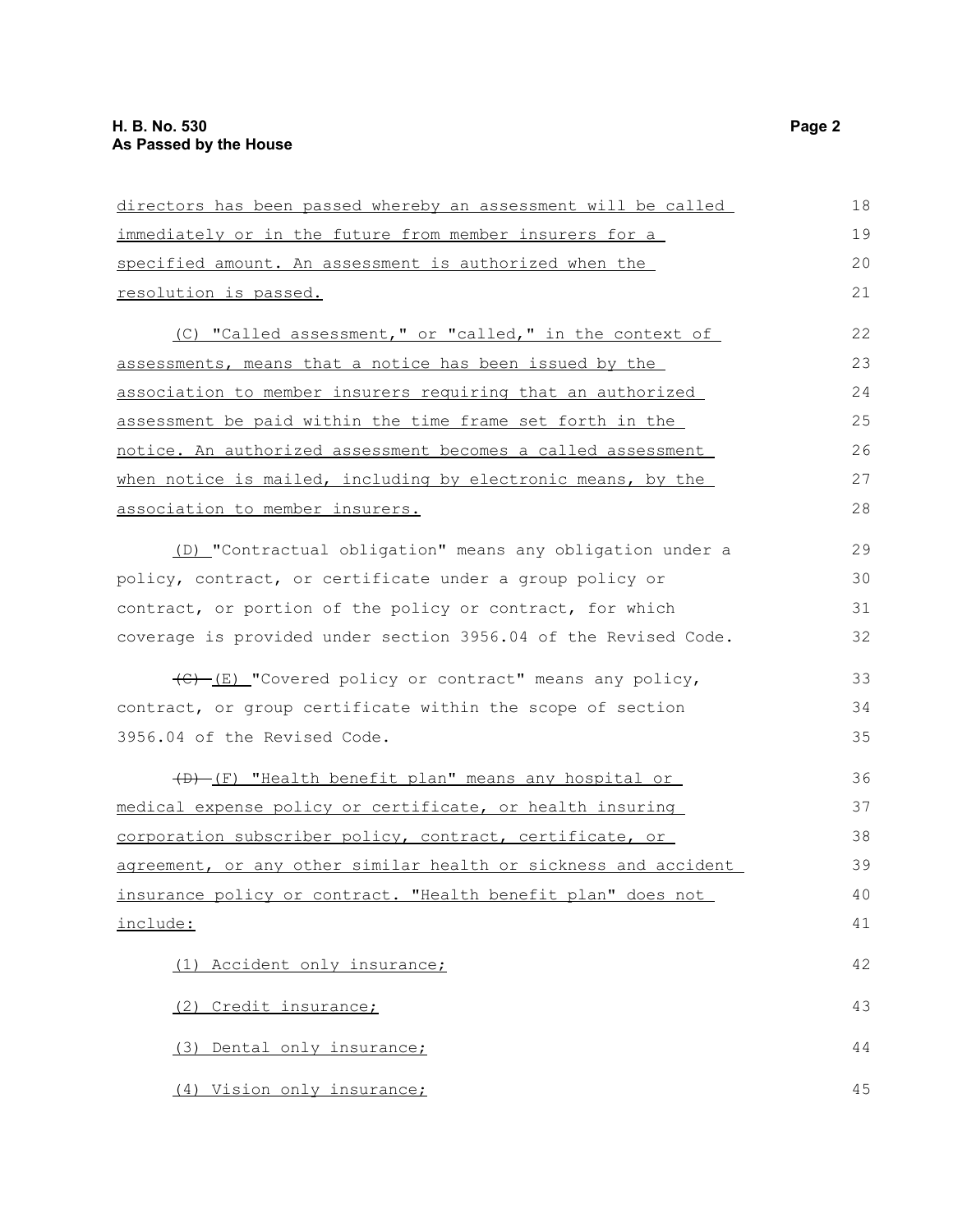| (5) Medicare supplement insurance;                                   | 46 |
|----------------------------------------------------------------------|----|
| (6) Benefits for long-term care, home health care,                   | 47 |
| community-based care, or any combination thereof;                    | 48 |
| (7) Disability income insurance;                                     | 49 |
| (8) Coverage for on-site medical clinics;                            | 50 |
| (9) Specified disease, hospital confinement indemnity, or            | 51 |
| limited benefit health insurance if the types of coverage do not     | 52 |
| provide coordination of benefits and are provided under separate     | 53 |
| <u>policies or certificates.</u>                                     | 54 |
| (G) "Impaired insurer" means a member insurer that, after            | 55 |
| November 20, 1989, is not an insolvent insurer and is placed         | 56 |
| under an order of rehabilitation or conservation by a court of       | 57 |
| competent jurisdiction.                                              | 58 |
| $\frac{E}{E}$ (H) "Insolvent insurer" means a member insurer that,   | 59 |
| after November 20, 1989, is placed under an order of liquidation     | 60 |
| by a court of competent jurisdiction with a finding of               | 61 |
| insolvency.                                                          | 62 |
| $(F)$ $(1)$ $(1)$ $(1)$ "Member insurer" means any insurer or health | 63 |
| insuring corporation that holds a certificate of authority or is     | 64 |
| licensed to transact in this state any kind of insurance or          | 65 |
| health insuring corporation business for which coverage is           | 66 |
| provided under section 3956.04 of the Revised Code, and includes     | 67 |
| any insurer_or health insuring corporation whose certificate of      | 68 |
| authority or license in this state may have been suspended,          | 69 |
| revoked, not renewed, or voluntarily withdrawn after November        | 70 |
| 20, 1989.                                                            | 71 |
| (2) "Member insurer" does not include any of the                     | 72 |
| following:                                                           | 73 |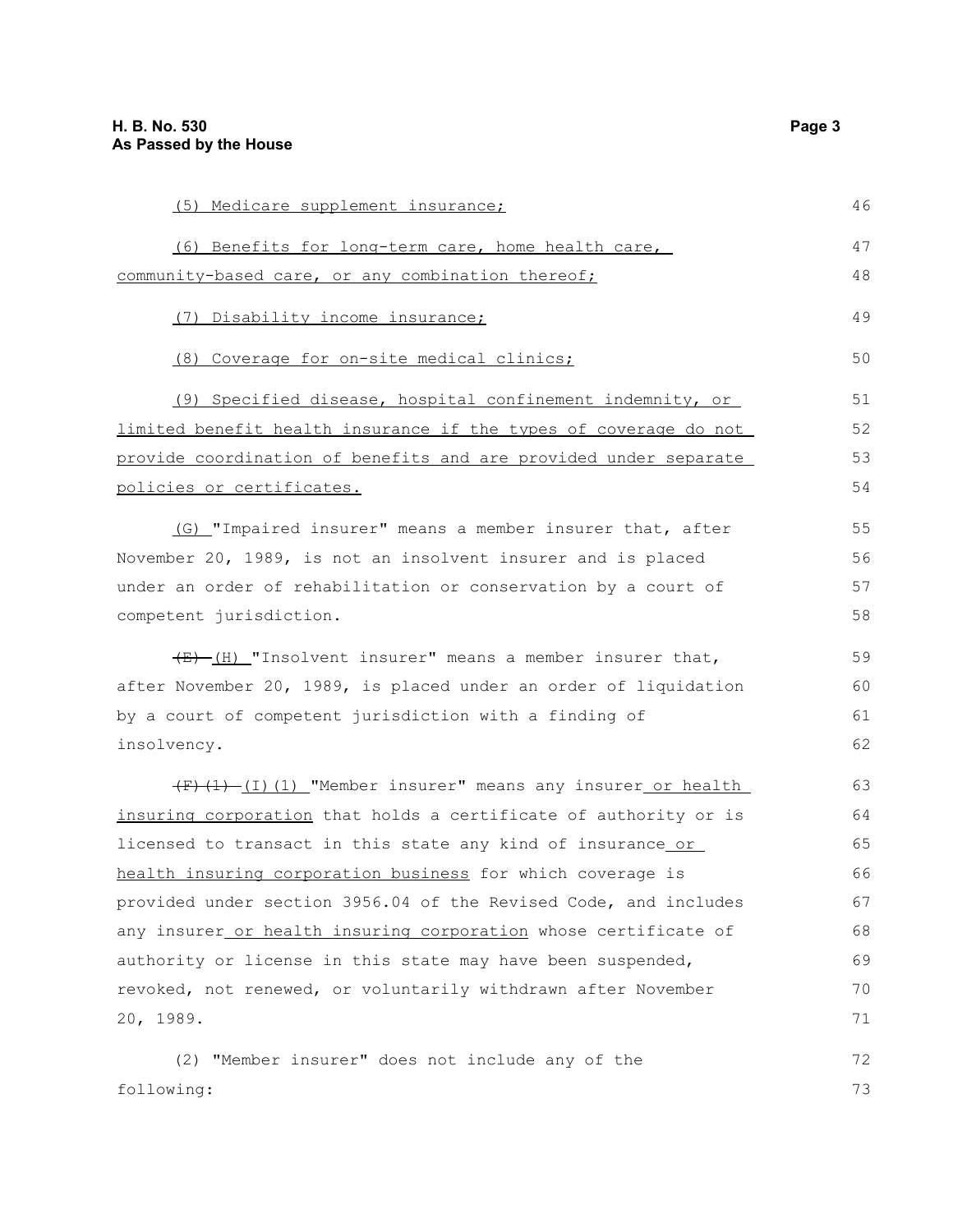| (a) A health insuring corporation;                                         | 74  |
|----------------------------------------------------------------------------|-----|
| (b) A fraternal benefit society;                                           | 75  |
| (e) (b) A self-insurance or joint self-insurance pool or                   | 76  |
| plan of the state or any political subdivision of the state;               | 77  |
| (d) (c) A mutual protective association;                                   | 78  |
| (e) (d) An insurance exchange;                                             | 79  |
| (E) (e) Any person who qualifies as a "member insurer"                     | 80  |
| under section 3955.01 of the Revised Code and who does not                 | 81  |
| receive premiums on covered policies or contracts;                         | 82  |
| $\frac{f(g)-f(f)}{f}$ Any entity similar to any of those described in      | 83  |
|                                                                            | 84  |
| (3) "Member insurer" includes any insurer or health                        | 85  |
| insuring corporation that operates any of the entities described           | 86  |
| in division $(F)$ $(2)$ $(1)$ $(2)$ of this section as a line of business, | 87  |
| and not as a separate, affiliated legal entity, and otherwise              | 88  |
| qualifies as a member insurer.                                             | 89  |
| (G) -(J) "Owner of a policy or contract," "policyholder,"                  | 90  |
| "policy owner," "contract owner," and "contract holder" mean the           | 91  |
| <u>person who is identified as the legal owner under the terms of </u>     | 92  |
| the policy or contract or who is otherwise vested with legal               | 93  |
| title to the policy or contract through a valid assignment                 | 94  |
| completed in accordance with the terms of the policy or contract           | 95  |
| and properly recorded as the owner on the books of the member              | 96  |
| insurer. "Owner of a policy or contract," "policyholder,"                  | 97  |
| "policy owner," "contract owner," and "contract holder" do not             | 98  |
| include persons with a mere beneficial interest in a policy or             | 99  |
| contract.                                                                  | 100 |
|                                                                            |     |

(K) "Premiums" means amounts received on covered policies 101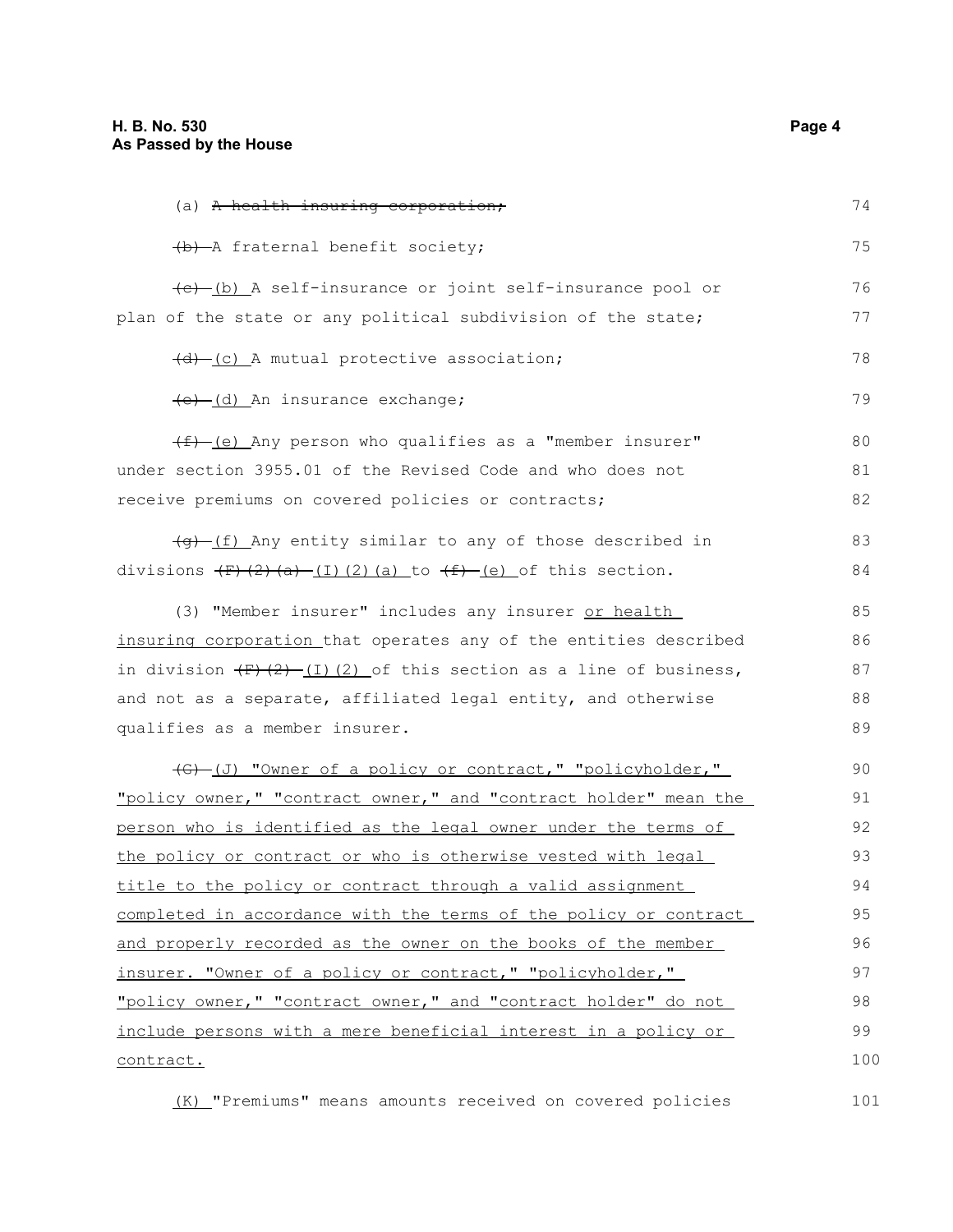or contracts, less premiums, considerations, and deposits returned on the policies or contracts, and less dividends and experience credits on the policies and contracts. "Premiums" does not include either any of the following: 102 103 104 105

(1) Any amounts in excess of  $one$ -five million dollars received on any unallocated annuity contract not issued under a governmental retirement plan established under Section 401, 403(b), or 457 of the "Internal Revenue Code of 1986," 100 Stat. 2085, 26 U.S.C.A. 1, as amended; 106 107 108 109 110

(2) Any amounts received for any policies or contracts or for the portions of any policies or contracts for which coverage is not provided under section 3956.04 of the Revised Code. Division (G)(2) of this section shall not be construed to require the exclusion, from assessable premiums, of premiums paid for coverages in excess, except that assessable premium shall not be reduced on account of  $the-division (C)(2)$  (c) of section 3956.04 of the Revised Code relating to interest limitations specified in division (B)(2)(c) of section 3956.04 of the Revised Code or of premiums paid for coverages in excessof the limitations with respect to any one individual, any one participant, or any one contract holder specified in division (C)(2) of section 3956.04 of the Revised Codeor division (D)(2) of section 3956.04 of the Revised Code relating to limitations with respect to one individual, one participant, and one policy or contract owner; 111 112 113 114 115 116 117 118 119 120 121 122 123 124 125 126

(3) With respect to multiple nongroup policies of life insurance owned by one owner, whether the policy or contract owner is an individual, firm, corporation, or other person, and whether the persons insured are officers, managers, employees, or other persons, premiums in excess of five million dollars 127 128 129 130 131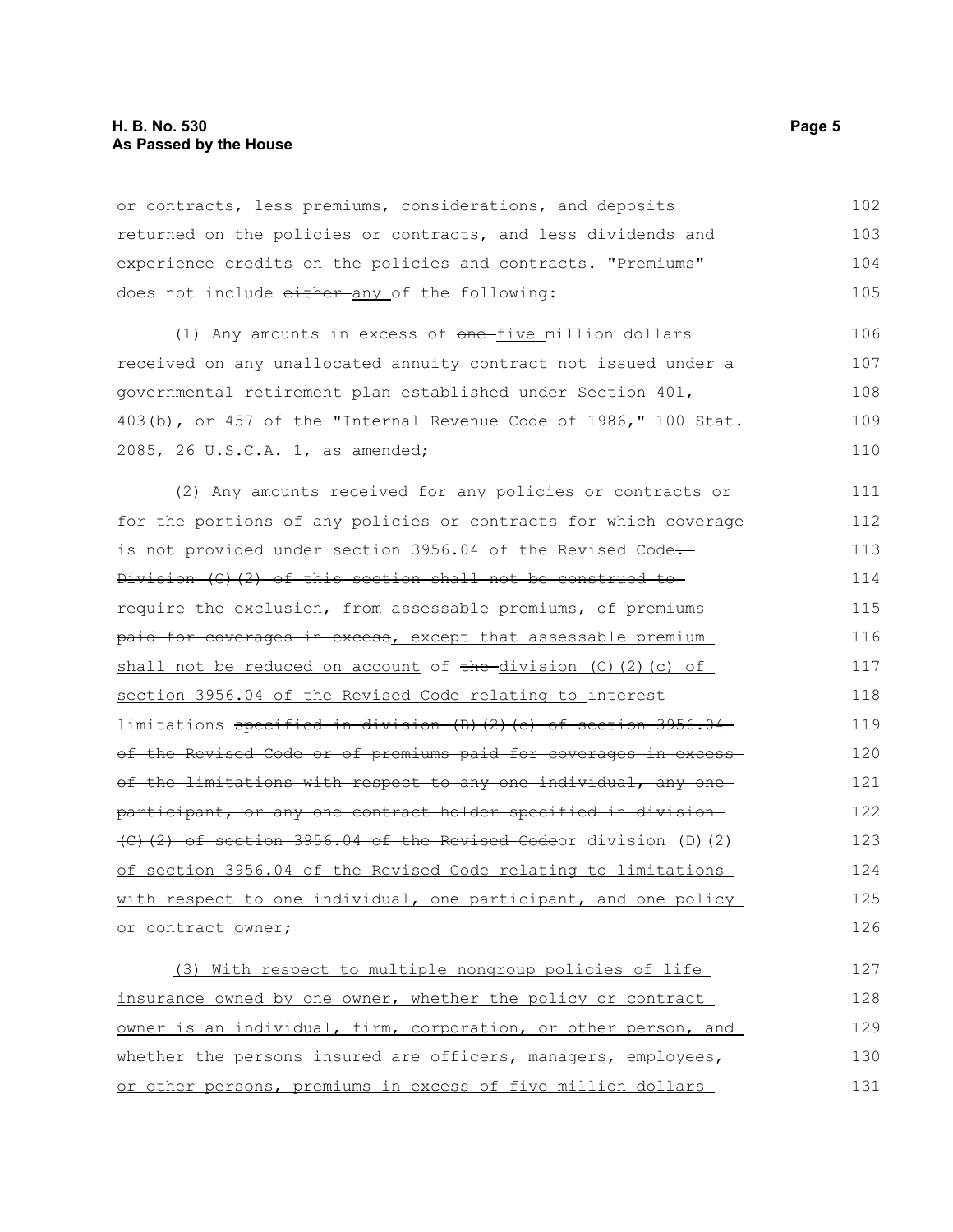| with respect to these policies or contracts, regardless of the      | 132 |
|---------------------------------------------------------------------|-----|
| number of policies or contracts held by the owner.                  | 133 |
| (H) (L) "Resident" means any person who resides in this             | 134 |
| state at the time a member insurer is determined to be an           | 135 |
| impaired or insolvent insurer and to whom a contractual             | 136 |
| obligation is owed. A person may be a resident of only one          | 137 |
| state, which, in the case of a person other than a natural          | 138 |
| person, shall be its principal place of business. Citizens of       | 139 |
| the United States who are either residents of a foreign country     | 140 |
| or residents of a United States possession, territory, or           | 141 |
| protectorate that does not have an association similar to the       | 142 |
| association created by this chapter shall be considered             | 143 |
| residents of the state of domicile of the insurer that issued       | 144 |
| the policy or contract.                                             | 145 |
| (H) (M) "Structured settlement annuity" means an annuity            | 146 |
| purchased in order to fund periodic payments for a plaintiff or     | 147 |
| other claimant in payment for or with respect to personal injury    | 148 |
| suffered by the plaintiff or other claimant.                        | 149 |
| $\overline{+J}$ (N) "Subaccount" means any of the three subaccounts | 150 |
| created under division (A) of section 3956.06 of the Revised        | 151 |
| Code.                                                               | 152 |
| (K) (0) "Supplemental contract" means any agreement                 | 153 |
| entered into for the distribution of policy or contract             | 154 |
| proceeds.                                                           | 155 |
| (E) "Unallocated annuity contract" means any annuity                | 156 |
| contract or group annuity certificate that is not issued to and     | 157 |
| owned by an individual, except to the extent of any annuity         | 158 |
| benefits guaranteed to an individual by an insurer under that       | 159 |
| contract or certificate.                                            | 160 |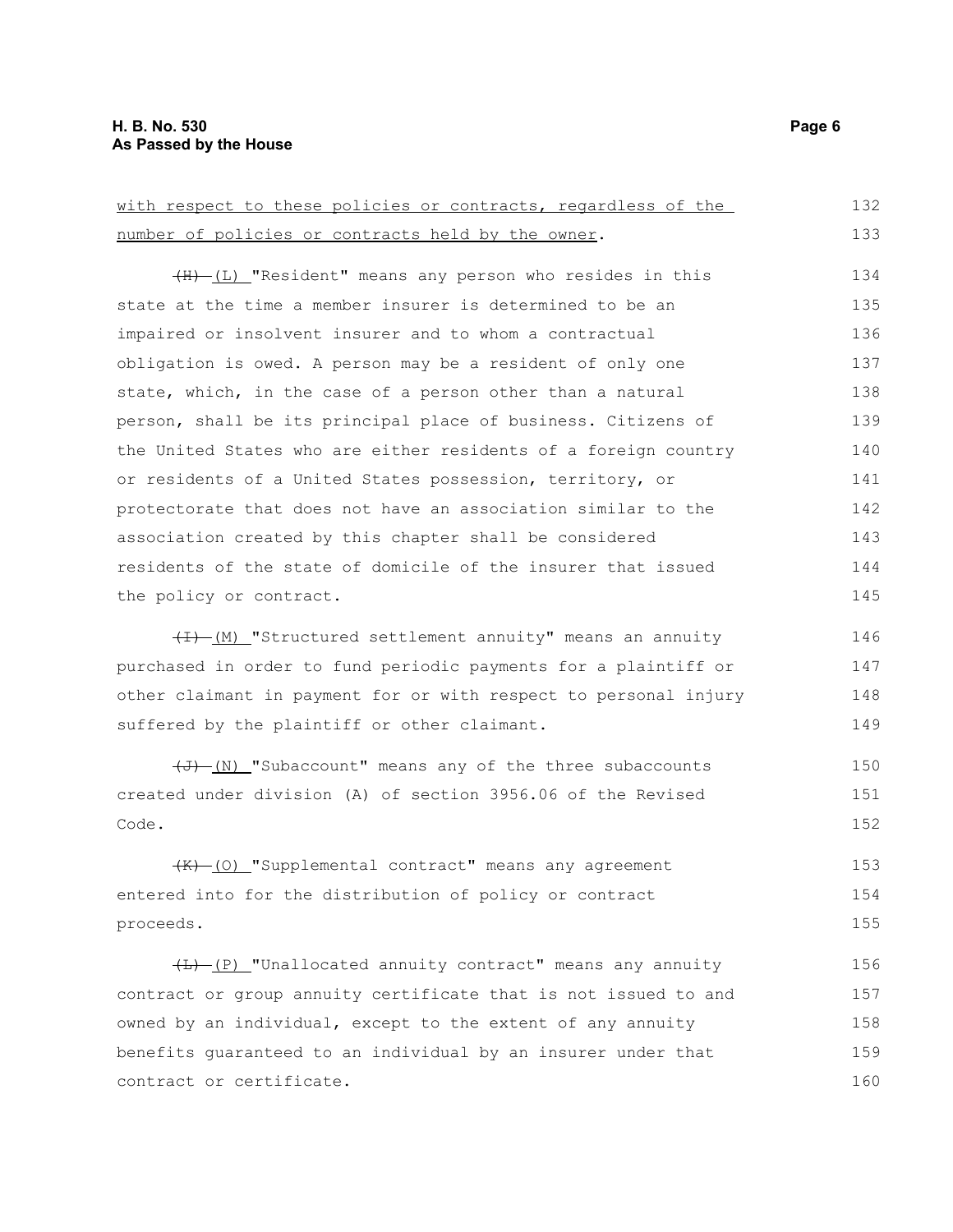#### **H. B. No. 530 Page 7 As Passed by the House**

**Sec. 3956.03.** The purpose of this chapter is to protect, subject to certain limitations, the persons specified in division (A) of section 3956.04 of the Revised Code against failure in the performance of contractual obligations under life and, health insurance policies, and annuity policies, plans, or contracts specified in division  $\overline{(B) - (C)}$  of section 3956.04 of the Revised Code, due to the impairment or insolvency of the member insurer that issued the policies, plans, or contracts. To provide this protection, the Ohio life and health insurance guaranty association, an association of member insurers, is created to pay benefits and to continue coverages, as limited in this chapter. Members of the association are subject to assessment to provide funds to carry out the purpose of this chapter. 161 162 163 164 165 166 167 168 169 170 171 172 173 174

**Sec. 3956.04.** (A) This chapter provides coverage, by the Ohio life and health insurance guaranty association, for the policies and contracts specified in division  $\overline{(B) - (C)}$  of this section to all of the following persons: 175 176 177 178

(1) Persons, regardless of where they reside, except for nonresident certificate holders or enrollees under group policies or contracts, who are the beneficiaries, assignees, or payees, including health care providers rendering services covered under health insurance policies or certificates, of the persons covered under division (A)(2) of this section $\tau$ regardless of where they reside, except for nonresident certificate holders under group policies or contracts; 179 180 181 182 183 184 185 186

(2) Persons who are owners of or certificate holders or enrollees under the policies or contracts other than structured settlement annuities, or, in the case of and unallocated annuity contracts, the persons who are the contract holders, if either 187 188 189 190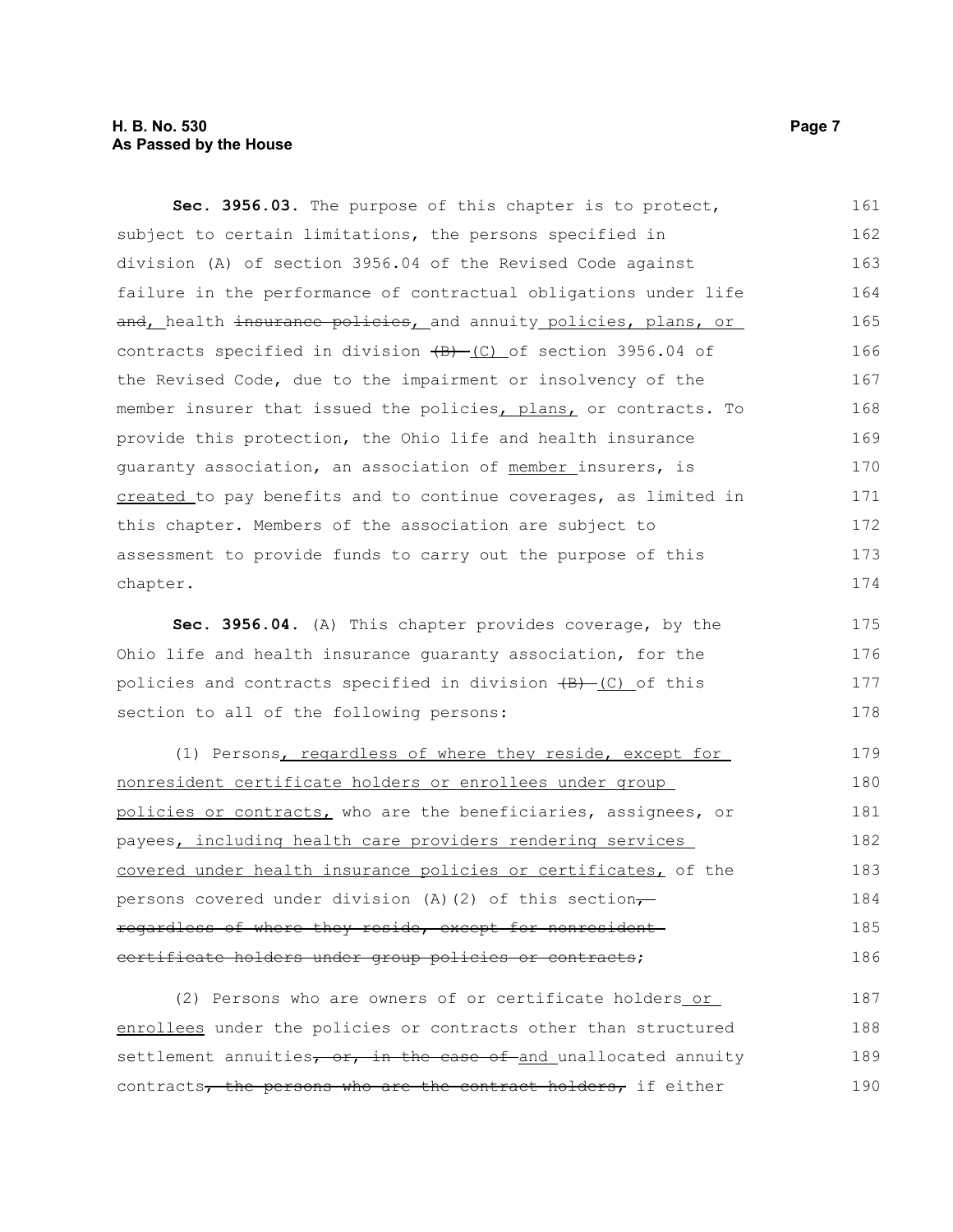| of the following applies:                                         | 191 |
|-------------------------------------------------------------------|-----|
| (a) The persons are residents of this state $\div$ .              | 192 |
| (b) The persons are not residents of this state and all of        | 193 |
| the following conditions apply:                                   | 194 |
| (i) The insurers member insurer that issued the policies          | 195 |
| or contracts are is domiciled in this state,                      | 196 |
| (ii) At the time the policies or contracts were issued,           | 197 |
| The persons are not eligible for coverage by an association in    | 198 |
| any other state due to the fact that the insurers-insurer or      | 199 |
| health insuring corporation did not hold a license or             | 200 |
| certificate of authority in the states in which the persons       | 201 |
| reside <sub>t</sub> at the time specified in the state's quaranty | 202 |
| association laws.                                                 | 203 |
| (iii) The states have associations similar to the                 | 204 |
| association created by section 3956.06 of the Revised Code+       | 205 |
| (iv) The persons are not eligible for coverage by those           | 206 |
| associations.                                                     | 207 |
| (3) Persons who are the owners of unallocated annuity             | 208 |
| contracts specified in division (C) of this section when those    | 209 |
| contracts meet either of the following criteria:                  | 210 |
| (a) The contracts are issued to or in connection with a           | 211 |
| specific benefit plan whose plan sponsor has its principal place  | 212 |
| of business in this state.                                        | 213 |
| (b) The contracts are issued to or in connection with             | 214 |
| government lotteries if the owners are residents of this state.   | 215 |
| (4) Persons who are payees, or the beneficiary of a payee         | 216 |
| if the payee is deceased, under a structured settlement annuity   | 217 |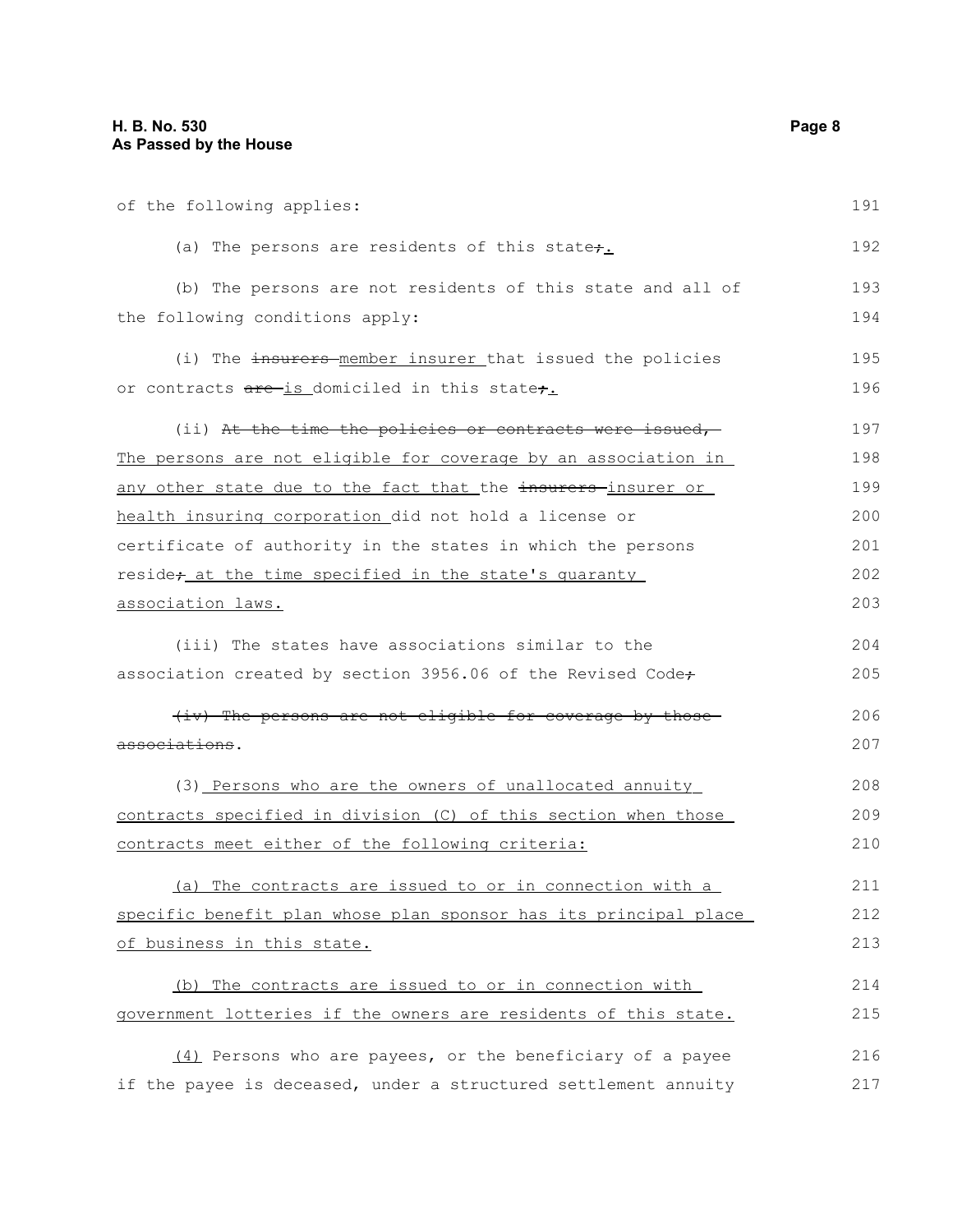if the payee is a resident of this state, regardless of where the contract owner resides; (4) (5) Persons who are payees, or the beneficiary of a payee if the payee is deceased, under a structured settlement annuity if the payee is not a resident of this state, but both of the following are true: (a) The contract owner of the structured settlement annuity is a resident of this state or, if the contract owner of the structured settlement annuity is not a resident of this state, the insurer that issued the structured settlement annuity is domiciled in this state and the state in which the contract owner resides has an association similar to the association created by this chapter. (b) The payee, the beneficiary, and the contract owner are not eligible for coverage by the association of the state in which the payee or contract owner resides. (5) Persons who are payees or beneficiaries of a contract owner resident of this state to the extent coverage is provided under division (A)(4) of this section, unless the payee orbeneficiary is afforded any coverage by the association of another state. This chapter is intended to provide coverage to a person who is a resident of this state and, in special circumstances, to a nonresident. To avoid duplicate coverage, if a person who would otherwise receive coverage under this chapter receives coverage under the laws of another state, the person shall not 218 219 220 221 222 223 224 225 226 227 228 229 230 231 232 233 234 235 236 237 238 239 240 241 242 243

be provided coverage under this chapter. In determining the application of the provisions of this chapter in situations in which a person could be covered by the association of more than 244 245 246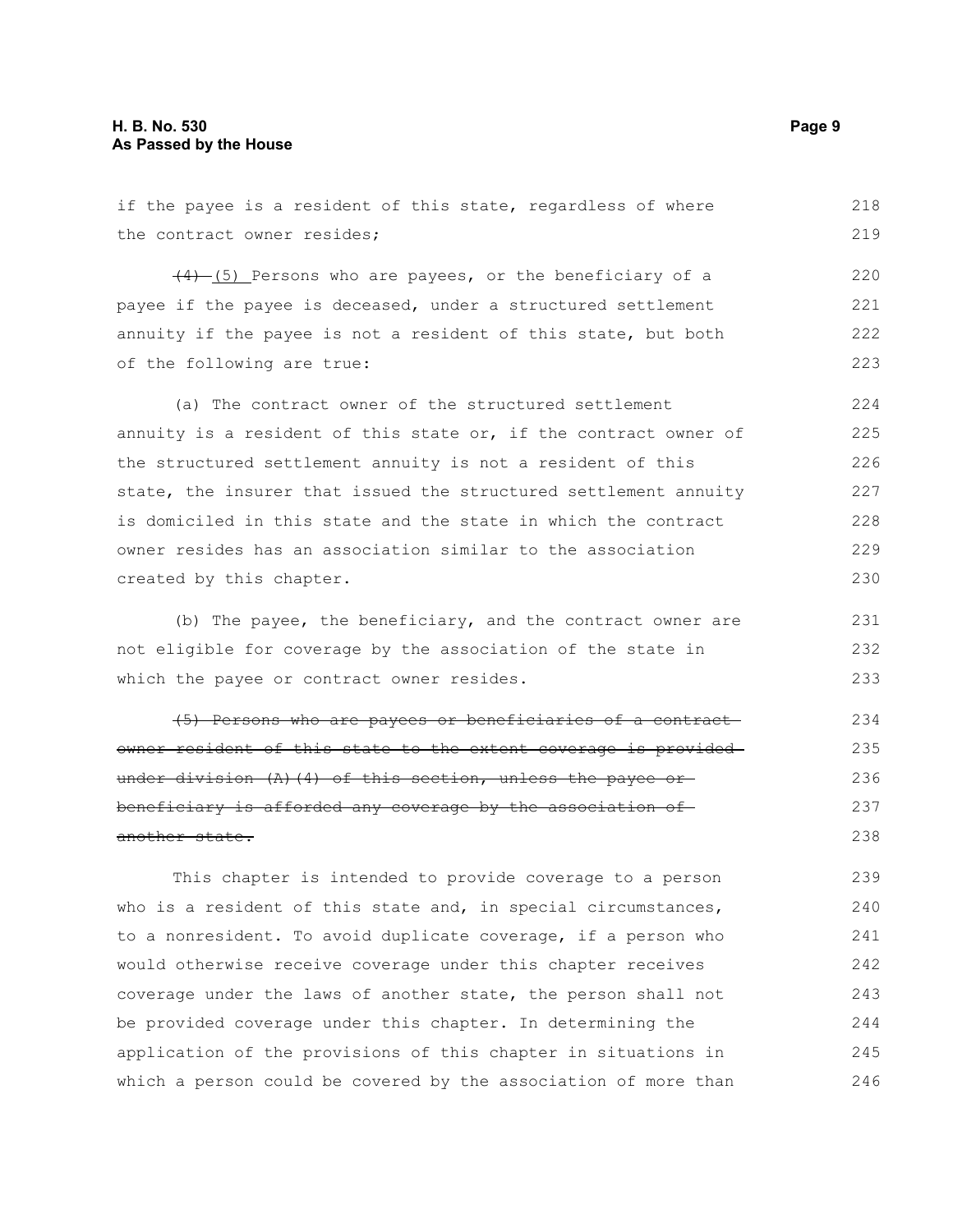| one state, whether as an owner, payee, enrollee, beneficiary, or | 247 |
|------------------------------------------------------------------|-----|
| assignee, this chapter shall be construed in conjunction with    | 248 |
| other state laws to result in coverage by only one association.  | 249 |
| (B) (1) -(B) This chapter shall not provide coverage to any      | 250 |
| of the following:                                                | 251 |
| (1) A person who is a payee, or beneficiary, of a contract       | 252 |
| owner resident of this state, if the payee or beneficiary is     | 253 |
| afforded any coverage by the association of another state;       | 254 |
| (2) A person covered under division (A) (3) of this              | 255 |
| section, if any coverage is provided by the association of       | 256 |
| another state to the person;                                     | 257 |
| (3) A person who acquires rights to receive payments             | 258 |
| through a structured settlement factoring transaction as defined | 259 |
| in 26 U.S.C. 5891(c)(3)(A), regardless of whether the            | 260 |
| transaction occurred before or after such section became         | 261 |
| effective.                                                       | 262 |
| (C) (1) This chapter provides coverage to the persons            | 263 |
| specified in division (A) of this section for direct, nongroup   | 264 |
| life_insurance, health_insurance, which for the purposes of this | 265 |
| chapter includes sickness and accident insurance policies and    | 266 |
| contracts, and health insuring corporation subscriber policies,  | 267 |
| contracts, certificates, and agreements, or annuity policies or  | 268 |
| contractsannuities, for certificates under direct group policies | 269 |
| and contracts, for supplemental contracts to any of the          | 270 |
| preceding, and for unallocated annuity contracts, in each case   | 271 |
| issued by member insurers, except as otherwise limited in this   | 272 |
| chapter. Annuity contracts and certificates under group annuity  | 273 |
| contracts include, but are not limited to, quaranteed investment | 274 |
| contracts, deposit administration contracts, unallocated funding | 275 |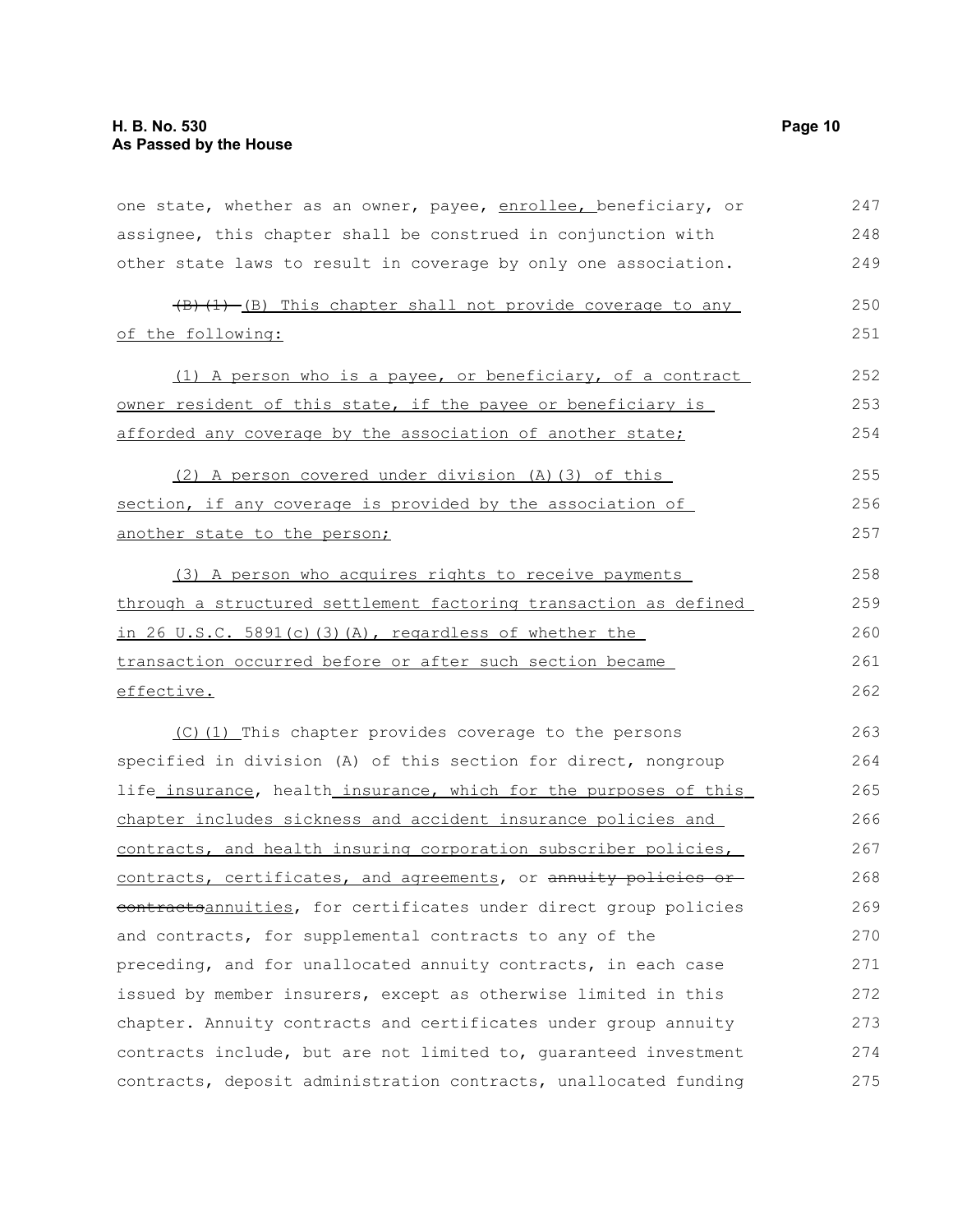agreements, allocated funding agreements, structured settlement annuities, annuities issued to or in connection with government lotteries, and any immediate or deferred annuity contracts. 276 277 278

(2)  $This-Except as provided in division (C) (3) of this$ section, this chapter does not provide coverage for any of the following:

(a) Any portion of a policy or contract not guaranteed by the member insurer, or under which the risk is borne by the policy or contract holder;

(b) Any policy or contract of reinsurance, unless assumption certificates have been issued pursuant to the reinsurance policy or contract; 285 286 287

(c) Any portion of a policy or contract to the extent that the rate of interest on which it is based, or the interest rate, crediting rate, or similar factor determined by use of an index or other external reference stated in the policy or contract employed in calculating returns or changes in value:

(i) Averaged over the period of four years prior to the date on which the association becomes obligated with respect to the policy or contract or if the policy or contract has been issued for a lesser period averaged over that period, exceeds the rate of interest determined by subtracting two percentage points from the monthly average-corporates as published by Moody's investors service, inc., or any successor to that service, averaged for the same period; 293 294 295 296 297 298 299 300

(ii) On and after the date on which the association becomes obligated with respect to the policy or contract, exceeds the rate of interest determined by subtracting three percentage points from the monthly average-corporates as 301 302 303 304

279 280 281

282 283 284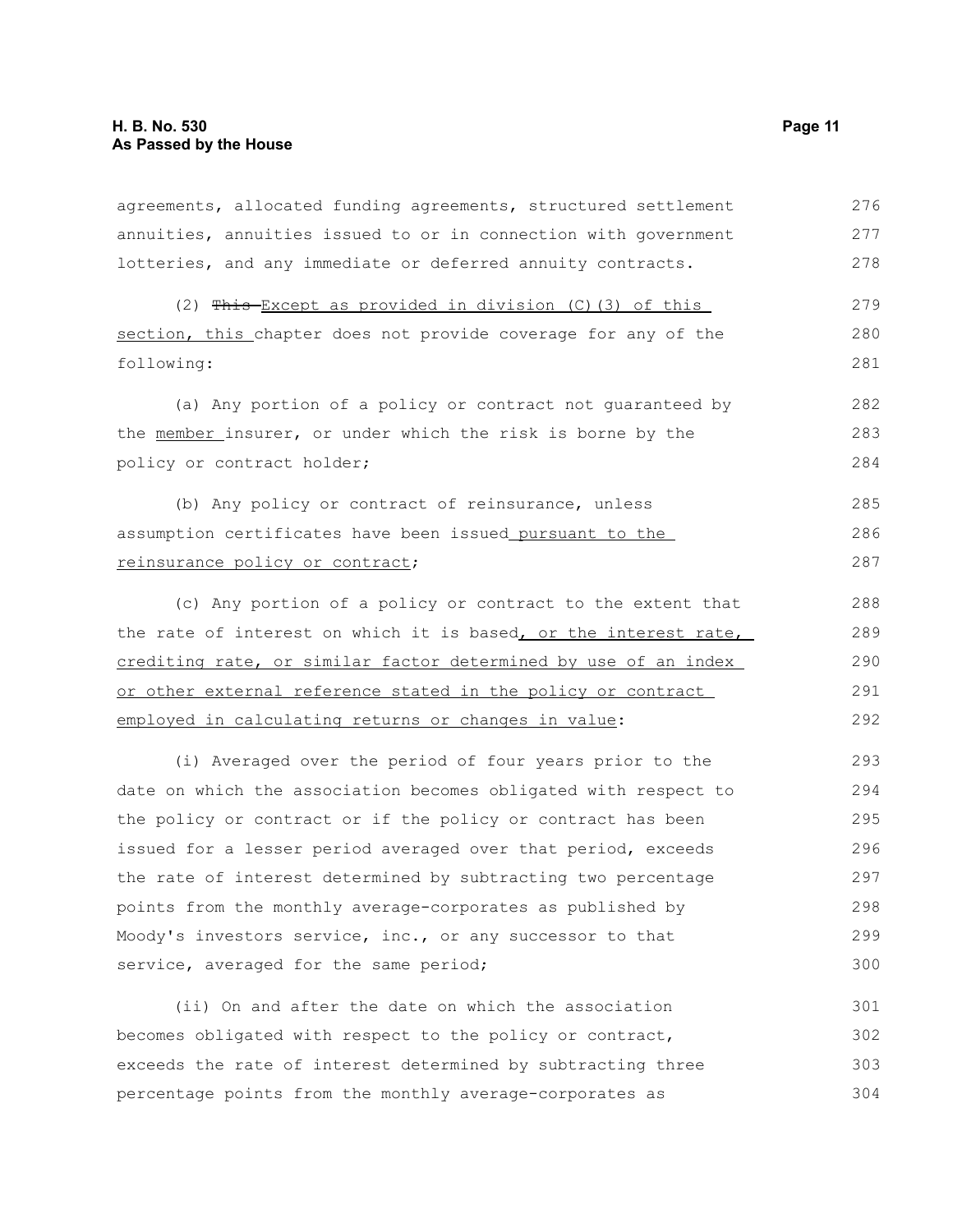in this state;

published by Moody's investors service, inc., or any successor to that service, as most recently available. If the monthly average-corporates is no longer published, the superintendent, by rule, shall establish a substantially similar average. (d) Any plan or program of an employer, association, or similar entity to provide life, health, or annuity benefits to its employees or members to the extent that the plan or program is self-funded or uninsured, including but not limited to benefits payable by an employer, association, or similar entity under any of the following: (i) A multiple employer welfare arrangement as defined in section 3(40) of the "Employee Retirement Income Security Act of 1974," 88 Stat. 833, 29 U.S.C.A. 1002(40), as amended; (ii) A minimum premium group insurance plan; (iii) A stop-loss group insurance plan; (iv) An administrative services only contract. (e) Any portion of a policy or contract to the extent that it provides dividends, voting rights, or experience rating credits, or provides that any fees or allowances be paid to any person, including the policy or contract holder, in connection with the service to or administration of the policy or contract; (f) Any policy or contract issued in this state by a member insurer at a time when it was not licensed or did not 305 306 307 308 309 310 311 312 313 314 315 316 317 318 319 320 321 322 323 324 325 326 327 328

(g) Any unallocated annuity contract issued to an employee benefit plan protected under the federal pension benefit 331 332

have a certificate of authority to issue the policy or contract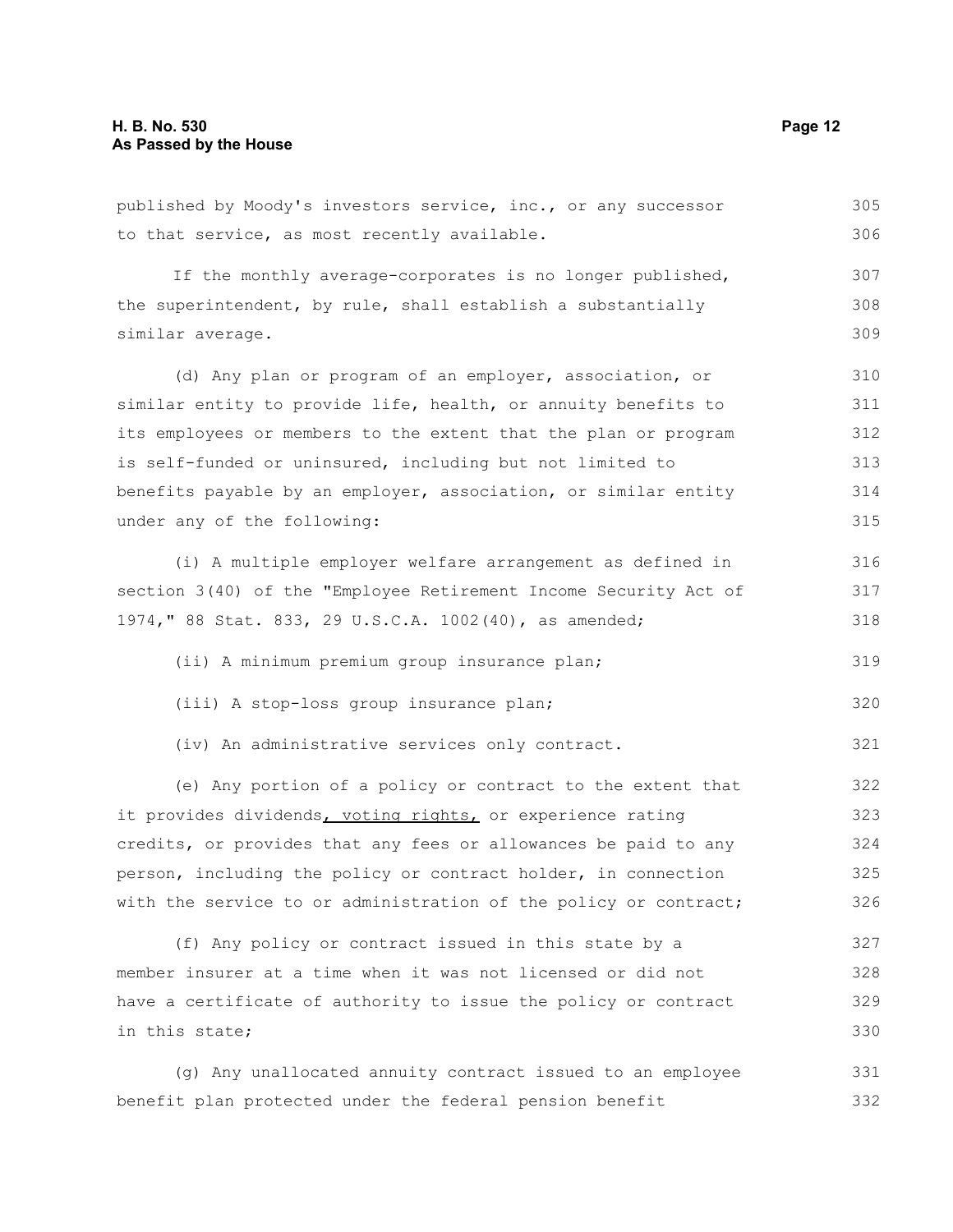| guaranty corporation, regardless of whether the federal pension  | 333 |
|------------------------------------------------------------------|-----|
| benefit quaranty corporation has yet become liable to make any   | 334 |
| payments with respect to the benefit plan;                       | 335 |
| (h) Any portion of any unallocated annuity contract that         | 336 |
| is not issued to or in connection with a governmental lottery or | 337 |
| a benefit plan of a specific employee, union, or association of  | 338 |
| natural persons;                                                 | 339 |
| (i) Any policy or contract issued to or for the benefit of       | 340 |
| a past or present director or officer within one year of the-    | 341 |
| filing of the successful complaint that the insurer was impaired | 342 |
| or insolventAny portion of a policy or contract to the extent    | 343 |
| that the assessments required by section 3956.09 of the Revised  | 344 |
| Code with respect to the policy or contract are preempted by     | 345 |
| federal or state law;                                            | 346 |
| (j) Any policy or contract issued by any entity described-       | 347 |
| in division (F)(2) of section 3956.01 of the Revised CodeAny     | 348 |
| obligation that does not arise under the express written terms   | 349 |
| of the policy or contract issued by the member insurer to the    | 350 |
| enrollee, certificate holder, contract owner, or policy owner,   | 351 |
| including all of the following:                                  | 352 |
| (i) Claims based on marketing materials;                         | 353 |
| (ii) Claims based on side letters, riders, or other              | 354 |
| documents that were issued by the member insurer without meeting | 355 |
| applicable policy or contract form filing or approval            | 356 |
| requirements;                                                    | 357 |
| (iii) Misrepresentations of or regarding policy or               | 358 |
| contract benefits;                                               | 359 |
| (iv) Extra-contractual claims;                                   | 360 |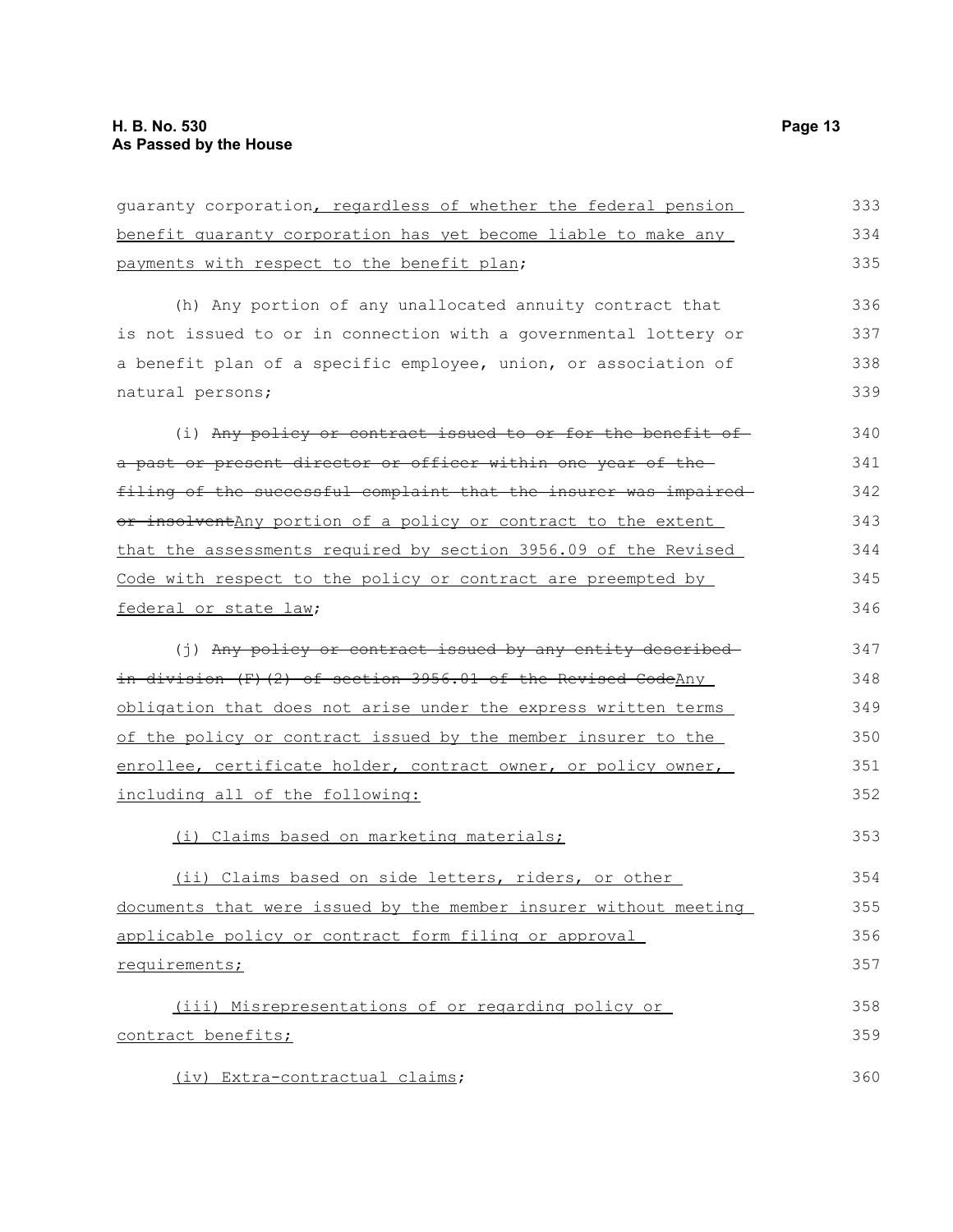damages.

(v) A claim for penalties or consequential or incidental  $(k)$  -Any policy or contract issued by a member insurer ifthe member insurer is carrying on as a line of business, and not as a separate legal entity, the activities of any entitydescribed in division (F)(2) of section 3956.01 of the Revised Code, and the policy or contract is issued as a product of thoseactivities A contractual agreement that establishes the member insurer's obligations to provide a book value accounting guaranty for defined contribution benefit plan participants by reference to a portfolio of assets that is owned by the benefit plan or its trustee, which in each case is not an affiliate of 361 364 365 366 367 368 369 370 371 372

the member insurer; (l) Any policy or contract providing hospital, medical, prescription drug, or other health care benefits pursuant to 42

U.S.C. Chapter 7, Title XVIII, Parts C and D or 42 U.S.C. Chapter 7, Title XIX and any corresponding regulations; 376 377

(m) Structured settlement annuity benefits to which a payee or the beneficiary of a payee, if the payee is deceased, has transferred his or her rights in a structured settlement factoring transaction as defined in 26 U.S.C. 5891(c)(3)(A), regardless of whether the transaction occurred before or after such section became effective; 378 379 380 381

(n)(i) A portion of a policy or contract to the extent it provides for interest or other changes in value to be determined by the use of an index or other external reference stated in the policy or contract, but which have not been credited to the policy or contract, or as to which the policy or contract owner's rights are subject to forfeiture, as of the date the member insurer becomes an impaired or insolvent insurer under 384 385 386 387 388 389 390

362 363

373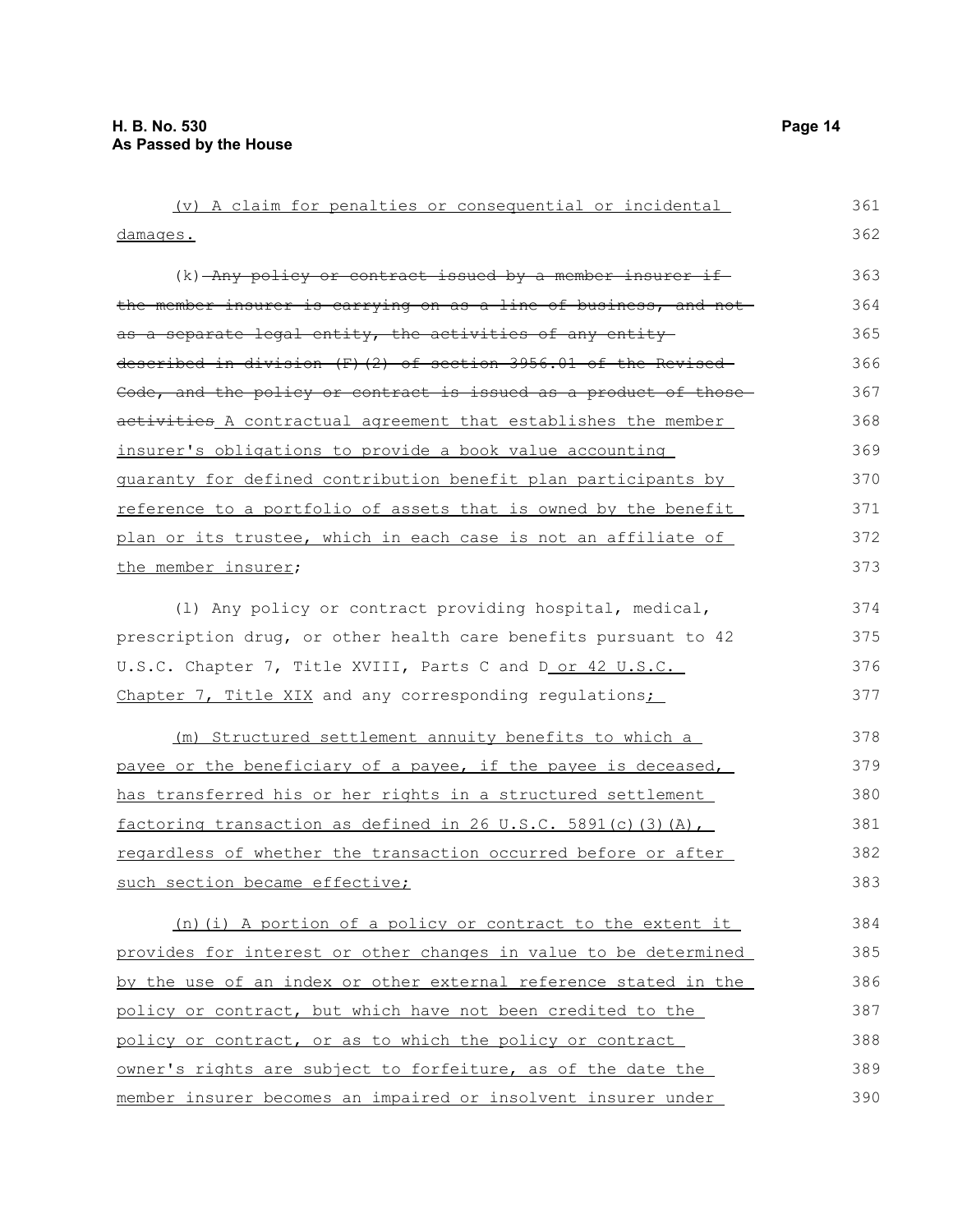this chapter, whichever is earlier.

| (ii) If a policy's or contract's interest or changes in              | 392 |
|----------------------------------------------------------------------|-----|
| value are credited less frequently than annually, then for           | 393 |
| purposes of determining the values that have been credited and       | 394 |
| are not subject to forfeiture under division (C)(2)(n) of this       | 395 |
| section, the interest or change in value determined by using the     | 396 |
| procedures defined in the policy or contract will be credited as     | 397 |
| if the contractual date of crediting interest or changing values     | 398 |
| was the date of impairment or insolvency, whichever is earlier, $\,$ | 399 |
| and will not be subject to forfeiture.                               | 400 |
|                                                                      |     |

(3) The exclusion from coverage referenced in division (C) (2)(c) of this section shall not apply to any portion of a policy or contract, including a rider, that provides long-term care or any other health insurance benefits. 401 402 403 404

(C) (D) The benefits for which the association may become liable shall not exceed the lesser of either of the following:

(1) The contractual obligations for which the member insurer is liable or would have been liable if it were not an impaired or insolvent insurer; 407 408 409

(2)(a) With respect to any one life, regardless of the number of policies or contracts: 410 411

(i) Three hundred thousand dollars  $\frac{1}{2}$  in for life insurance death benefits, but not more than one hundred thousand dollars in net cash surrender and net cash withdrawal values for life insurance; 412 413 414 415

(ii) One hundred thousand dollars in-for health insurance benefits other than basic hospital, medical, and surgical insurance, major medical insurance, health benefit plan coverage, disability income insurance, or long-term care 416 417 418 419

391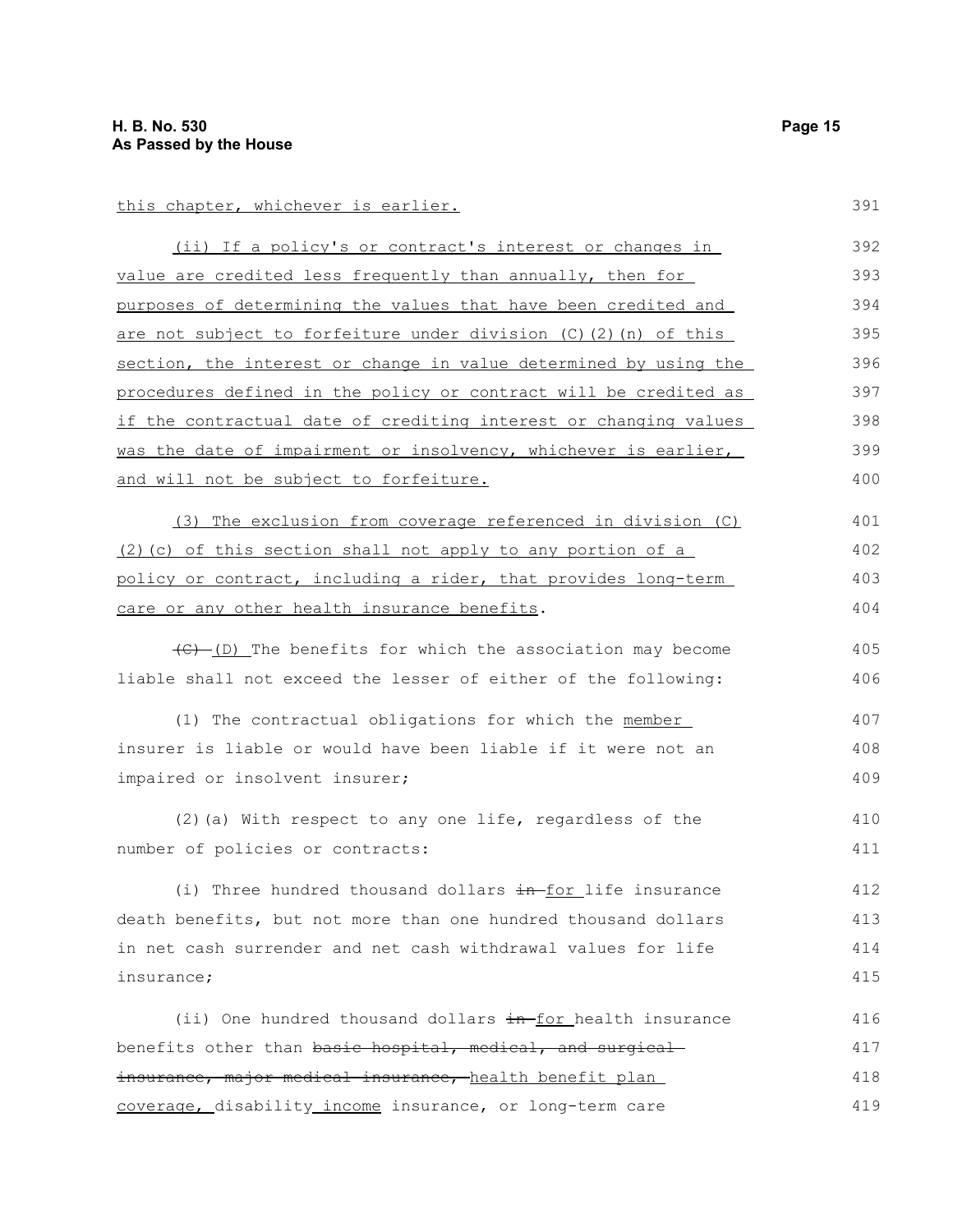| insurance, including any net cash surrender and net cash                                                                                         | 420 |
|--------------------------------------------------------------------------------------------------------------------------------------------------|-----|
| withdrawal values;                                                                                                                               | 421 |
| (iii) Three hundred thousand dollars in-for disability                                                                                           | 422 |
| income insurance;                                                                                                                                | 423 |
| (iv) Three hundred thousand dollars in for long-term care                                                                                        | 424 |
| insurance;                                                                                                                                       | 425 |
| (v) Five hundred thousand dollars in basic hospital,-                                                                                            | 426 |
| medical, and surgical insurance or major medical insurancefor                                                                                    | 427 |
| health benefit plan coverage;                                                                                                                    | 428 |
| (vi) Two hundred fifty thousand dollars in for the present                                                                                       | 429 |
| value of annuity benefits, including net cash surrender and net                                                                                  | 430 |
| cash withdrawal values.                                                                                                                          | 431 |
| (b) With respect to each individual participating in a                                                                                           | 432 |
| governmental retirement plan established under section 401,                                                                                      | 433 |
| 403(b), or 457 of the "Internal Revenue Code of 1986," 100 Stat.                                                                                 | 434 |
| 2085, 26 U.S.C.A. 1, as amended, and covered by an unallocated                                                                                   | 435 |
| annuity contract, or the beneficiaries of each such individual                                                                                   | 436 |
| if deceased, in the aggregate, two hundred fifty thousand                                                                                        | 437 |
| dollars in present value annuity benefits, including net cash                                                                                    | 438 |
| surrender and net cash withdrawal values.                                                                                                        | 439 |
| The association is not liable to expend more than three                                                                                          | 440 |
| hundred thousand dollars in the aggregate with respect to any                                                                                    | 441 |
| one individual under divisions $\left(\frac{c}{c}\right)\left(\frac{c}{c}\right)\left(\frac{c}{c}\right)\left(\frac{c}{c}\right)$ , (b), and (d) | 442 |
| of this section combined, except with respect to benefits for                                                                                    | 443 |
| basic hospital, medical, and surgical insurance and major-                                                                                       | 444 |
| medical insurance health benefit plan coverage under division                                                                                    | 445 |
| $\left(\frac{1}{2}(2)(a)(v)-(D)(2)(a)(v) \right)$ of this section, in which case the                                                             | 446 |
| aggregate liability of the association shall not exceed five                                                                                     | 447 |
| hundred thousand dollars with respect to any one individual.                                                                                     | 448 |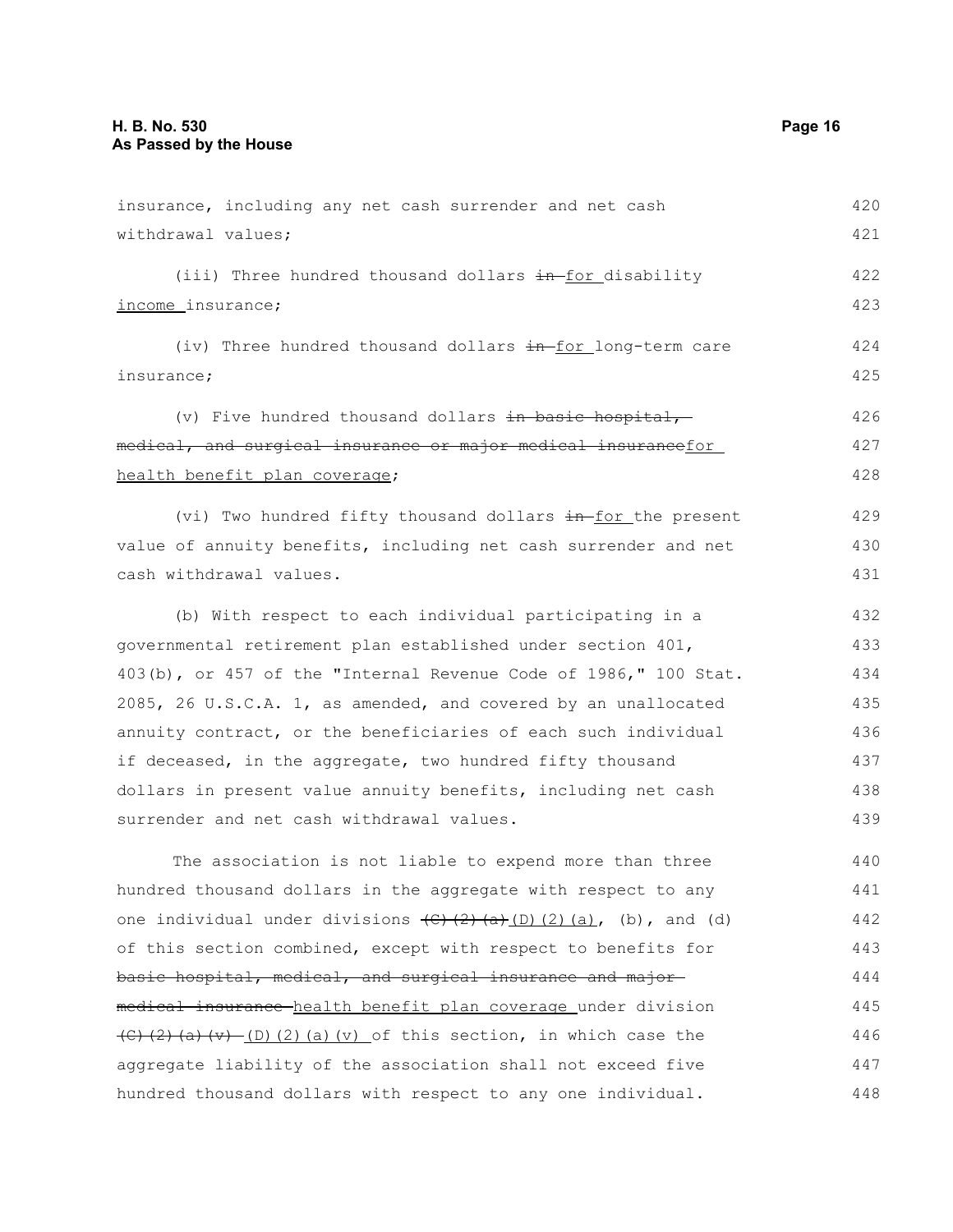#### **H. B. No. 530 Page 17 As Passed by the House**

(c) With respect to any one contract holder, covered by any unallocated annuity contract not included in division  $\{C\}$   $(2)$  $\left(\frac{b}{D}\right)(2)(b)$  of this section, one five million dollars in benefits, irrespective of the number of those-contracts held by that contract holder. 449 450 451 452 453

(d) With respect to each payee of a structured settlement annuity, or the beneficiary or beneficiaries of the payee if the payee is deceased, two hundred fifty thousand dollars in present value of annuity benefits, in the aggregate, including net cash surrender and net cash withdrawal values, if any;

(e)(i) The limitations set forth in this division are limitations on the benefits for which the association is obligated before taking into account either its subrogation and assignment rights or the extent to which those benefits could be provided out of the assets of the impaired or insolvent insurer attributable to covered policies.

(ii) The costs of the association's obligations under this chapter may be met by the use of assets attributable to covered policies or reimbursed to the association pursuant to its subrogation and assignment rights.

 $(D)$  (E) The liability of the association is limited strictly by the express terms of the policies or contracts and by this chapter, and is not affected by the contents of any brochures, illustrations, advertisements in the print or electronic media, or other advertising material used in connection with the sale of the policies or contracts, or by oral statements made by agents or other sales representatives in connection with the sale of the policies or contracts. The association is not liable for extra-contractual damages, punitive damages, attorney's fees, or interest other than as 469 470 471 472 473 474 475 476 477 478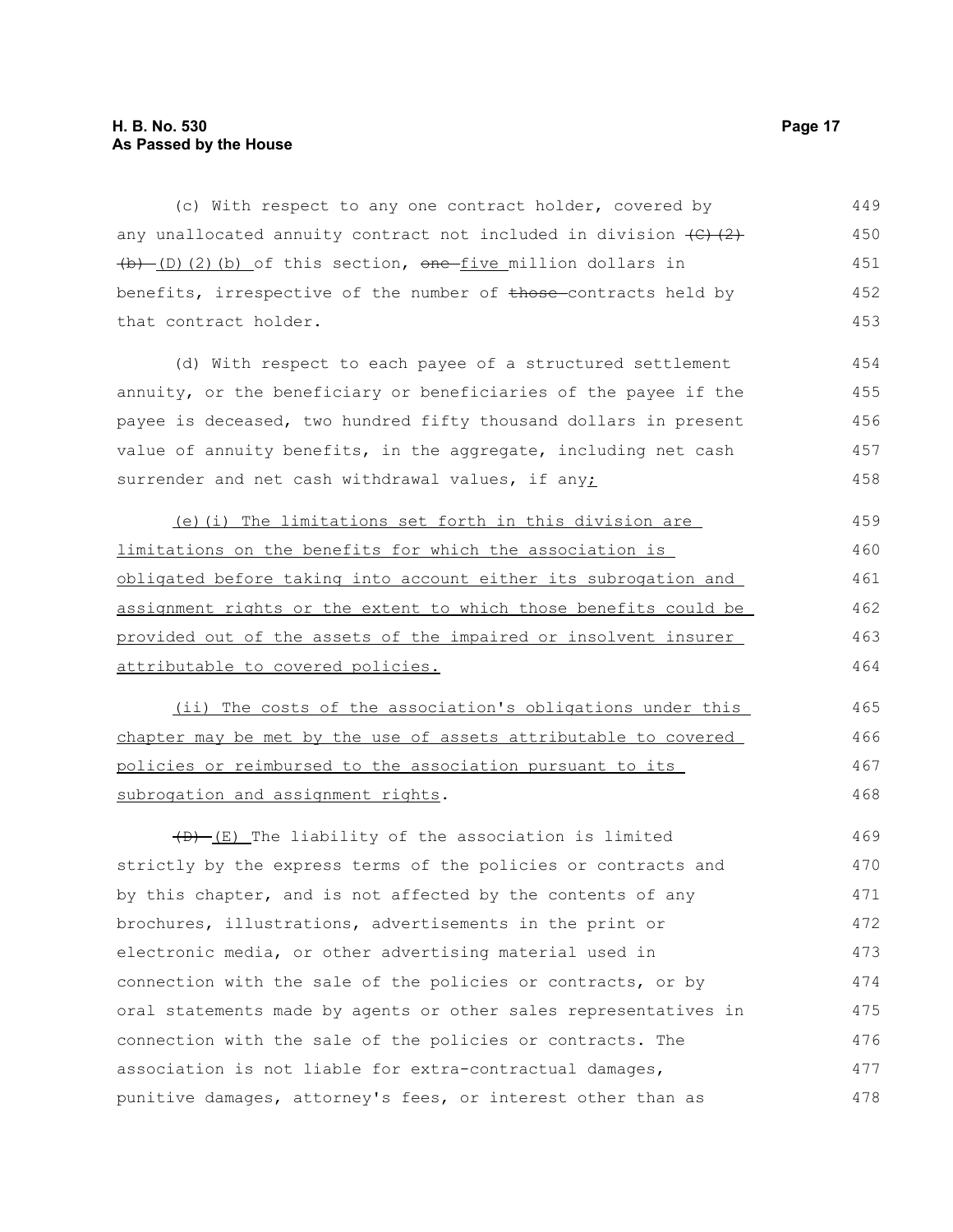provided for by the terms of the policies or contracts as limited by this chapter, that might be awarded by any court or governmental agency in connection with the policies or contracts. 479 480 481 482

 $(E)$  (F) The protection provided by this chapter does not apply where any guaranty protection is provided to residents of this state by the laws of the domiciliary state or jurisdiction of the impaired or insolvent insurer other than this state.

(G) For purposes of this chapter, benefits provided by a long-term care rider to a life insurance policy or annuity contract shall be considered the same type of benefits as the base life insurance policy or annuity contract to which it relates. 487 488 489 490 491

(H) In performing its obligations to provide coverage under section 3956.08 of the Revised Code, the association shall not be required to guarantee, assume, reinsure, reissue, or perform, or cause to be guaranteed, assumed, reinsured, reissued, or performed, the contractual obligations of the insolvent or impaired insurer under a covered policy that do not materially affect the economic values or economic benefits of the covered policy. 492 493 494 495 496 497 498 499

**Sec. 3956.06.** (A) There is hereby created an unincorporated nonprofit association to be known as the Ohio life and health insurance guaranty association. All member insurers shall be and remain members of the association as a condition of their *license or authority* to transact the business of insurance or health insuring corporation business in this state. The association shall perform its functions under the plan of operation established and approved under section 3956.10 of the Revised Code and shall exercise its powers through a 500 501 502 503 504 505 506 507 508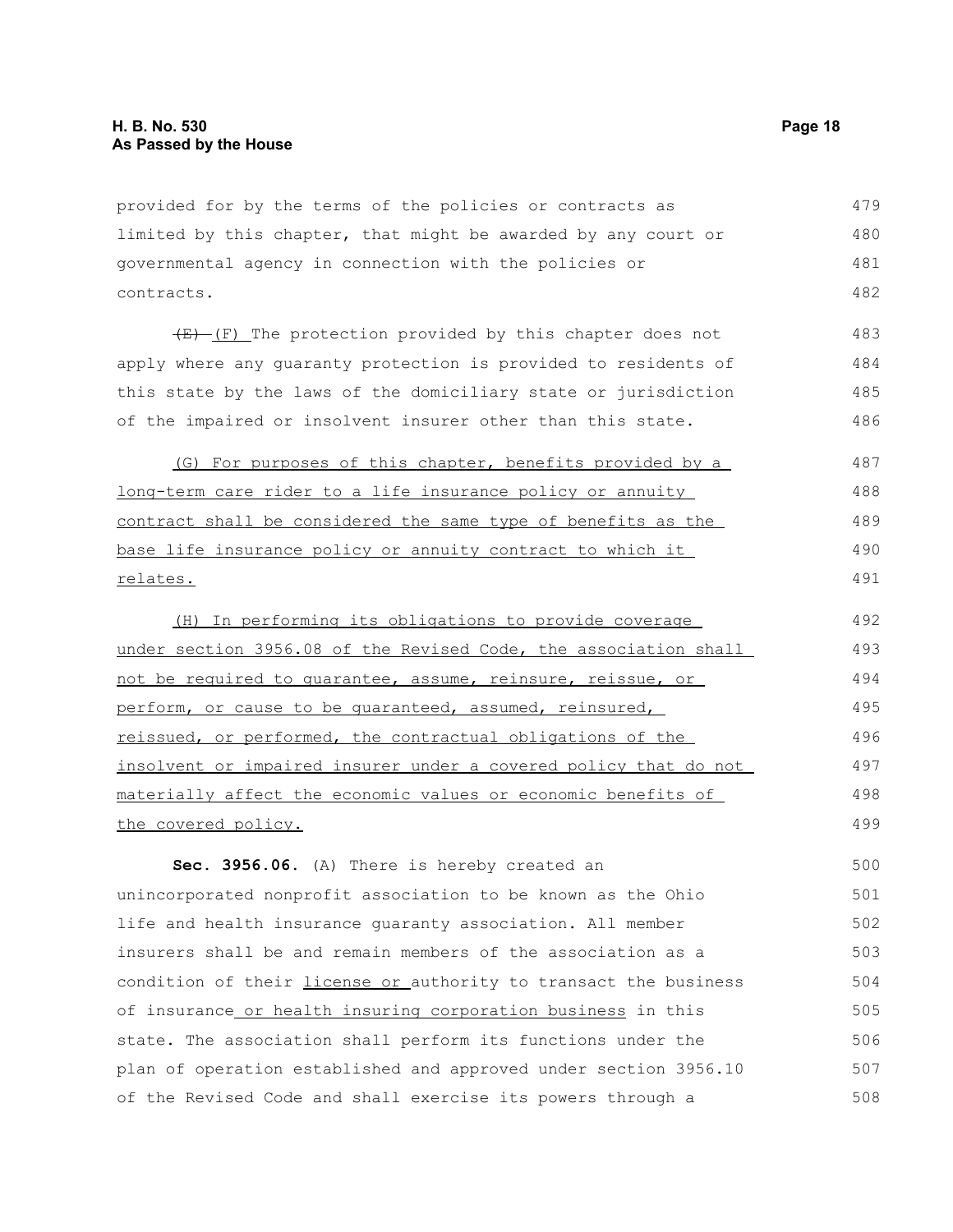board of directors established under section 3956.07 of the Revised Code. For purposes of administration and assessment, the association shall maintain the following two accounts: (1) The life insurance and annuity account that includes the following subaccounts: (a) Life insurance subaccount; (b) Annuity subaccount; (c) Unallocated annuity subaccount that also includes all annuity contracts meeting the requirements of section 403(b) of the "Internal Revenue Code of 1986," 100 Stat. 2085, 26 U.S.C.A. 1, as amended. (2) The health insurance account. (B) The association is subject to the supervision of the superintendent of insurance and to the applicable insurance laws of this state. **Sec. 3956.07.** (A) The board of directors of the Ohio life and health insurance guaranty association shall consist of not less than nine nor more than eleven member insurers serving terms as established in the plan of operation. A majority of the members of the board shall be representatives of member insurers domiciled in this state. Three of the members of the board shall be representatives of the three member insurers that are consolidated corporations as defined in division (A)(1) of section 3923.39 of the Revised Code and that write the largest premium volumes of health insurance in this state, three of the members of the board shall be representatives of domestic life insurers, and three of the members of the board shall be representatives of foreign member insurers. The members of the board shall be selected by member insurers, subject to the 509 510 511 512 513 514 515 516 517 518 519 520 521 522 523 524 525 526 527 528 529 530 531 532 533 534 535 536 537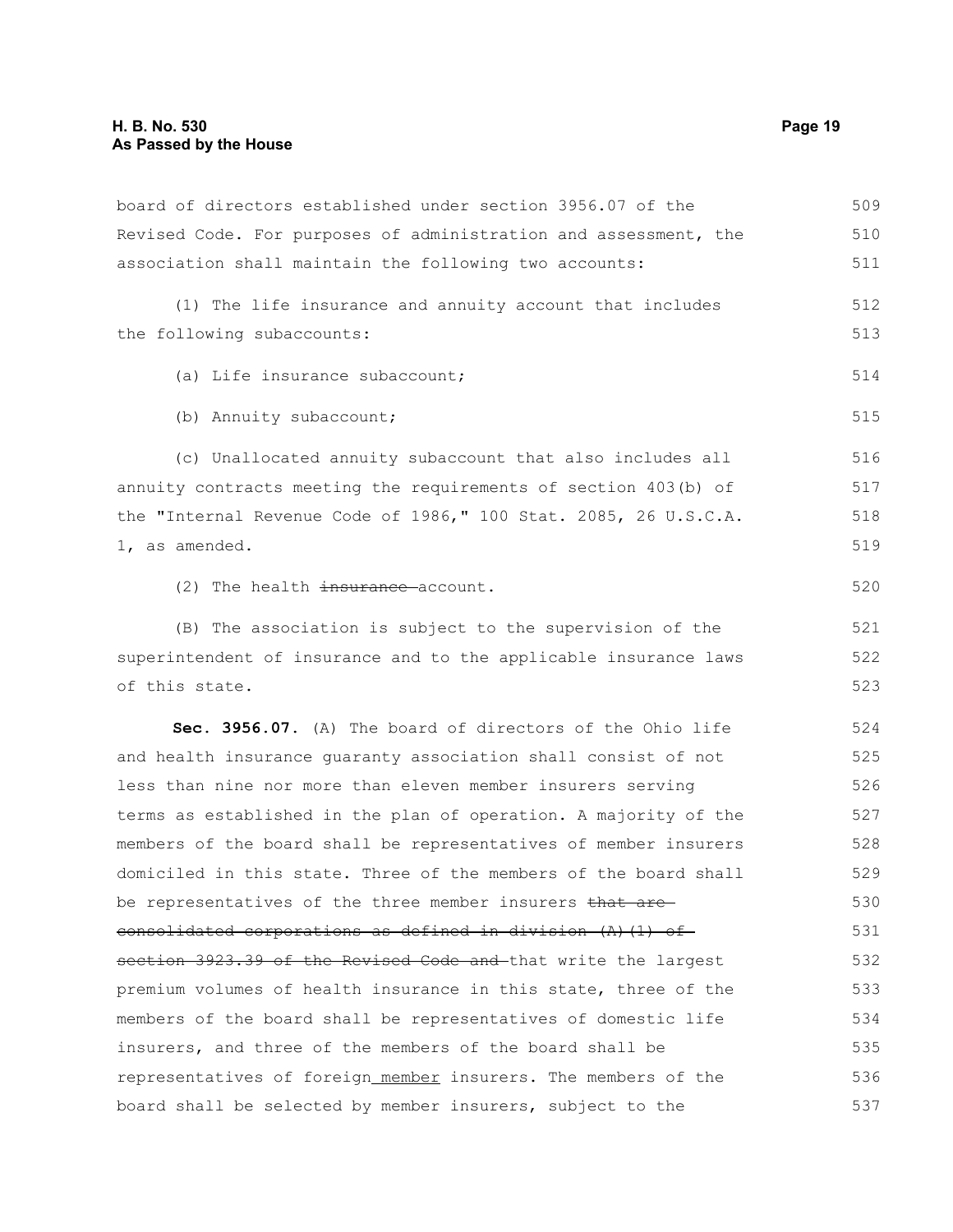#### **H. B. No. 530 Page 20 As Passed by the House**

approval of the superintendent of insurance. Vacancies on the board shall be filled for the remaining period of the term by a majority vote of the remaining board members, subject to the approval of the superintendent. To select the initial board of directors and initially organize the association, the superintendent shall give notice to all member insurers of the time and place of the organizational meeting. In determining voting rights at the organizational meeting, each member insurer shall be entitled to one vote in person or by proxy. If the board of directors is not selected within sixty days after notice of the organizational meeting, the superintendent may appoint the initial members. 538 539 540 541 542 543 544 545 546 547 548 549

(B) In approving selections or in appointing members to the board, the superintendent shall consider, among other things, whether all member insurers are fairly represented. 550 551 552

(C) Members of the board may be reimbursed from the assets of the association for reasonable expenses incurred by them as members of the board of directors, but members of the board shall not otherwise be compensated by the association for their services. 553 554 555 556 557

**Sec. 3956.08.** (A)(1) Subject to any conditions imposed as provided in division (A)(2) of this section, the Ohio life and health insurance guaranty association may do either of the following with respect to an impaired domestic member insurer: 558 559 560 561

(a) Guarantee, assume, reissue, or reinsure, or cause to be guaranteed, assumed, reissued, or reinsured, any or all of the policies or contracts of the impaired insurer; 562 563 564

(b) Provide the moneys, pledges, notes, guarantees, or other means that are proper to effectuate division (A)(1)(a) of 565 566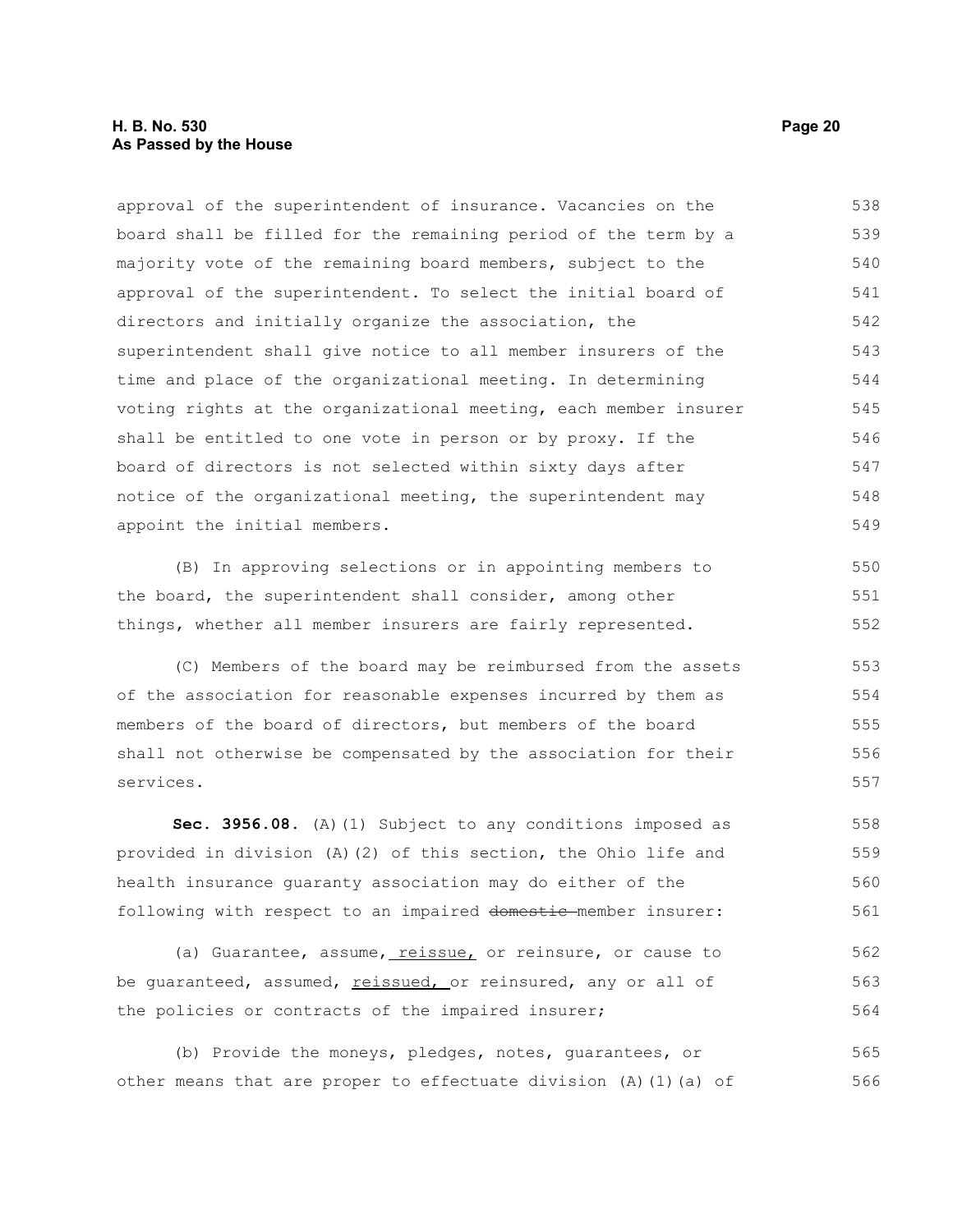this section and assure payment of the contractual obligations of the impaired insurer pending action under division (A)(1)(a) of this section. (2) The association may impose conditions upon any action it takes under division (A)(1) of this section if all-both of the following apply: (a) The condition does not impair the contractual obligations of the impaired insurer; (b) The superintendent of insurance approves the condition+ (c) Except in cases of court-ordered conservation or rehabilitation, the impaired insurer approves the condition. (B)(1) If a member insurer is an impaired foreign or alien insurer that is not paying claims timely, the association,subject to the conditions specified in division (B)(2) of thissection, shall do either of the following:  $(a)$  Take any of the actions specified in division  $(A)$   $(1)$ of this section, subject to the conditions specified in division  $(A)$   $(2)$  of this section; (b) Provide substitute benefits in lieu of the contractual obligations of the impaired insurer solely for all of the following: (i) Death benefits and health claims in accordance with division (D) of this section; (ii) Periodic annuity benefit payments; (iii) Supplemental benefits; (iv) Cash withdrawals for policy or contract owners who 567 568 569 570 571 572 573 574 575 576 577 578 579 580 581 582 583 584 585 586 587 588 589 590 591 592 593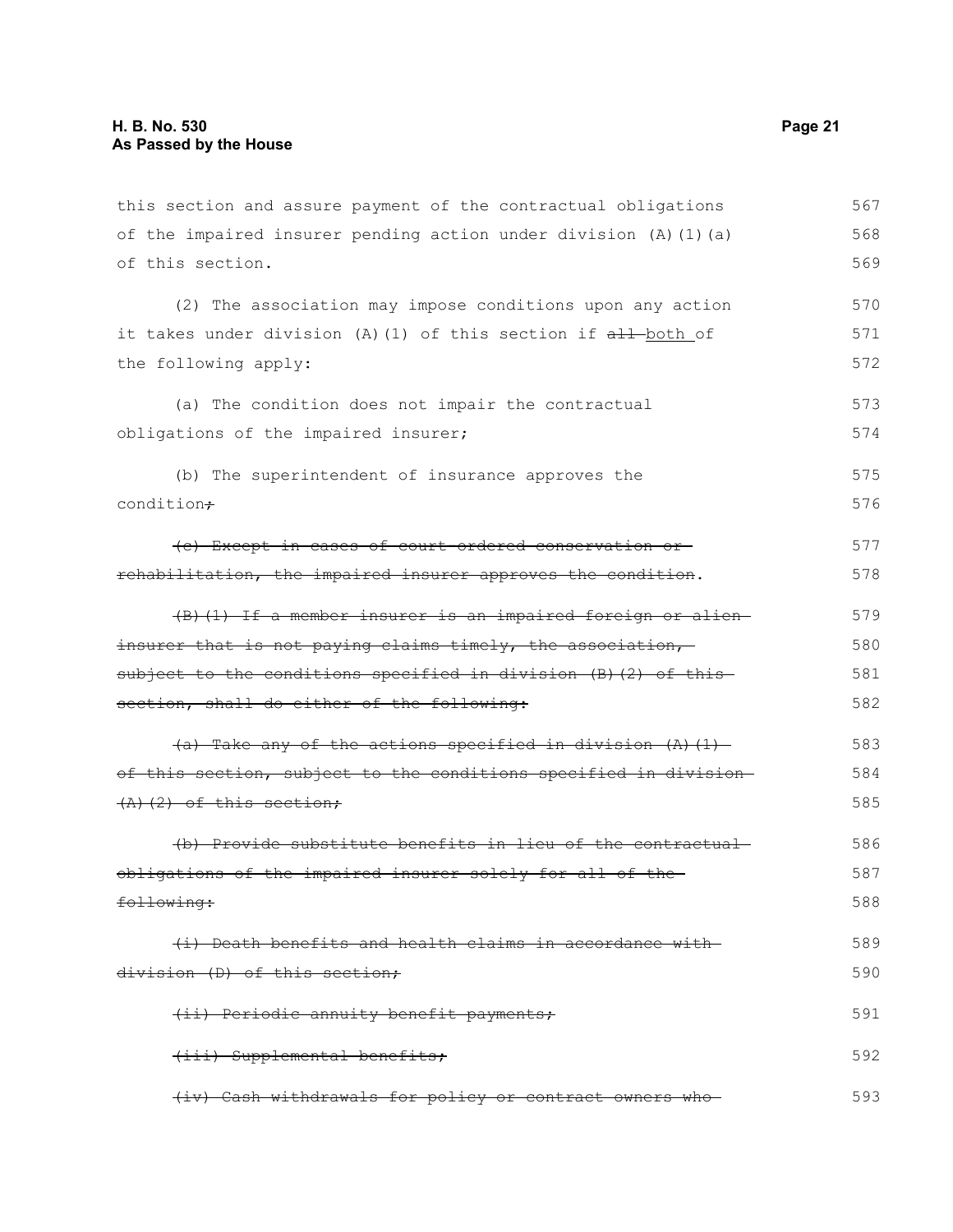| petition therefor under claims of emergency or hardship in-             | 594 |
|-------------------------------------------------------------------------|-----|
| accordance with standards proposed by the association and—              | 595 |
| approved by the superintendent.                                         | 596 |
| (2) The association is subject to the requirements of-                  | 597 |
| <u>division (B)(1) of this section only if all of the following-</u>    | 598 |
| apply to a foreign or alien insurer:                                    | 599 |
| (a) The laws of its state of domicile provide that, until-              | 600 |
| all payments of or on account of the impaired insurer's-                | 601 |
| contractual obligations by all guaranty associations, along with        | 602 |
| all expenses and interest, at a rate not less than that allowed-        | 603 |
| under 96 Stat. 2478, 28 U.S.C.A. 1961, on all such payments and         | 604 |
| expenses, shall have been repaid to the quaranty associations or-       | 605 |
| a plan of repayment by the impaired insurer shall have been-            | 606 |
| approved by the guaranty associations, all of the following-            | 607 |
| <del>apply:</del>                                                       | 608 |
| (i) The delinquency proceeding shall not be dismissed.                  | 609 |
| (ii) Neither the impaired insurer nor its assets shall be-              | 610 |
| returned to the control of its shareholders or private-                 | 611 |
| <del>management.</del>                                                  | 612 |
| (iii) The impaired insurer shall not be permitted to                    | 613 |
| <u>solicit or accept new business or have any suspended or revoked-</u> | 614 |
| license restored.                                                       | 615 |
| (b) The impaired insurer has been prohibited from-                      | 616 |
| soliciting or accepting new business in this state, its license-        | 617 |
| or certificate of authority has been suspended or revoked in-           | 618 |
| this state, and a petition for rehabilitation or liquidation has        | 619 |
| been filed in a court of competent jurisdiction in its state of-        | 620 |
| domicile by the commissioner of insurance of that state.                | 621 |
|                                                                         |     |

(C) (B) If a member insurer is an insolvent insurer, the 622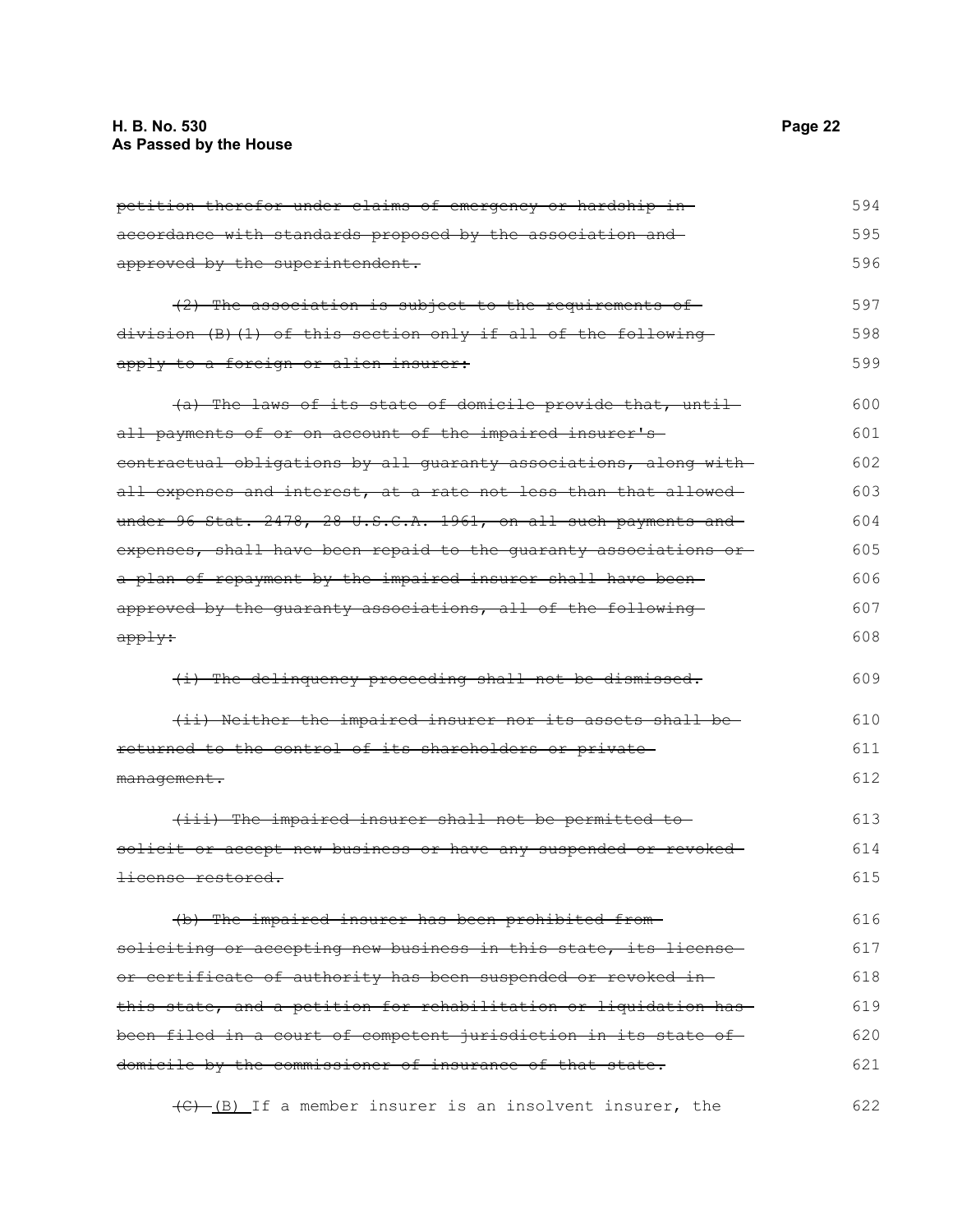following:

association shall, at its discretion, do either of the

(1) Guarantee, assume, reissue, or reinsure, or cause to be guaranteed, assumed, reissued, or reinsured, the covered policies or contracts of the insolvent insurer or assure payment of the contractual obligations of the insolvent insurer, and provide the moneys, pledges, guarantees, or other means that are reasonably necessary to discharge such duties; (2) With respect only to life and health insurance policies, provide Provide benefits and coverages in accordance with division  $(D)$  (C) of this section.  $(D)$  (C) When proceeding under division  $(B)$  (1)(b) or (C)(2)  $(B)$ (2) of this section, the association, with respect to  $\pm i\epsilon$ and health insurance policies and contracts, shall do all of the following: (1) Assure payment of benefits for premiums identical to the premiums and benefits, except for terms of conversion and renewability, that would have been payable under the policies or contracts of the insolvent insurer, for claims incurred within the following time limits: (a) With respect to group policies or contracts, not later than the earlier of the next renewal date under such policies or contracts or forty-five days, but in no event less than thirty days, after the date on which the association becomes obligated with respect to such policies and contracts; (b) With respect to individual policies and contracts, not later than the earlier of the next renewal date, if any, under such policies or contracts or one year, but in no event less 625 626 627 628 629 630 631 632 633 634 635 636 637 638 639 640 641 642 643 644 645 646 647 648 649 650

than thirty days, from the date on which the association becomes 651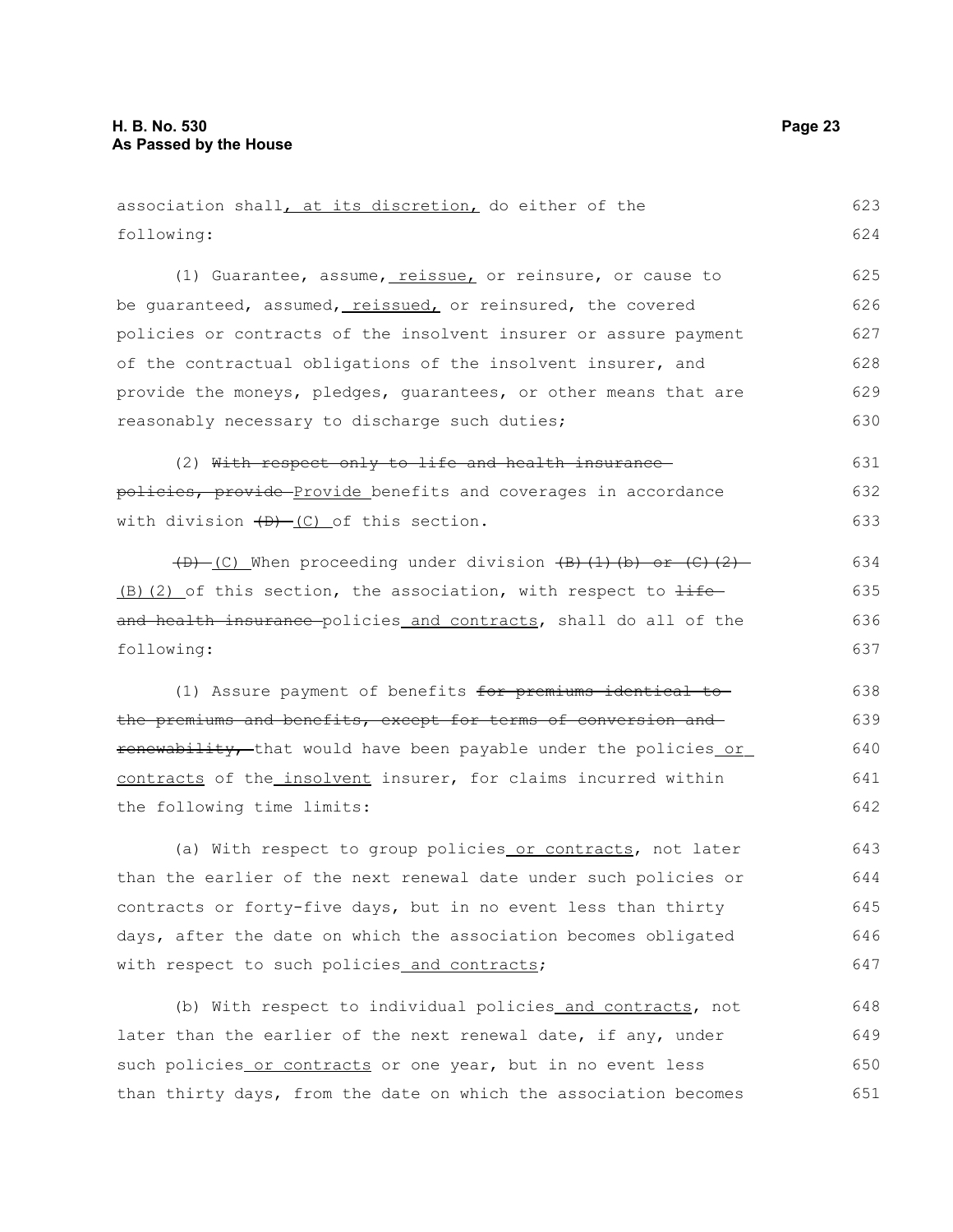obligated with respect to such policies or contracts;

(2) Make diligent efforts to provide all known insureds enrollees, annuitants, or group policyholders policy or contract owners with respect to group policies and contracts thirty days' notice of the termination of the benefits provided; 653 654 655 656

(3) With respect to individual policies and contracts, make available to each known insured, annuitant, enrollee, or owner if other than the insured or annuitant, and with respect to an individual formerly insured an insured, annuitant, or enrollee under a group policy or contract who is not eligible for replacement group coverage, make available substitute coverage on an individual basis in accordance with the provisions of division  $(D)$   $(4)$   $(C)$   $(4)$  of this section, if such insureds, annuitants, or enrollees had a right under law or the terminated policy or contract to convert coverage to individual coverage or to continue an individual policy or contract in force until a specified age or for a specified time, during which the insurer or health insuring corporation had no right unilaterally to make changes in any provision of the policy $\overline{L}$ annuity, or contract or had a right only to make changes in premium by class. 657 658 659 660 661 662 663 664 665 666 667 668 669 670 671 672

(4)(a) In providing the substitute coverage required under division  $(D)$ (3) (3) of this section, the association may offer either to reissue the terminated coverage or to issue an alternative policy or contract at actuarially justified rates.

(b) Alternative or reissued policies or contracts shall be offered without requiring evidence of insurability, and shall not provide for any waiting period or exclusion that would not have applied under the terminated policy or contract. 677 678 679 680

652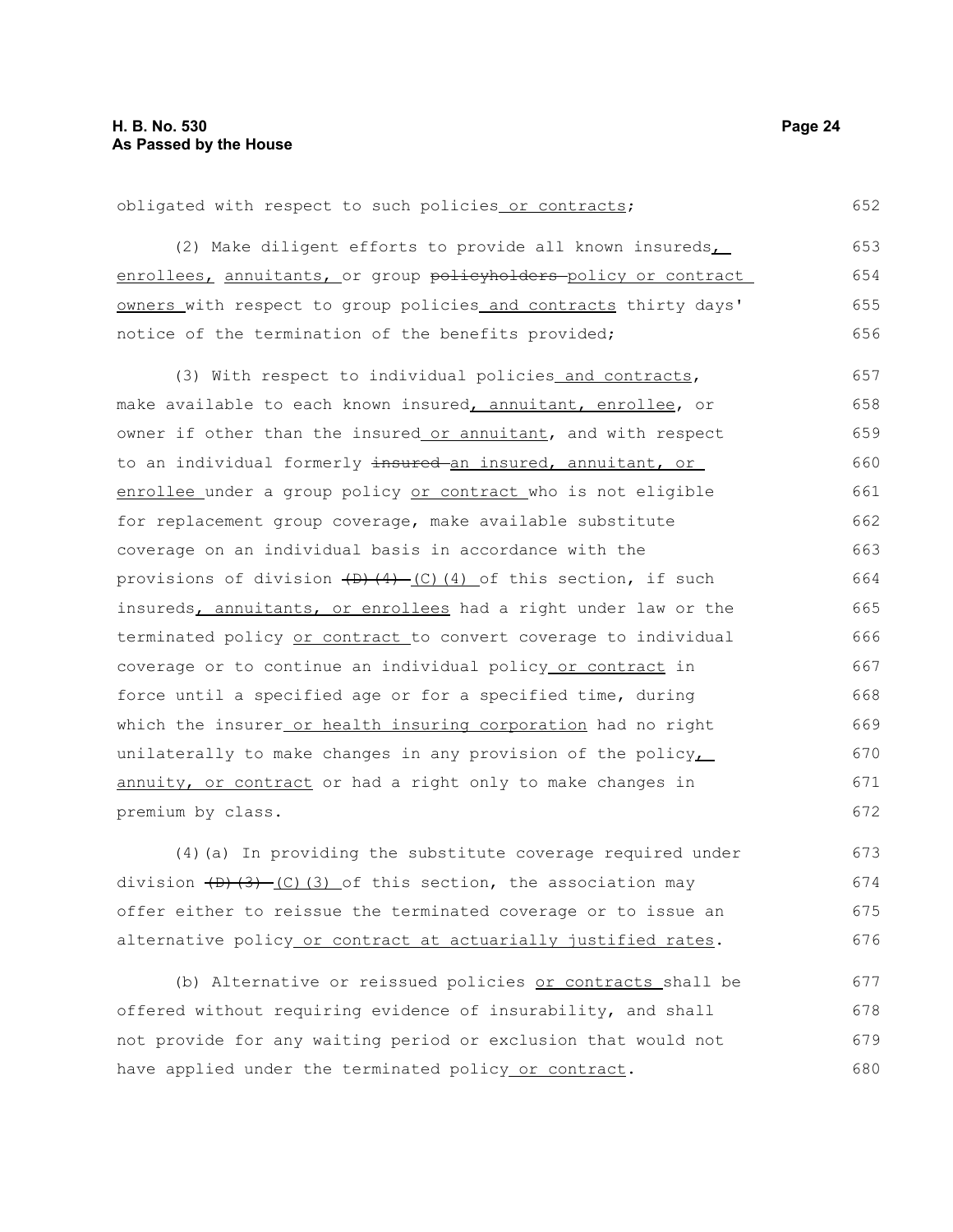709

| (c) The association may reinsure any alternative or              | 681 |
|------------------------------------------------------------------|-----|
| reissued policy or contract.                                     | 682 |
| (5) (a) Alternative policies or contracts adopted by the         | 683 |
| association shall be subject to the approval of the              | 684 |
| superintendent. The association may adopt alternative policies   | 685 |
| or contracts of various types for future issuance without regard | 686 |
| to any particular impairment or insolvency.                      | 687 |
| (b) Alternative policies or contracts shall contain at           | 688 |
| least the minimum statutory provisions required in this state    | 689 |
| and provide benefits that are not unreasonable in relation to    | 690 |
| the premium charged. The association shall set the premium in    | 691 |
| accordance with the table of rates which it shall adopt. The     | 692 |
| premium shall reflect the amount of insurance or coverage to be  | 693 |
| provided and the age and class of risk of each insured or        | 694 |
| enrollee, but shall not reflect any changes in the health of the | 695 |
| insured or enrollee after the original policy or contract was    | 696 |
| last underwritten.                                               | 697 |
| (c) Any alternative policy or contract issued by the             | 698 |
| association shall provide coverage of a type similar to that of  | 699 |
| the policy or contract issued by the impaired or insolvent       | 700 |
| insurer, as determined by the association.                       | 701 |
| (6) If the association elects to reissue terminated              | 702 |
| coverage at a premium rate different from that charged under the | 703 |
| terminated policy or contract, the premium shall be actuarially  | 704 |
| justified and set by the association in accordance with the      | 705 |
| amount of insurance or coverage provided and the age and class   | 706 |
| of risk, subject to approval of the superintendent-or a court of | 707 |
| competent jurisdiction.                                          | 708 |

(7) The obligations of the association with respect to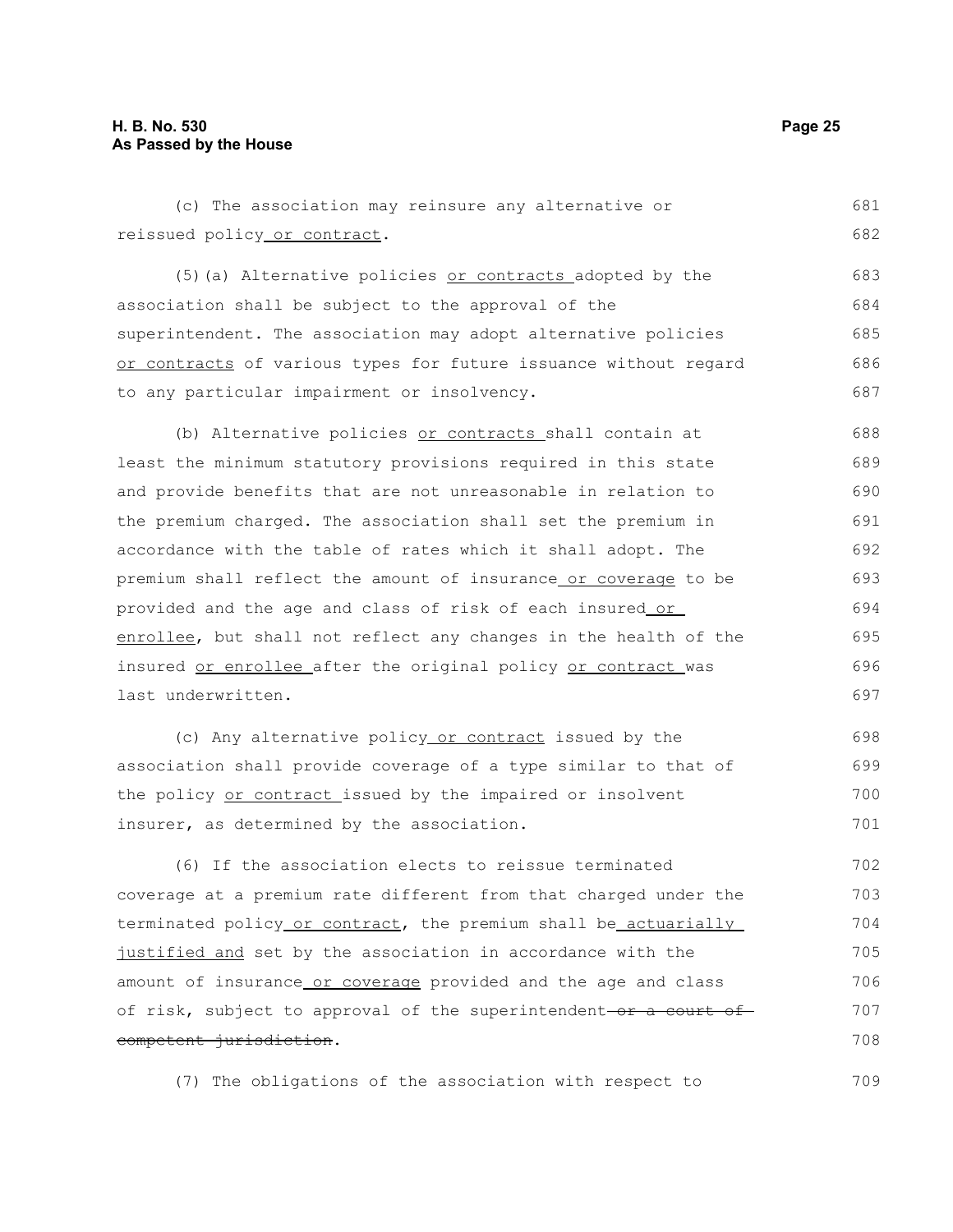coverage under any policy or contract of the impaired or insolvent insurer or under any reissued or alternative policy or contract shall cease on the date the coverage or policy or contract is replaced by another similar policy or contract by the policyholder policy or contract owner, the insured, the enrollee, or the association. 710 711 712 713 714 715

 $(E)$  (D) When proceeding under divisions (B)(1)(b) or (C) division (B) of this section with respect to any policy or contract carrying guaranteed minimum interest rates, the association shall assure the payment or crediting of a rate of interest consistent with division  $(B)$   $(2)$   $(c)$   $(2)$   $(c)$  of section 3956.04 of the Revised Code. 716 717 718 719 720 721

 $(F)$  (E) Nonpayment of premiums within thirty-one days after the date required under the terms of any guaranteed, assumed, alternative, or reissued policy or contract or substitute coverage shall terminate the obligations of the association under the policy, contract, or coverage under this chapter with respect to the policy, contract, or coverage, except with respect to any claims incurred or any net cash surrender value that may be due in accordance with this chapter. 722 723 724 725 726 727 728 729

 $\overline{(G)}$  (F) Premiums due for coverage after entry of an order of liquidation of an insolvent insurer shall belong to, and be payable at the direction of, the association, and the association is liable for unearned premiums due to policy or contract owners arising after the entry of the order. 730 731 732 733 734

(H) (G) In carrying out its duties under divisions division (B)  $\overline{and}$   $\overline{(C)}$  of this section, the association, subject to approval by the court, may do the following: 735 736 737

(1) Impose permanent policy or contract liens in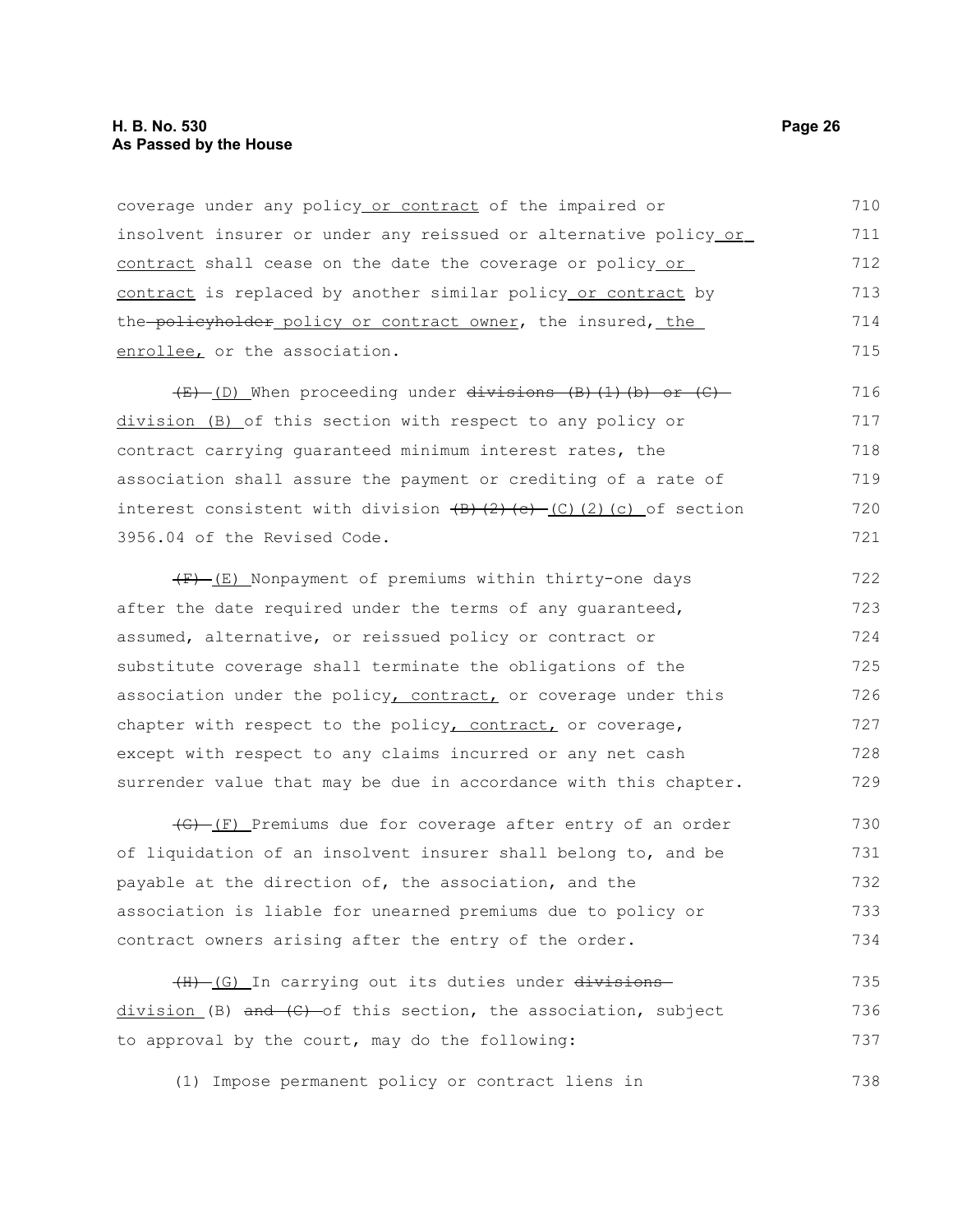#### **H. B. No. 530 Page 27 As Passed by the House**

connection with any guarantee, assumption, or reinsurance agreement, if the association finds that the amounts that can be assessed under this chapter are less than the amounts needed to assure full and prompt performance of the association's duties under this chapter, or that the economic or financial conditions as they affect member insurers are sufficiently adverse to render the imposition of such permanent policy or contract liens to be in the public interest; 739 740 741 742 743 744 745 746

 $(2)$  (2) (a) Impose temporary moratoriums or liens on payments of cash values and policy loans, or any other right to withdraw funds held in conjunction with policies or contracts, in addition to any contractual provisions for deferral of cash or policy loan value; 747 748 749 750 751

(b) In addition, in the event of a temporary moratorium or moratorium charge imposed by the receivership court on payment of cash values or policy loans, or on any other right to withdraw funds held in conjunction with policies or contracts, out of the assets of the impaired or insolvent insurer, the association may defer the payment of cash values, policy loans, or other rights by the association for the period of the moratorium or moratorium charge imposed by the receivership court, except for claims covered by the association to be paid in accordance with a hardship procedure established by the liquidator or rehabilitator and approved by the receivership court. 752 753 754 755 756 757 758 759 760 761 762 763

 $(H)$  If the association fails to act as provided in divisions  $\left(\frac{B}{C}\right)$ ,  $\left(\frac{C}{D}\right)$ , and  $\left(\frac{D}{D}\right)$  and  $\left(\frac{C}{D}\right)$  of this section within a reasonable time, the superintendent shall have the powers and duties of the association under this chapter with respect to impaired or insolvent insurers. 764 765 766 767 768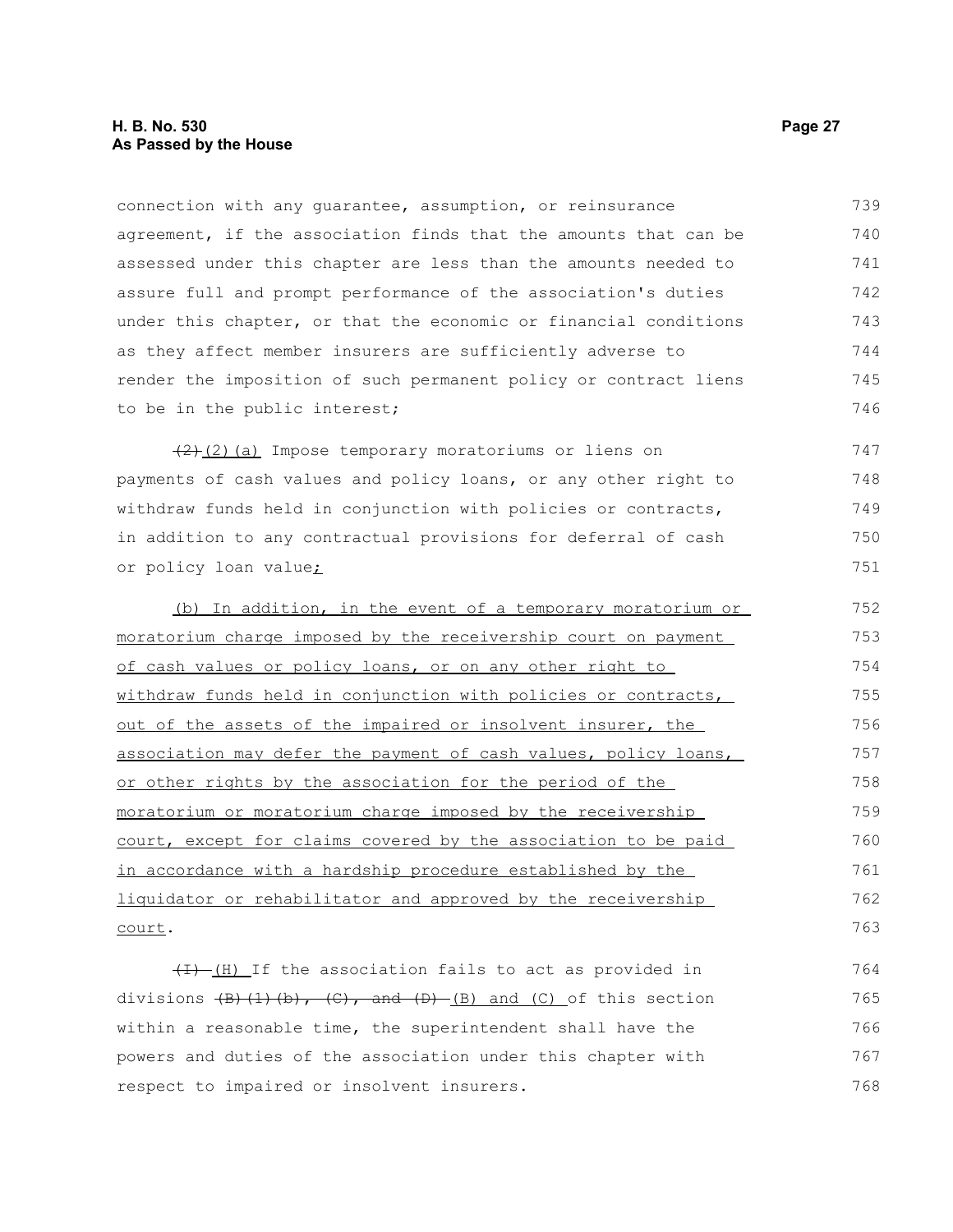#### **H. B. No. 530 Page 28 As Passed by the House**

 $(\overline{J} + (\overline{I})$  The association may render assistance and advice to the superintendent, upon-his the superintendent's request, concerning any member insurer that is insolvent, impaired, or potentially impaired, or concerning the rehabilitation, payment of claims, continuance of coverage, or the performance of other contractual obligations of any impaired or insolvent insurer. 769 770 771 772 773 774

 $(K)$  (J) The association, and any similar associations of other states, may appear or intervene before any court in this state with jurisdiction over an impaired or insolvent insurer for which the association is or may become obligated under this chapter, or over a third party against whom the association or associations have or may have rights through subrogation of the member insurer's policy or contract holders. The right to appear or intervene extends to all matters germane to the powers and duties of the association, including, but not limited to, proposals for reinsuring, reissuing, modifying, or quaranteeing the covered policies or contracts of the impaired or insolvent insurer and the determination of the covered policies or contracts and contractual obligations. The association also has the right to appear or intervene before a court or agency in another state with jurisdiction over an impaired or insolvent insurer for which the association is or may become obligated or with jurisdiction over a third party any person or property against whom the association may have rights through subrogation of the insurer's policy or contract holdersor otherwise. 775 776 777 778 779 780 781 782 783 784 785 786 787 788 789 790 791 792 793

 $\left(\frac{L}{L}\right)\left(1\right)$  (K)(1) Any person receiving benefits under this chapter is deemed to have assigned the rights under, and any causes of action relating to, the covered policy or contract to the association to the extent of the benefits received as a result of this chapter, whether the benefits are payments of or on account of contractual obligations, continuation of coverage, 794 795 796 797 798 799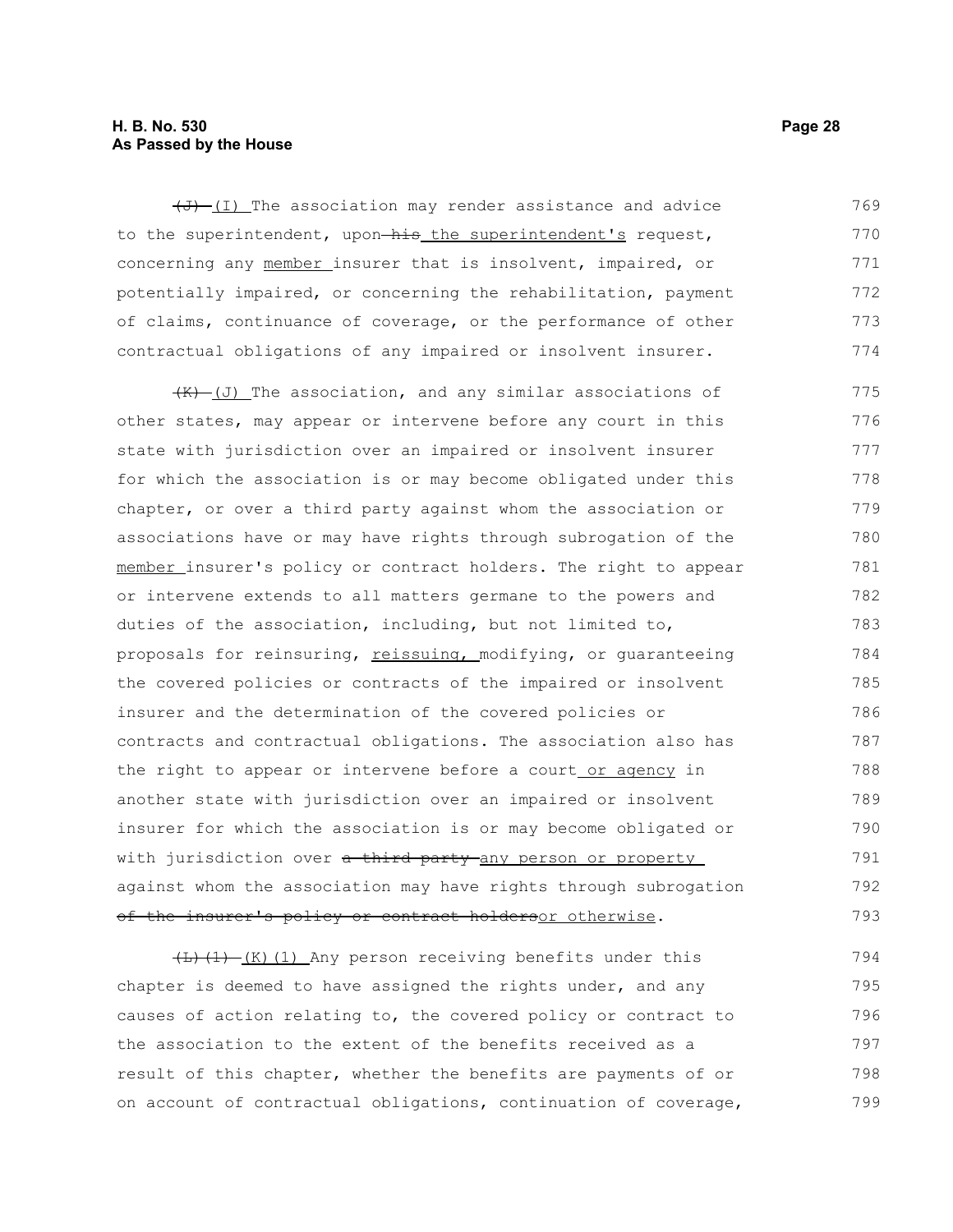#### **H. B. No. 530 Page 29 As Passed by the House**

or provision of substitute or alternative policies, contracts, or coverages. The association may require an assignment to it of such rights and causes of action by any enrollee, payee, policy or contract holder, beneficiary, insured, or annuitant as a condition precedent to the receipt of any rights or benefits conferred by this chapter upon such person. 800 801 802 803 804 805

(2) The subrogation rights of the association under this division have the same priority against the assets of the impaired or insolvent insurer as that possessed by the person entitled to receive benefits under this chapter. 806 807 808 809

(3) In addition to divisions  $\left(\frac{L}{L}\right)\left(\frac{1}{K}\right)$  (1) and (2) of this section, the association has all common law rights of subrogation and any other equitable or legal remedy that would have been available to the impaired or insolvent insurer or holder of a the policy or contract holder, beneficiary, enrollee, or payee with respect to the policy or contract, including, without limitation, in the case of a structured settlement annuity, any rights of the owner, beneficiary, or payee of the annuity, to the extent of benefits received pursuant to this chapter, against a person originally or by succession responsible for the losses arising from the personal injury relating to the annuity or payment therefore, excepting any such person responsible solely by reason of serving as an assignee in respect of a qualified assignment under section 130 of the Internal Revenue Code. 810 811 812 813 814 815 816 817 818 819 820 821 822 823 824

(4) If the preceding provisions of this division are invalid or ineffective with respect to any person or claim for any reason, the amount payable by the association with respect to the related covered obligations shall be reduced by the amount realized by any other person with respect to the person 825 826 827 828 829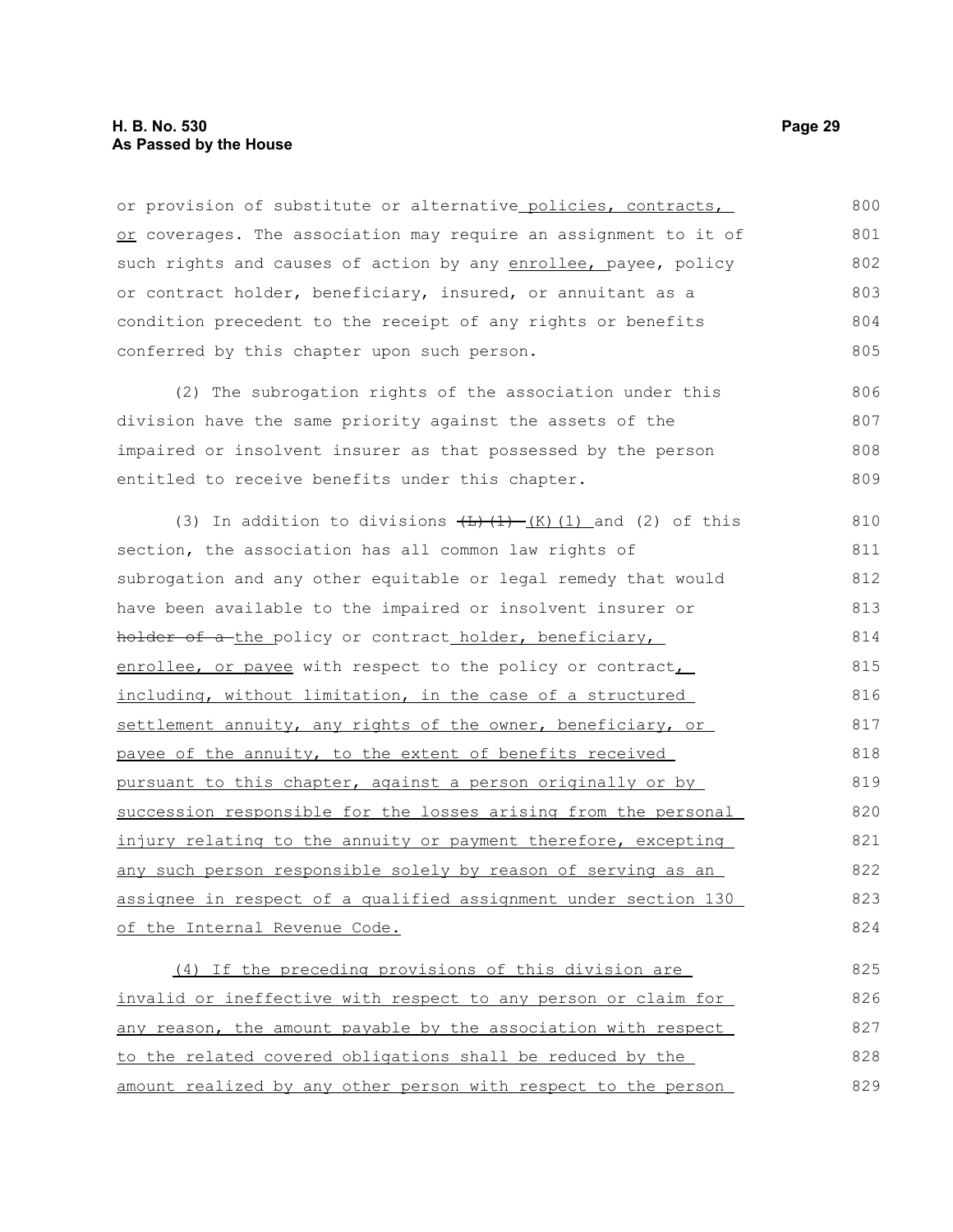or claim that is attributable to the policies or contracts, or portion thereof, covered by the association. (5) If the association has provided benefits with respect to a covered obligation and a person recovers amounts as to which the association has rights as described in the preceding divisions, the person shall pay to the association the portion of the recovery attributable to the policies or contracts, or 830 832 833 834 835 836

portion thereof, covered by the association.

(M) (L) If the aggregate liability of the association with respect to any one life does not exceed one hundred dollars, the association is not obligated to notify claimants possessing such claims or make any payment thereto.

(N) (M) Except with respect to claims filed under policies and contracts which are continued in force by the association past the final date set by a court for filing claims in liquidation proceedings of an insolvent insurer, the association is not liable to pay any claim filed with the association after such date. 842 843 844 845 846 847

 $(0)$  (N) The association may do any of the following:

(1) Enter into any such contracts and take such actions as are necessary or proper in the judgment of the board of directors to protect the interests of the association, or to carry out the powers and duties of the association or the provisions and purposes of this chapter; 849 850 851 852 853

(2) Sue or be sued, including taking any legal actions necessary or proper to recover any unpaid assessments under section 3956.09 of the Revised Code and to settle claims or potential claims against it; 854 855 856 857

(3) Borrow money to effect the purposes of this chapter. 858

831

837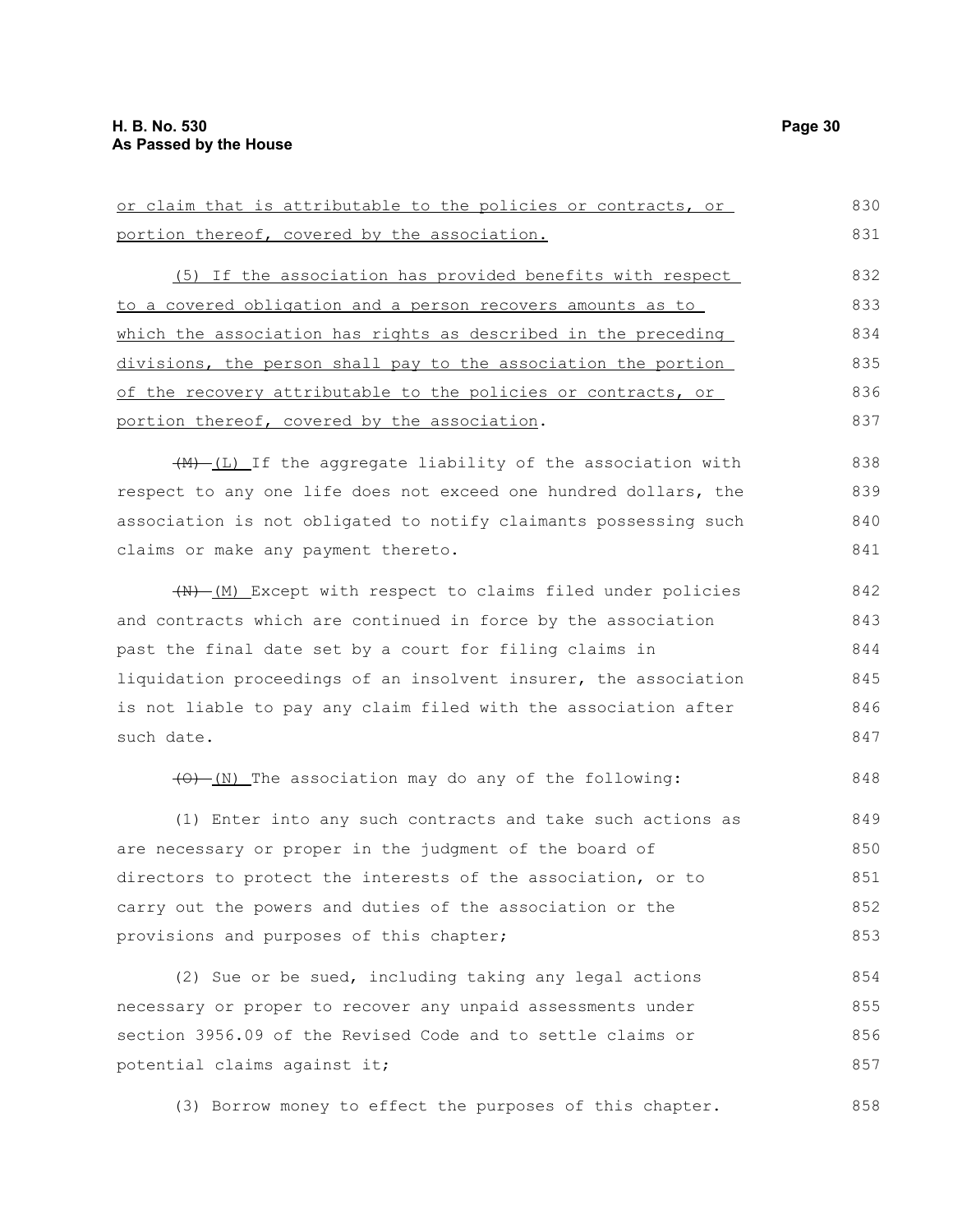Any notes or other evidence of indebtedness of the association not in default are legal investments for domestic insurers and may be carried as admitted assets. 859 860 861

(4) Employ or retain such persons as are necessary to handle the financial transactions of the association, and to perform such other functions as become necessary or proper under this chapter; 862 863 864 865

(5) Take such legal action as may be necessary to avoid payment of improper claims; 866 867

(6) Exercise, for the purposes of this chapter and to the extent approved by the superintendent, the powers of a domestic life  $or$ -insurer, health insurer, or health insuring corporation, but in no case may the association issue insurance policies or annuity contracts other than those issued to perform its obligations under this chapter; 868 869 870 871 872 873

(7) Join an organization of one or more other state associations of similar purposes, to further the purposes and administer the powers and duties of the association; 874 875 876

(8) In accordance with the terms and conditions of the policy or contract, file for actuarially justified rate or premium increases for any policy or contract for which it provides coverage under this chapter; 877 878 879 880

(9) Enter into agreements with other state associations of similar purposes to determine the residence of persons for purposes of this chapter; 881 882 883

(10) Organize itself as a corporation or in other legal form permitted by the laws of the state; 884 885

(11) Request information from a person seeking coverage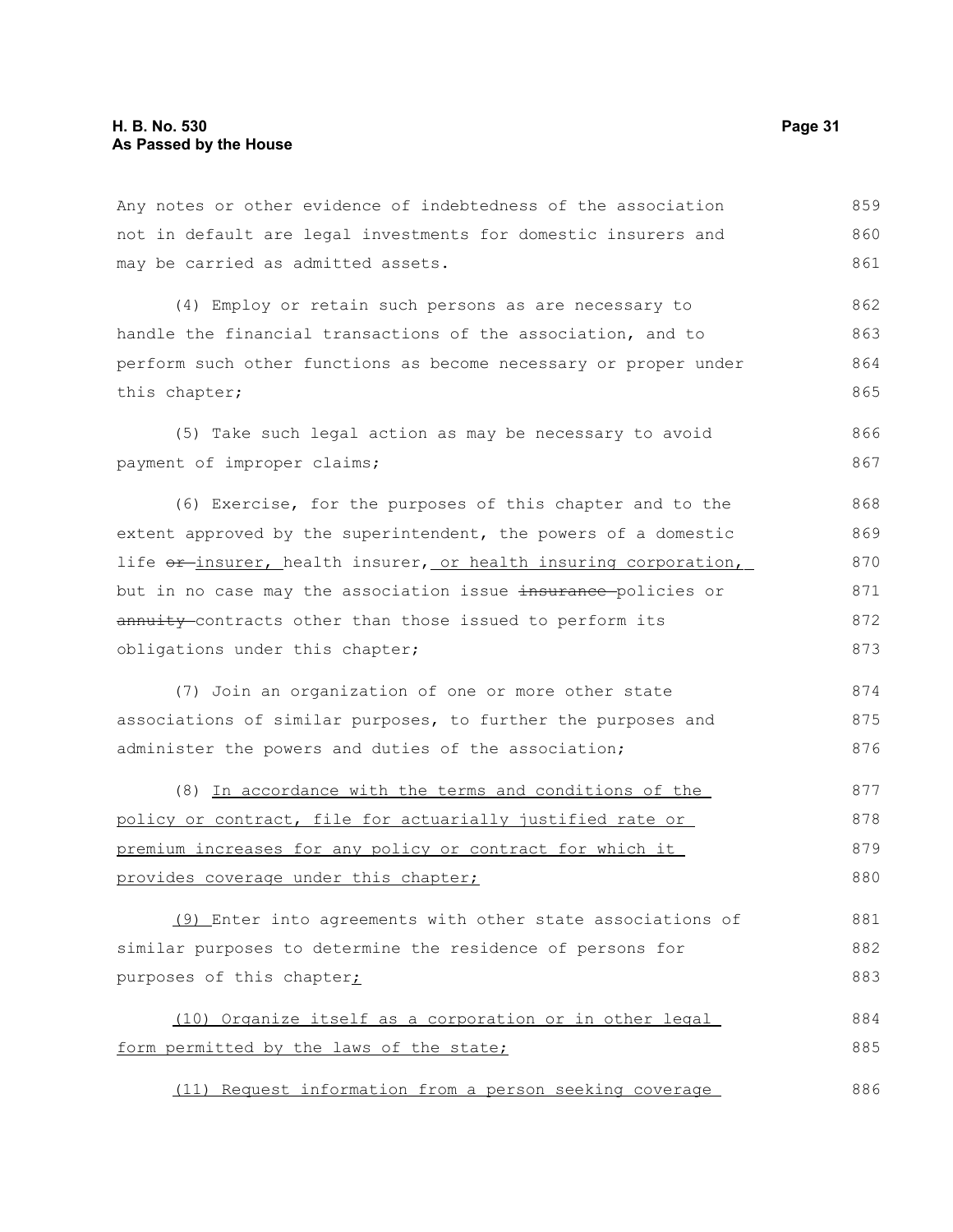| from the association in order to aid the association in                 | 887 |
|-------------------------------------------------------------------------|-----|
| <u>determining its obligations under this chapter with respect to </u>  | 888 |
| the person, and the person shall promptly comply with the               | 889 |
| request.                                                                | 890 |
| (0) (1) A deposit in this state, held pursuant to law or                | 891 |
| required by the superintendent for the benefit of creditors,            | 892 |
| including policy or contract owners, not turned over to the             | 893 |
| domiciliary liquidator upon the entry of a final order of               | 894 |
| liquidation or order approving a rehabilitation plan of a member        | 895 |
| <u>insurer domiciled in this state or in a reciprocal state, shall,</u> | 896 |
| pursuant to Chapter 3903. of the Revised Code, be promptly paid         | 897 |
| <u>to the association.</u>                                              | 898 |
| (2) The association shall be entitled to retain a portion               | 899 |
| of any amount so paid to it equal to the percentage determined          | 900 |
| by dividing the aggregate amount of policy or contract owners'          | 901 |
| claims related to that insolvency for which the association has         | 902 |
| provided statutory benefits by the aggregate amount of all              | 903 |
| policy or contract owners' claims in this state related to that         | 904 |
| insolvency and shall remit to the domiciliary receiver the              | 905 |
| <u>amount so paid to the association less the amount retained</u>       | 906 |
| pursuant to this division.                                              | 907 |
| (3) Any amount so paid to the association and retained by               | 908 |
| <u>it shall be treated as a distribution of estate assets pursuant</u>  | 909 |
| to applicable state receivership law dealing with early access          | 910 |
| disbursements.                                                          | 911 |
| (P) (1) (a) At any time within one hundred eighty days of               | 912 |
| the date of the order of liquidation, the association may elect         | 913 |
| to succeed to the rights and obligations of the ceding member           | 914 |
| insurer that relate to policies, contracts, or annuities                | 915 |
| covered, in whole or in part, by the association, in each case          | 916 |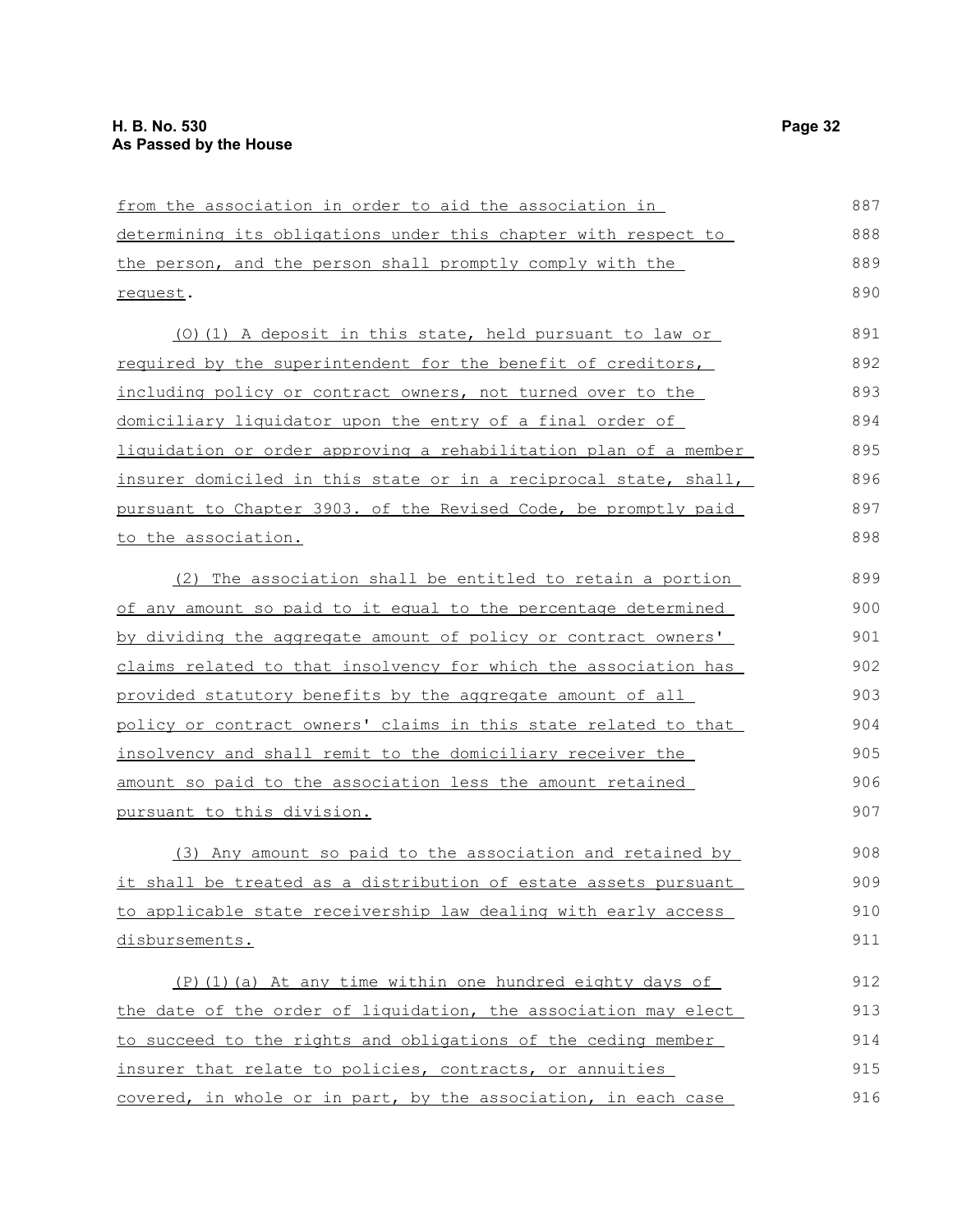| under any one or more reinsurance contracts entered into by the   | 917 |
|-------------------------------------------------------------------|-----|
| insolvent insurer and its reinsurers and selected by the          | 918 |
| association. Any such assumption is effective as of the date of   | 919 |
| the order of liquidation. The election shall be effected by the   | 920 |
| association or the national organization of life and health       | 921 |
| insurance quaranty associations on its behalf sending written     | 922 |
| notice, return receipt requested, to the affected reinsurers.     | 923 |
| (b) To facilitate the earliest practicable decision about         | 924 |
| whether to assume any of the contracts of reinsurance, and in     | 925 |
| order to protect the financial position of the estate, the        | 926 |
| receiver and each reinsurer of the ceding member insurer shall    | 927 |
| make available upon request to the association or to the          | 928 |
| national organization of life and health insurance quaranty       | 929 |
| associations on its behalf as soon as possible after              | 930 |
| commencement of formal delinguency proceedings both of the        | 931 |
| following:                                                        | 932 |
| (i) Copies of in-force contracts of reinsurance and all           | 933 |
| <u>related files and records relevant to the determination of</u> | 934 |
| whether such contracts should be assumed;                         | 935 |
| (ii) Notices of any defaults under the reinsurance                | 936 |
| contacts or any known event or condition which with the passage   | 937 |
| of time could become a default under the reinsurance contracts.   | 938 |
| (2) Divisions (P)(2)(a) to (d) of this section apply to           | 939 |
| reinsurance contracts so assumed by the association.              | 940 |
| (a) The association is responsible for all unpaid premiums        | 941 |
| due under the reinsurance contracts for periods both before and   | 942 |
| after the date of the order of liquidation, and is responsible    | 943 |
| for the performance of all other obligations to be performed      | 944 |
| after the date of the order of liquidation, in each case which    | 945 |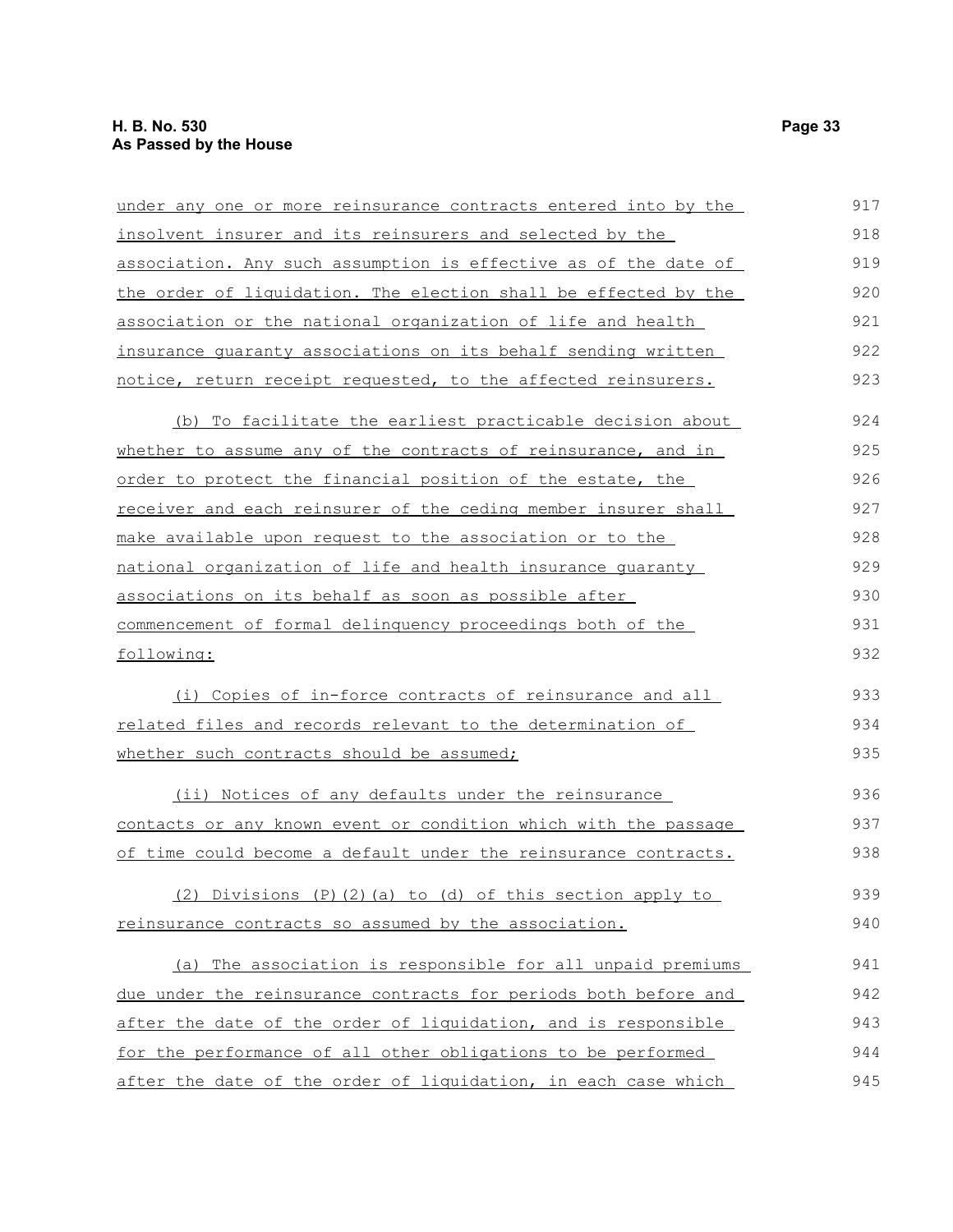| relate to policies, contracts, or annuities covered, in whole or | 946 |
|------------------------------------------------------------------|-----|
| in part, by the association. The association may charge          | 947 |
| policies, contracts, or annuities covered in part by the         | 948 |
| association, through reasonable allocation methods, the costs    | 949 |
| for reinsurance in excess of the obligations of the association  | 950 |
| and shall provide notice and an accounting of these charges to   | 951 |
| the liquidator.                                                  | 952 |
| (b) The association is entitled to any amounts payable by        | 953 |
| the reinsurer under the reinsurance contracts with respect to    | 954 |
| losses or events that occur in periods after the date of the     | 955 |
| order of liquidation and that relate to policies, contracts, or  | 956 |
| annuities covered, in whole or in part, by the association,      | 957 |
| provided that, upon receipt of any such amounts, the association | 958 |
| is obliged to pay to the beneficiary under the policy,           | 959 |
| contracts, or annuity on account of which the amounts were paid  | 960 |
| a portion of the amount equal to the lesser of the following:    | 961 |
| (i) The amount received by the association;                      | 962 |
| (ii) The excess of the amount received by the association        | 963 |
| over the amount equal to the benefits paid by the association on | 964 |
| account of the policy, contracts, or annuity less the retention  | 965 |
| of the insurer applicable to the loss or event.                  | 966 |
| (c) Within thirty days following the association's               | 967 |
| election, the association and each reinsurer under contracts     | 968 |
| assumed by the association shall calculate the net balance due   | 969 |
| to or from the association under each reinsurance contract as of | 970 |
| the election date with respect to policies, contracts, or        | 971 |
| annuities covered, in whole or in part, by the association,      | 972 |
| which calculation shall give full credit to all items paid by    | 973 |
| either the member insurer or its receiver or the reinsurer prior | 974 |
| to the election date. The reinsurer shall pay the receiver any   | 975 |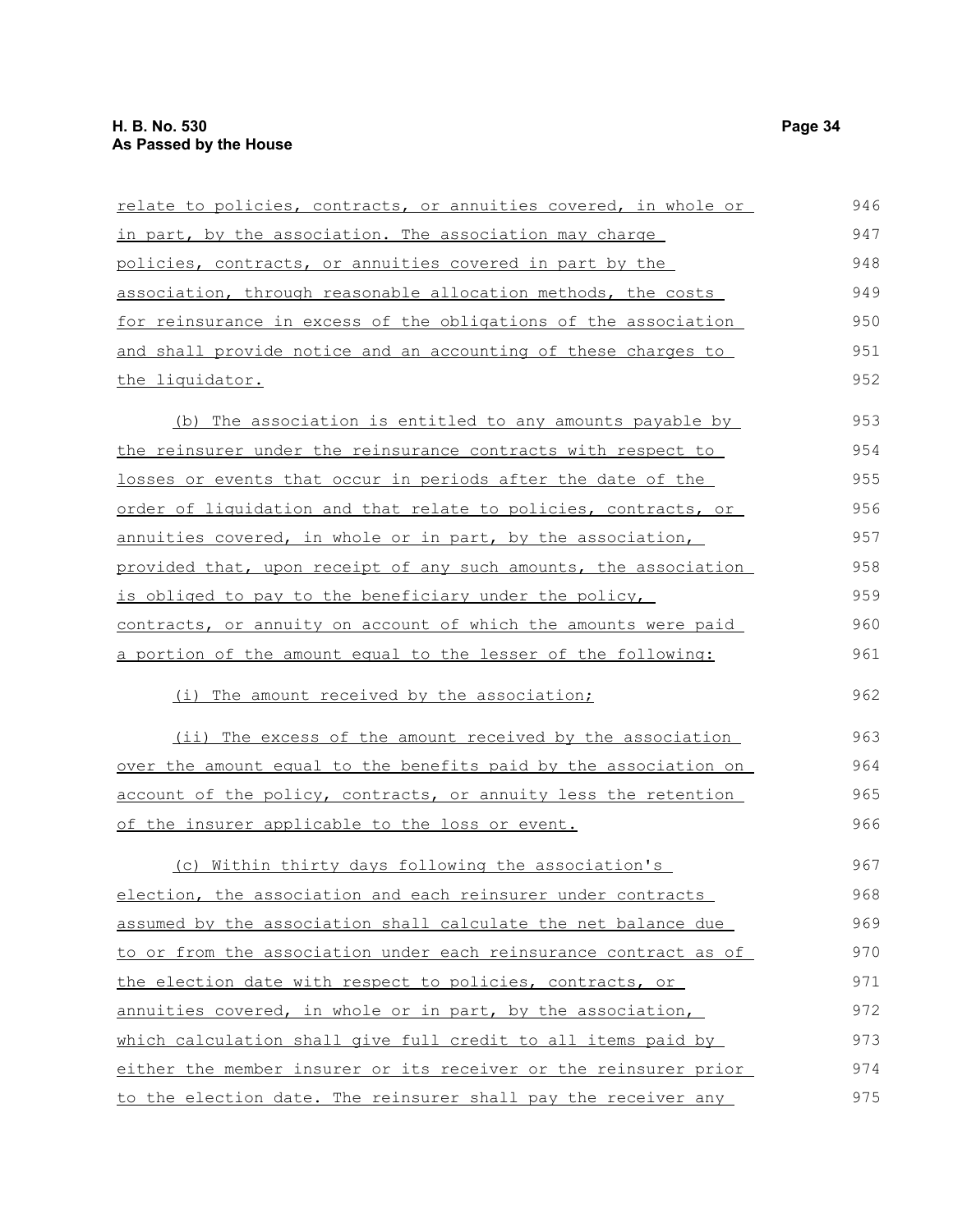| <u>amounts due for losses or events prior to the date of the order</u>  | 976  |
|-------------------------------------------------------------------------|------|
| of liquidation, subject to any set-off for premiums unpaid for          | 977  |
| periods prior to the date, and the association or reinsurer             | 978  |
| shall pay any remaining balance due the other, in each case             | 979  |
| within five days of the completion of the aforementioned                | 980  |
| calculation. Any disputes over the amounts due to either the            | 981  |
| association or the reinsurer shall be resolved by arbitration           | 982  |
| pursuant to the terms of the affected reinsurance contracts or,         | 983  |
| if the contract contains no arbitration clause, as otherwise            | 984  |
| provided by law. If the receiver has received any amounts due           | 985  |
| the association pursuant to division $(P)$ $(2)$ $(b)$ of this section, | 986  |
| the receiver shall remit the same to the association as promptly        | 987  |
| as practicable.                                                         | 988  |
| (d) If the association or receiver, on the association's                | 989  |
| behalf, within sixty days of the election date, pays the unpaid         | 990  |
| premiums due for periods both before and after the election date        | 991  |
| that relate to policies, contracts, or annuities covered, in            | 992  |
| whole or in part, by the association, the reinsurer shall not be        | 993  |
| entitled to terminate the reinsurance contracts for failure to          | 994  |
| pay premium insofar as the reinsurance contracts relate to              | 995  |
| policies, contracts, or annuities covered, in whole or in part,         | 996  |
| by the association, and shall not be entitled to set off any            | 997  |
| unpaid amounts due under other contracts, or unpaid amounts due         | 998  |
| from parties other than the association, against amounts due the        | 999  |
| association.                                                            | 1000 |
| (3) During the period from the date of the order of                     | 1001 |
| liquidation until the election date, or, if the election date           | 1002 |
| does not occur, until one hundred eighty days after the date of         | 1003 |
| the order of liquidation, both of the following shall apply:            | 1004 |

(a)(i) Neither the association nor the reinsurer shall 1005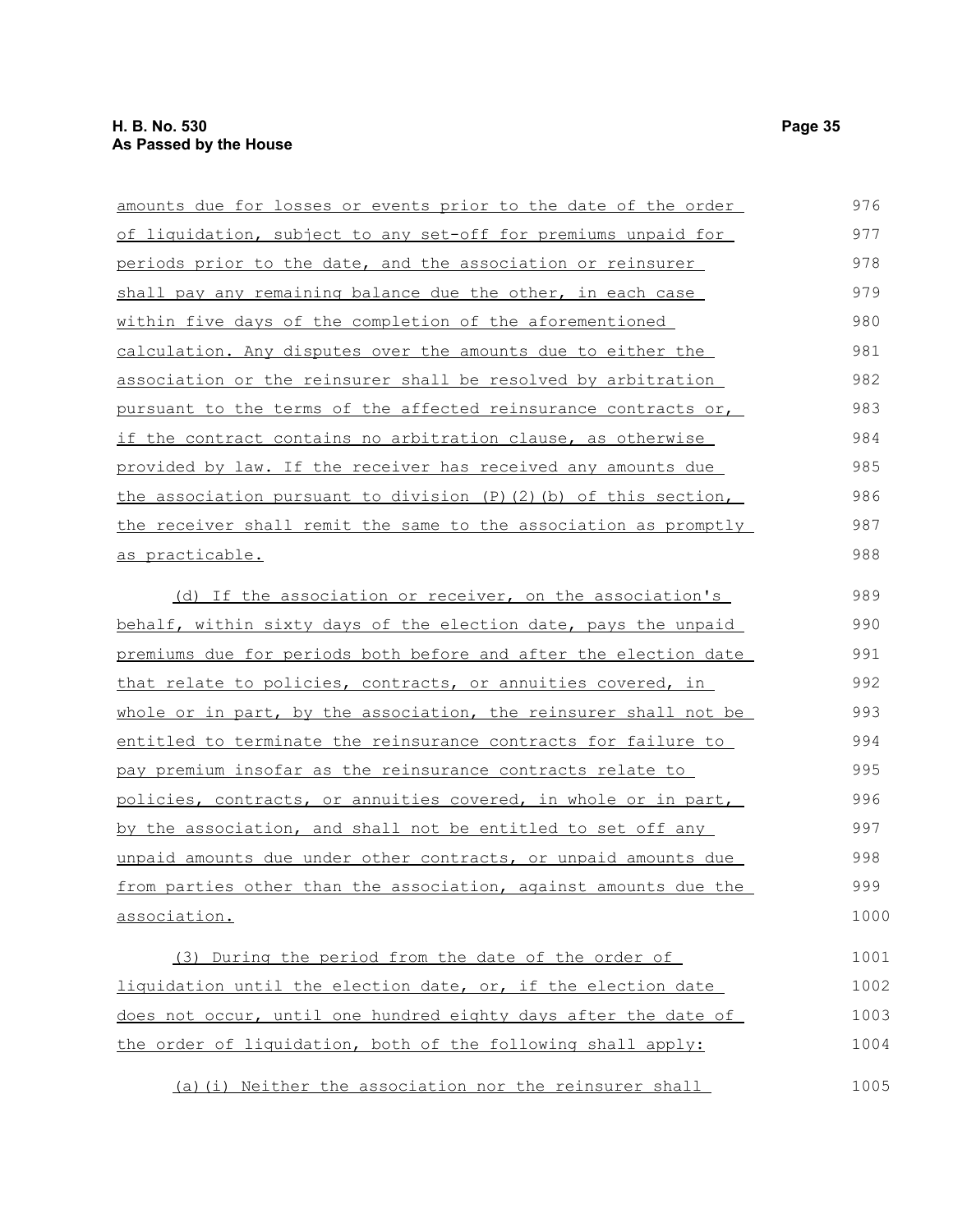| have any rights or obligations under reinsurance contracts that    | 1006 |
|--------------------------------------------------------------------|------|
| the association has the right to assume under division (P) (1) of  | 1007 |
| this section, whether for periods prior to or after the date of    | 1008 |
| the order of liquidation.                                          | 1009 |
| (ii) The reinsurer, the receiver, and the association              | 1010 |
| shall, to the extent practicable, provide each other data and      | 1011 |
| records reasonably requested.                                      | 1012 |
| (b) Provided that the association has elected to assume a          | 1013 |
| reinsurance contract, the parties' rights and obligations shall    | 1014 |
| be governed by divisions $(P)$ (1) and (2) of this section.        | 1015 |
| (4) If the association does not elect to assume a                  | 1016 |
| reinsurance contract by the election date pursuant to division     | 1017 |
| $(P)$ (1) of this section, the association shall have no rights or | 1018 |
| obligations, in each case for periods both before and after the    | 1019 |
| date of the order of liquidation, with respect to the              | 1020 |
| <u>reinsurance contract.</u>                                       | 1021 |
| (5) When policies, contracts, or annuities, or covered             | 1022 |
| obligations with respect thereto, are transferred to an assuming   | 1023 |
| insurer, reinsurance on the policies, contracts, or annuities      | 1024 |
| may also be transferred by the association, in the case of         | 1025 |
| contracts assumed under division (P) (1) of this section, subject  | 1026 |
| to the following:                                                  | 1027 |
| (a) Unless the reinsurer and the assuming insurer agree            | 1028 |
| otherwise, the reinsurance contracts transferred do not cover      | 1029 |
| any new policies of insurance, contracts, or annuities in          | 1030 |
| addition to those transferred.                                     | 1031 |
| (b) The obligations described in division (P) (1) of this          | 1032 |
| section no longer apply with respect to matters arising after      | 1033 |
| the effective date of the transfer.                                | 1034 |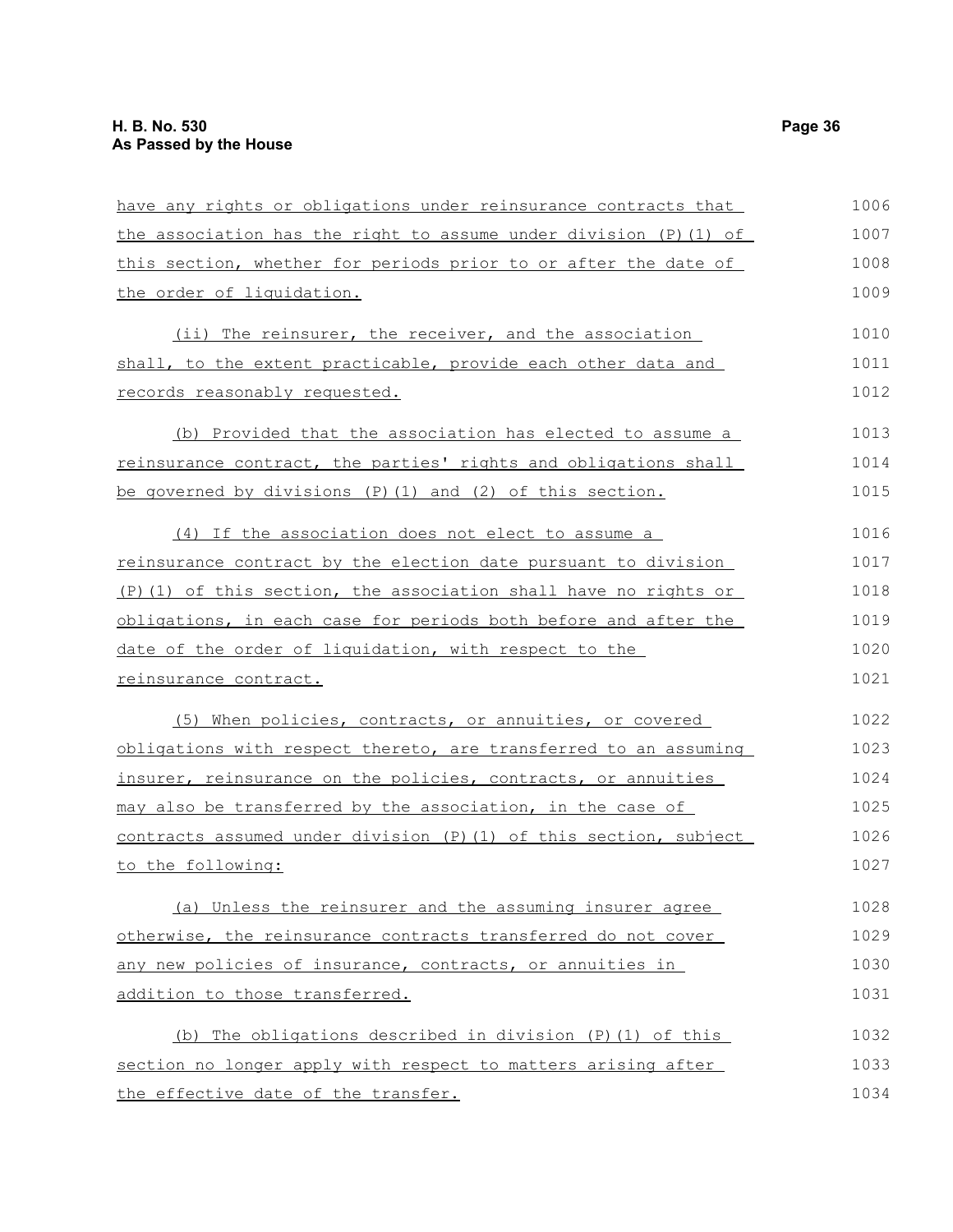| (c) Notice shall be given in writing, return receipt             | 1035 |
|------------------------------------------------------------------|------|
| requested, by the transferring party to the affected reinsurer   | 1036 |
| not less than thirty days prior to the effective date of the     | 1037 |
| transfer.                                                        | 1038 |
| (6) The provisions of this division supersede the                | 1039 |
| provisions of any state law or of any affected reinsurance       | 1040 |
| contract that provides for or requires any payment of            | 1041 |
| reinsurance proceeds, on account of losses or events that occur  | 1042 |
| in periods after the date of the order of liquidation, to the    | 1043 |
| receiver of the insolvent insurer or any other person. The       | 1044 |
| receiver shall remain entitled to any amounts payable by the     | 1045 |
| reinsurer under the reinsurance contracts with respect to losses | 1046 |
| or events that occur in periods prior to the date of the order   | 1047 |
| of liquidation, subject to applicable setoff provisions.         | 1048 |
| (7) Except as otherwise provided in this division, nothing       | 1049 |
| in this division shall alter or modify the terms and conditions  | 1050 |
| of any reinsurance contract. Nothing in this division abrogates  | 1051 |
| or limits any rights of any reinsurer to claim that it is        | 1052 |
| entitled to rescind a reinsurance contract. Nothing in this      | 1053 |
| division gives a policy owner, contract owner, enrollee,         | 1054 |
| certificate holder, or beneficiary an independent cause of       | 1055 |
| action against a reinsurer that is not otherwise set forth in    | 1056 |
| the reinsurance contract. Nothing in this division limits or     | 1057 |
| affects the association's rights as a creditor of the estate     | 1058 |
| against the assets of the estate. Nothing in this division       | 1059 |
| applies to reinsurance agreements covering property or casualty  | 1060 |
| risks.                                                           | 1061 |
| (Q) The board of directors of the association has                | 1062 |
| discretion and may exercise reasonable business judgment to      | 1063 |
| determine the means by which the association is to provide the   | 1064 |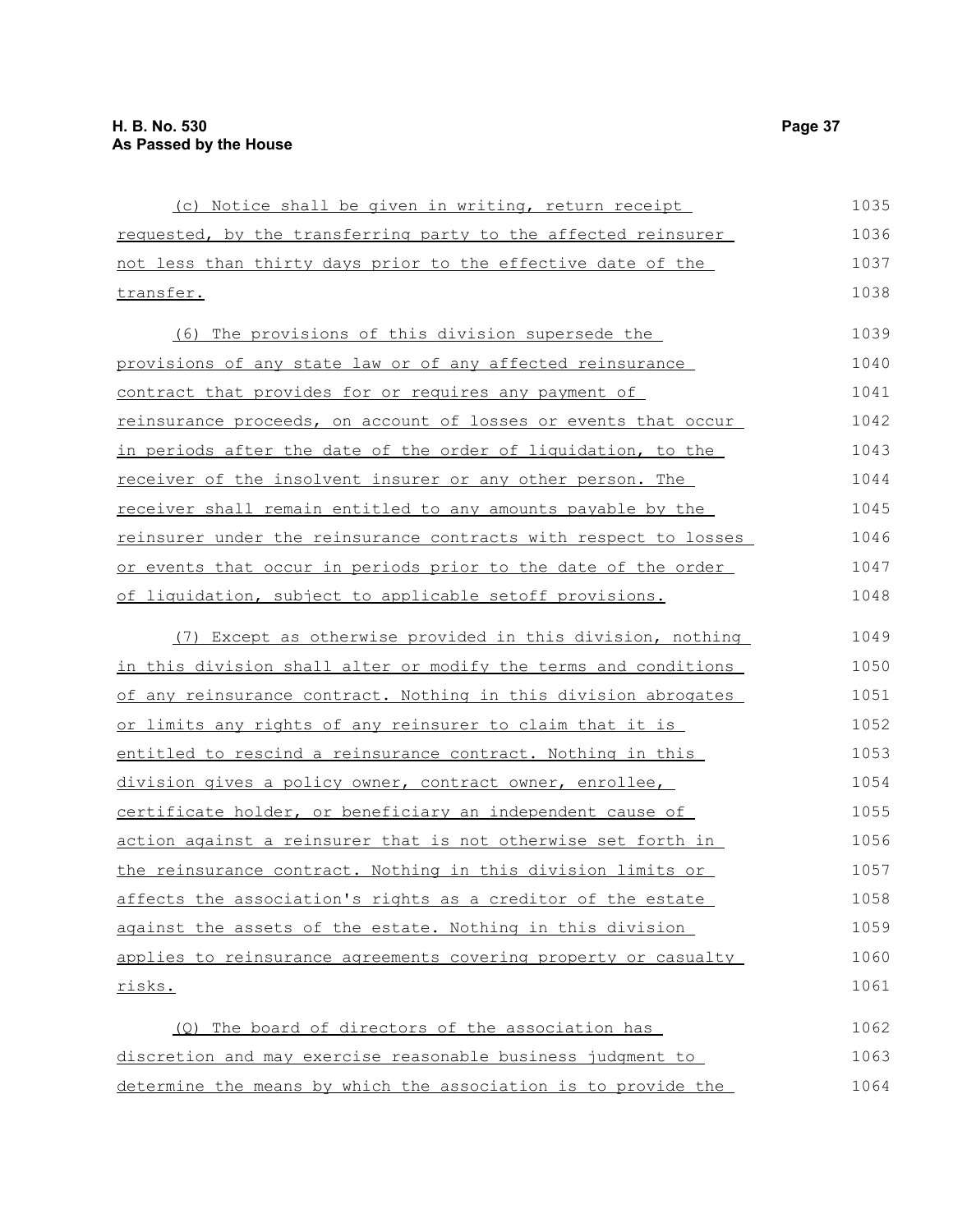| benefits of this chapter in an economical and efficient manner.  | 1065 |
|------------------------------------------------------------------|------|
| (R) Where the association has arranged or offered to             | 1066 |
| provide the benefits of this chapter to a covered person under a | 1067 |
| plan or arrangement that fulfills the association's obligations  | 1068 |
| under this chapter, the person is not entitled to benefits from  | 1069 |
| the association in addition to or other than those provided      | 1070 |
| under the plan or arrangement.                                   | 1071 |
| (S) Venue in a suit against the association arising under        | 1072 |
| the chapter shall be in Franklin county. The association is not  | 1073 |
| required to give an appeal bond in an appeal that relates to a   | 1074 |
| cause of action arising under this chapter.                      | 1075 |
| (T) In carrying out its duties in connection with                | 1076 |
| guaranteeing, assuming, reissuing, or reinsuring policies or     | 1077 |
| contracts under division (A) or (B) of this section, the         | 1078 |
| association may issue substitute coverage for a policy or        | 1079 |
| contract that provides an interest rate, crediting rate, or      | 1080 |
| similar factor determined by use of an index or other external   | 1081 |
| reference stated in the policy or contract employed in           | 1082 |
| calculating returns or changes in value by issuing an            | 1083 |
| alternative policy or contract in accordance with the following  | 1084 |
| provisions:                                                      | 1085 |
| (1) In lieu of the index or other external reference             | 1086 |
| provided for in the original policy or contract, the alternative | 1087 |
| policy or contract provides for any of the following:            | 1088 |
| (a) A fixed interest rate;                                       | 1089 |
| (b) Payment of dividends with minimum quarantees;                | 1090 |
| (c) A different method for calculating interest or changes       | 1091 |
| in value.                                                        | 1092 |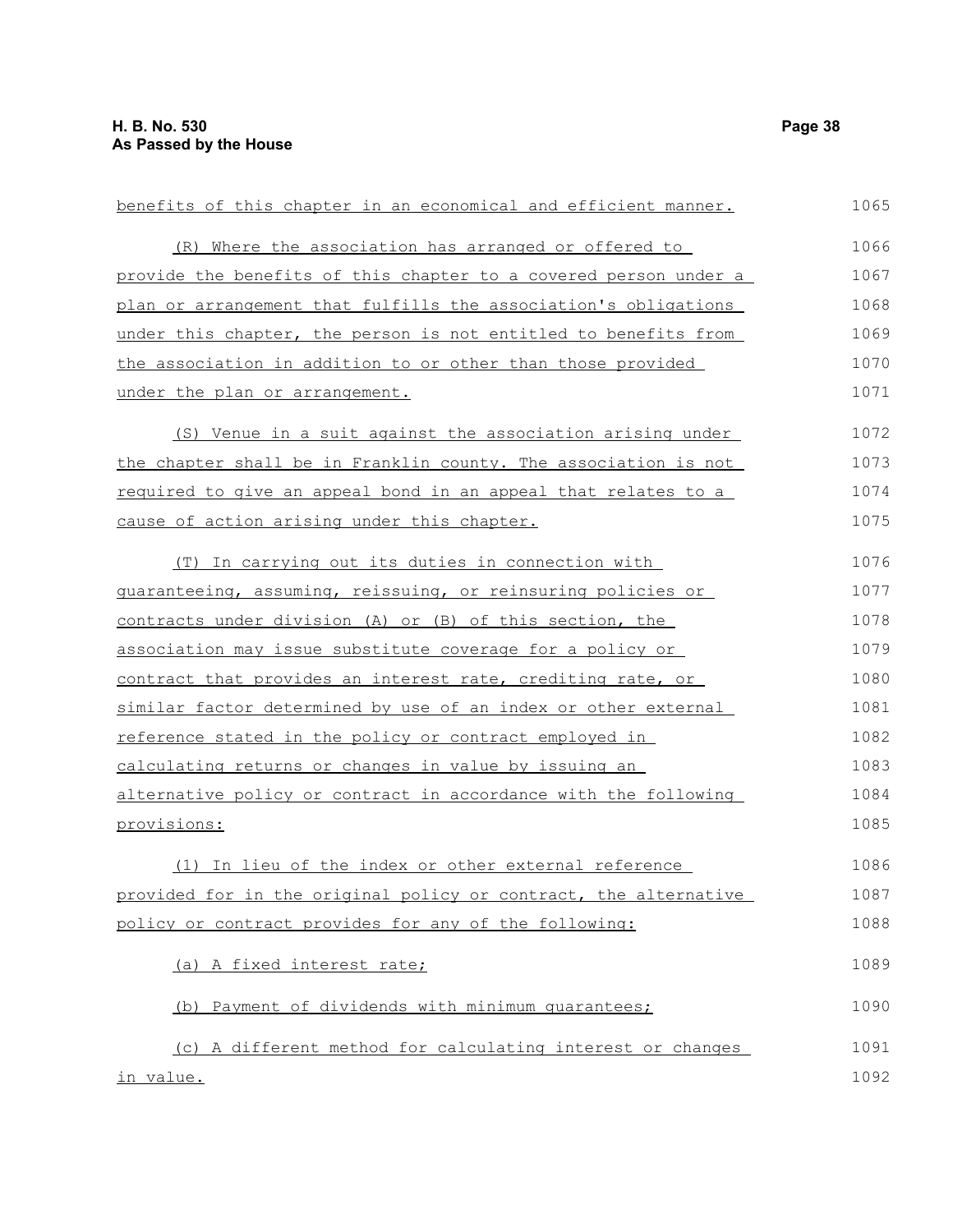| (2) There is no requirement for evidence of insurability,        | 1093 |
|------------------------------------------------------------------|------|
| waiting period, or other exclusion that would not have applied   | 1094 |
| under the replaced policy or contract.                           | 1095 |
| (3) The alternative policy or contract is substantially          | 1096 |
| similar to the replaced policy or contract in all other material | 1097 |
| <u>terms.</u>                                                    | 1098 |
| Sec. 3956.09. (A) For the purpose of providing the funds         | 1099 |
| necessary to carry out the powers and duties of the Ohio life    | 1100 |
| and health insurance quaranty association, the board of          | 1101 |
| directors shall assess the member insurers, separately for each  | 1102 |
| subaccount or account, at such time and for such amounts as the  | 1103 |
| board finds necessary. Assessments shall be due not less than    | 1104 |
| thirty days after prior written notice to the member insurers    | 1105 |
| and shall accrue interest at ten per cent per year on and after  | 1106 |
| the due date.                                                    | 1107 |
| (B) There shall be two classes of assessments, as follows:       | 1108 |
| (1) Class A assessments shall be made-authorized and             | 1109 |
| called for the purpose of meeting administrative and legal costs | 1110 |
| and other expenses, and the cost of examinations conducted-      | 1111 |
| detecting and preventing member insurer insolvencies under       | 1112 |
| division (E) of section 3956.12 of the Revised Code. Class A     | 1113 |
| assessments may be made-authorized and called whether or not     | 1114 |
| related to a particular impaired or insolvent insurer.           | 1115 |
| (2) Class B assessments shall be made-authorized and             | 1116 |
| called to the extent necessary to carry out the powers and       | 1117 |
| duties of the association under section 3956.08 of the Revised   | 1118 |
| Code with regard to an impaired or an insolvent insurer.         | 1119 |
|                                                                  |      |

(C)(1) The amount of any class A assessment shall be determined by the board and may be made authorized and called on 1120 1121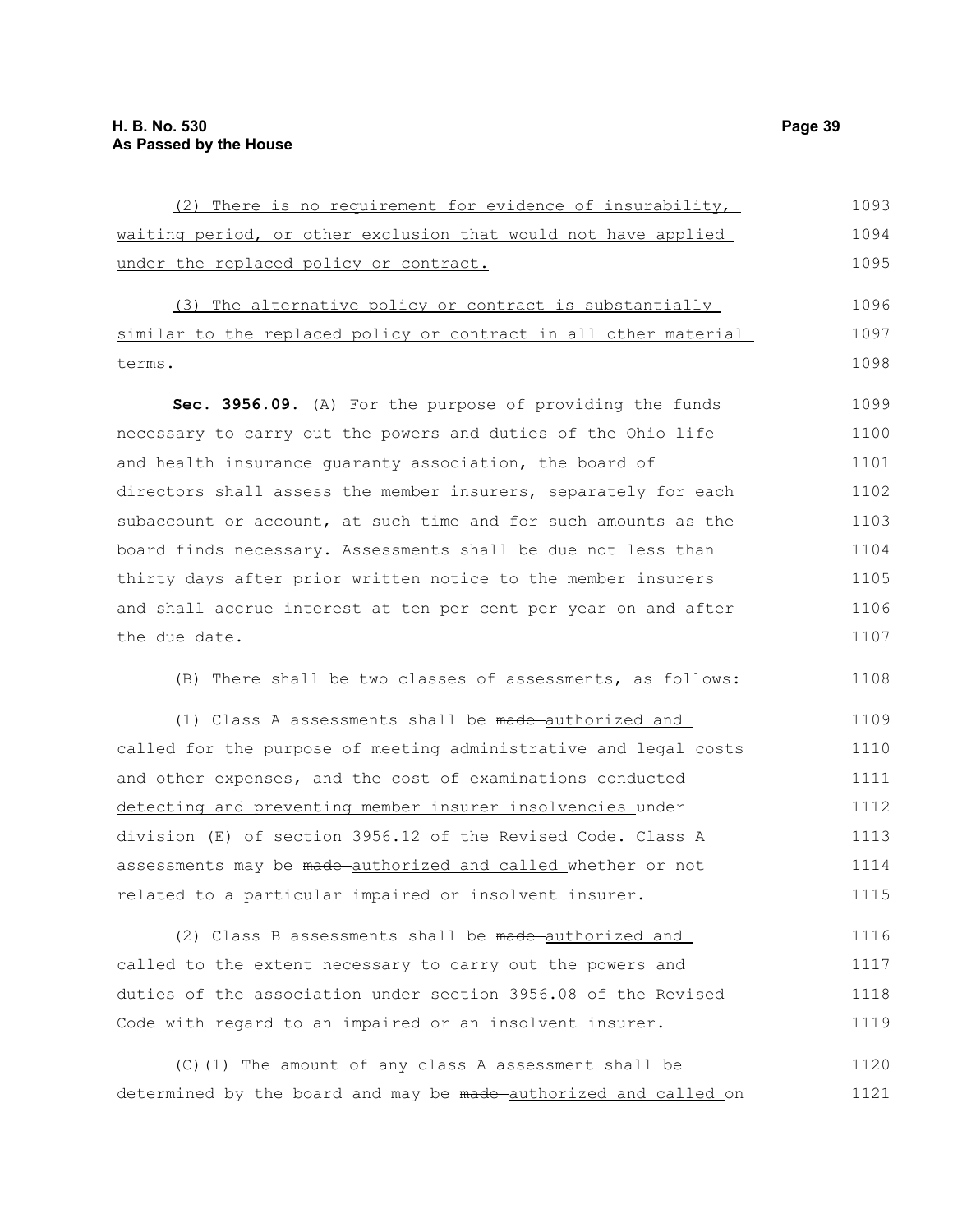### **H. B. No. 530 Page 40 As Passed by the House**

| a pro rata or non-pro rata basis. If pro rata, the board may     | 1122 |
|------------------------------------------------------------------|------|
| provide that it be credited against future class B assessments.  | 1123 |
| A non-pro rata assessment shall not exceed two hundred dollars-  | 1124 |
| per member insurer in any one calendar year. The amount of any   | 1125 |
| class B assessment, except for assessments related to long-term  | 1126 |
| care insurance, shall be allocated for assessment purposes       | 1127 |
| between the accounts and among the subaccounts and accounts-of   | 1128 |
| the life insurance and annuity account pursuant to an allocation | 1129 |
| formula which may be based on the premiums or reserves of the    | 1130 |
| impaired or insolvent insurer or on any other standard           | 1131 |
| considered by the board in its sole discretion as being fair and | 1132 |
| reasonable under the circumstances.                              | 1133 |
| $(2)$ (2) (a) The amount of the class B assessments for long-    | 1134 |
| term care insurance written by the impaired or insolvent insurer | 1135 |
| shall be allocated according to a methodology included in the    | 1136 |
| plan of operation and approved by the superintendent of          | 1137 |
| insurance.                                                       | 1138 |
| (b) The methodology shall provide for fifty per cent of          | 1139 |
| the assessment to be allocated to sickness and accident and      | 1140 |
| health member insurers and fifty per cent to be allocated to     | 1141 |
| life and annuity member insurers.                                | 1142 |
| (c) For the purposes of divisions (C)(2)(a) and (b) of           | 1143 |
| this section:                                                    | 1144 |
| (i) "Life and annuity member insurer" means a member             | 1145 |
| insurer for which the sum of its assessable life insurance       | 1146 |
| premiums and annuity premiums is greater than or equal to its    | 1147 |
| assessable health insurance premiums.                            | 1148 |
| (ii) "Assessable health insurance premiums" includes the         | 1149 |
| member insurer's assessable sickness and accident premiums and   | 1150 |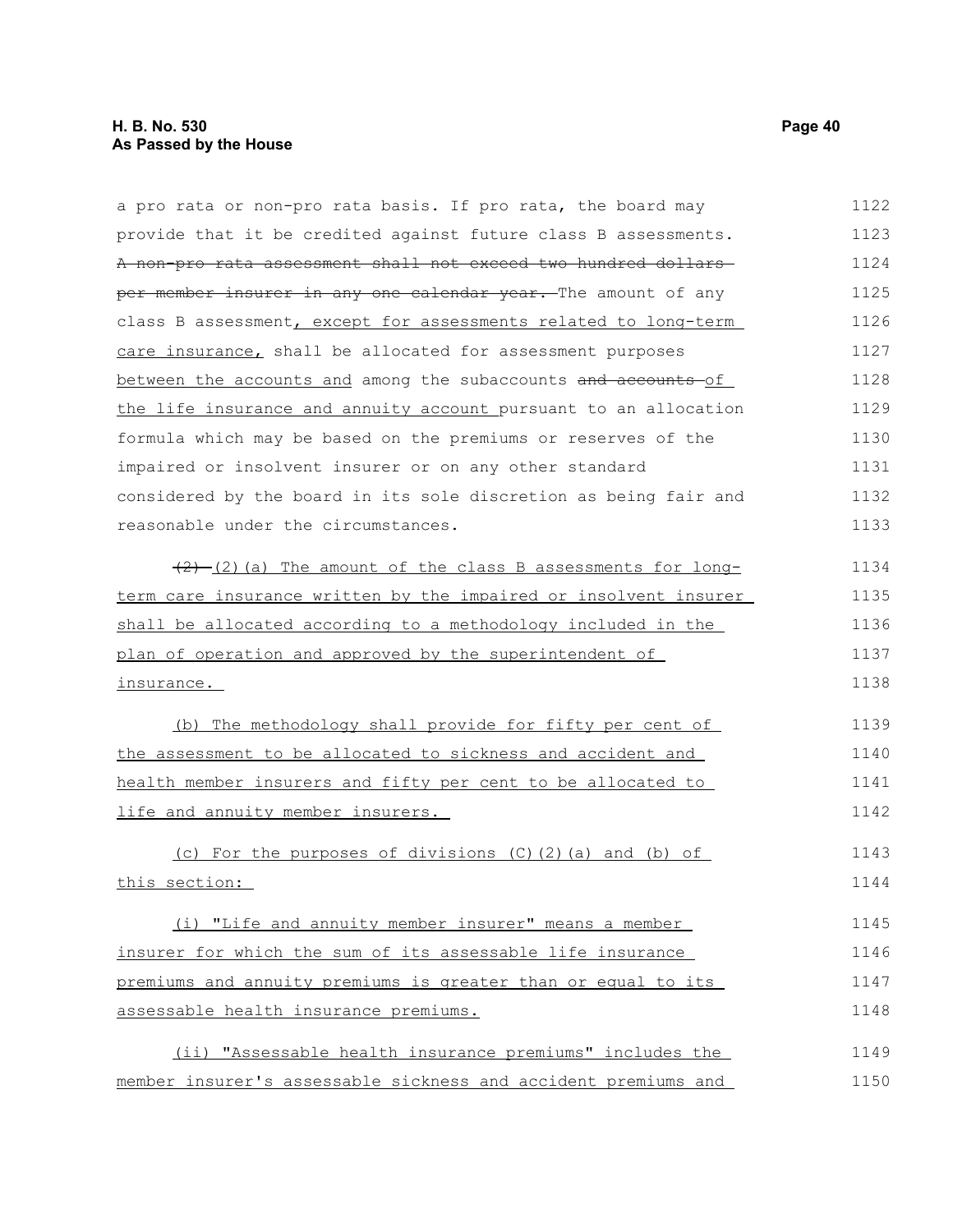| health insuring corporation premiums, but shall exclude its       | 1151 |
|-------------------------------------------------------------------|------|
| assessable premiums written for disability income insurance and   | 1152 |
| <u>long-term care insurance. For purposes of this definition,</u> | 1153 |
| assessable premiums shall be measured within the state.           | 1154 |
| (iii) "Sickness and accident and health member insurer"           | 1155 |
| means any member insurer not defined as a life and annuity        | 1156 |
| <u>member insurer.</u>                                            | 1157 |
| (d) Class B assessments against member insurers for each          | 1158 |
| subaccount or account shall be in the proportion that the         | 1159 |
| premiums received on business in this state by each assessed      | 1160 |
| member insurer on policies or contracts covered by each           | 1161 |
| subaccount or account for the most recent three calendar years    | 1162 |
| for which information is available preceding the year in which    | 1163 |
| the member insurer became impaired or insolvent, as the case may  | 1164 |
| be, bears to such premiums received on business in this state     | 1165 |
| for such calendar years by all assessed member insurers.          | 1166 |
| (3) Assessments for funds to meet the requirements of the         | 1167 |
| association with respect to an impaired or insolvent insurer      | 1168 |
| shall not be made authorized and called until necessary to        | 1169 |
| implement the purposes of this chapter. Classification of         | 1170 |
| assessments under division (B) of this section and computation    | 1171 |
| of assessments under this division shall be made with a           | 1172 |
| reasonable degree of accuracy, recognizing that exact             | 1173 |
| determinations may not always be possible. The association shall  | 1174 |
| notify each member insurer of its anticipated pro rata share of   | 1175 |
| an authorized assessment not yet called within one hundred        | 1176 |
| eighty days after the assessment is authorized.                   | 1177 |
|                                                                   |      |

(D) The association may abate or defer, in whole or in part, the assessment of a member insurer if, in the opinion of the board, payment of the assessment would endanger the ability 1178 1179 1180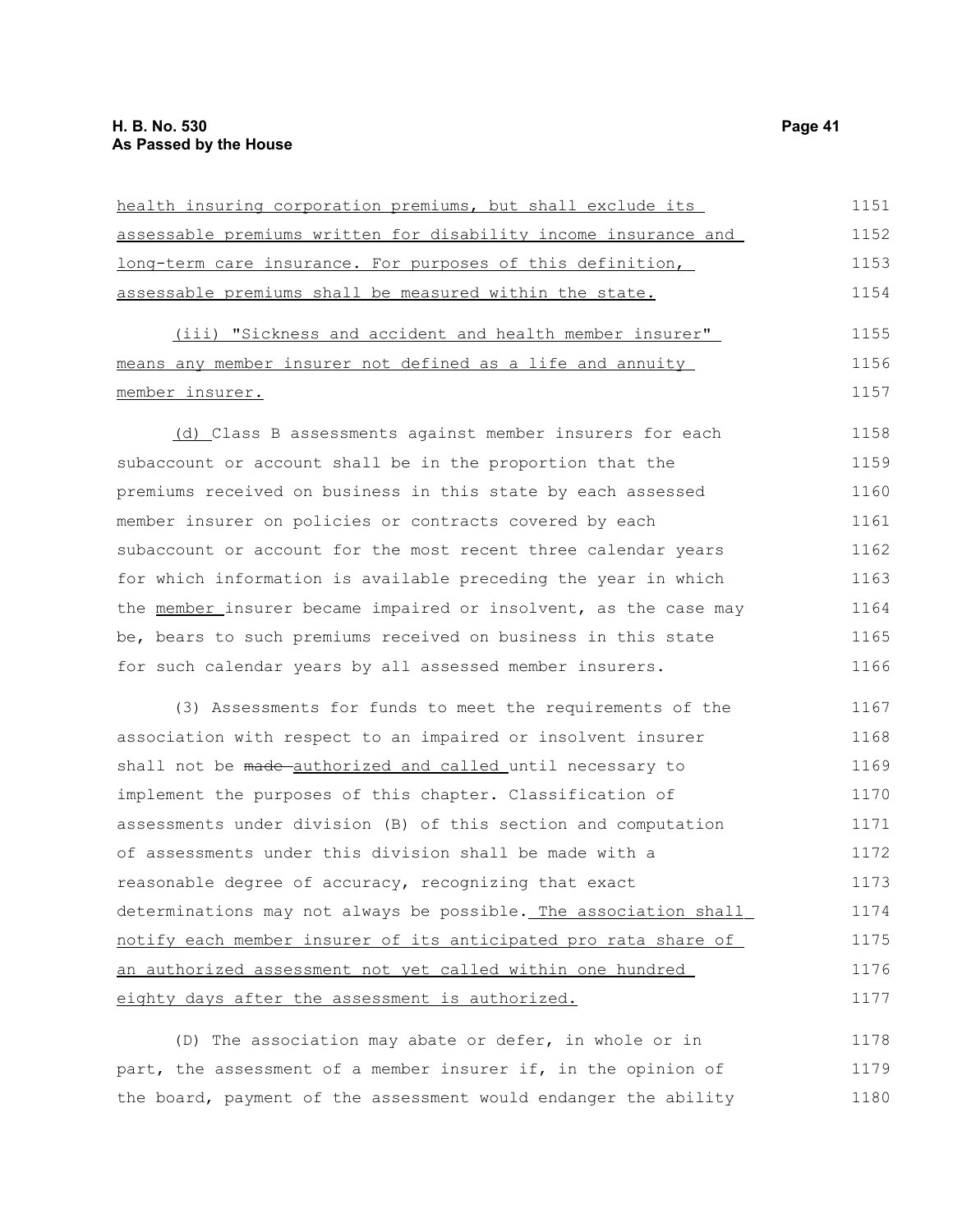of the member insurer to fulfill its contractual obligations. If an assessment against a member insurer is abated, or deferred in whole or in part, the amount by which the assessment is abated or deferred may be assessed against the other member insurers in a manner consistent with the basis for assessments set forth in this section. Once the conditions that caused a deferral have been removed or rectified, the member insurer shall pay all assessments that were deferred pursuant to a repayment plan approved by the association. In determining whether the payment of an assessment would endanger the ability of a member insurer to fulfill its contractual obligations, the board shall consider the adequacy of the capital and surplus of the member insurer in relation to the premiums written, the assets, and the reserve liabilities of that member insurer. 1181 1182 1183 1184 1185 1186 1187 1188 1189 1190 1191 1192 1193 1194

(E)(1) The total of all assessments upon a member insurer for the life insurance and annuity account, which includes the life insurance subaccount, the annuity subaccount, and the unallocated annuity subaccount, shall not in any one calendar year exceed two per cent of the member insurer's average premiums received per year in this state on the policies and contracts covered by each such subaccount, and for the health insurance account, shall not in any one calendar year exceed two per cent of the member insurer's average premiums received per year in this state on the policies and contracts covered by such account, during the three calendar years preceding the year in which the impaired or insolvent insurer or insurers became impaired or insolvent. If the maximum assessment for a subaccount or account, together with the other assets of the association in the subaccount or account, does not provide in any one year in the subaccount or account an amount sufficient to carry out the responsibilities of the association, the 1195 1196 1197 1198 1199 1200 1201 1202 1203 1204 1205 1206 1207 1208 1209 1210 1211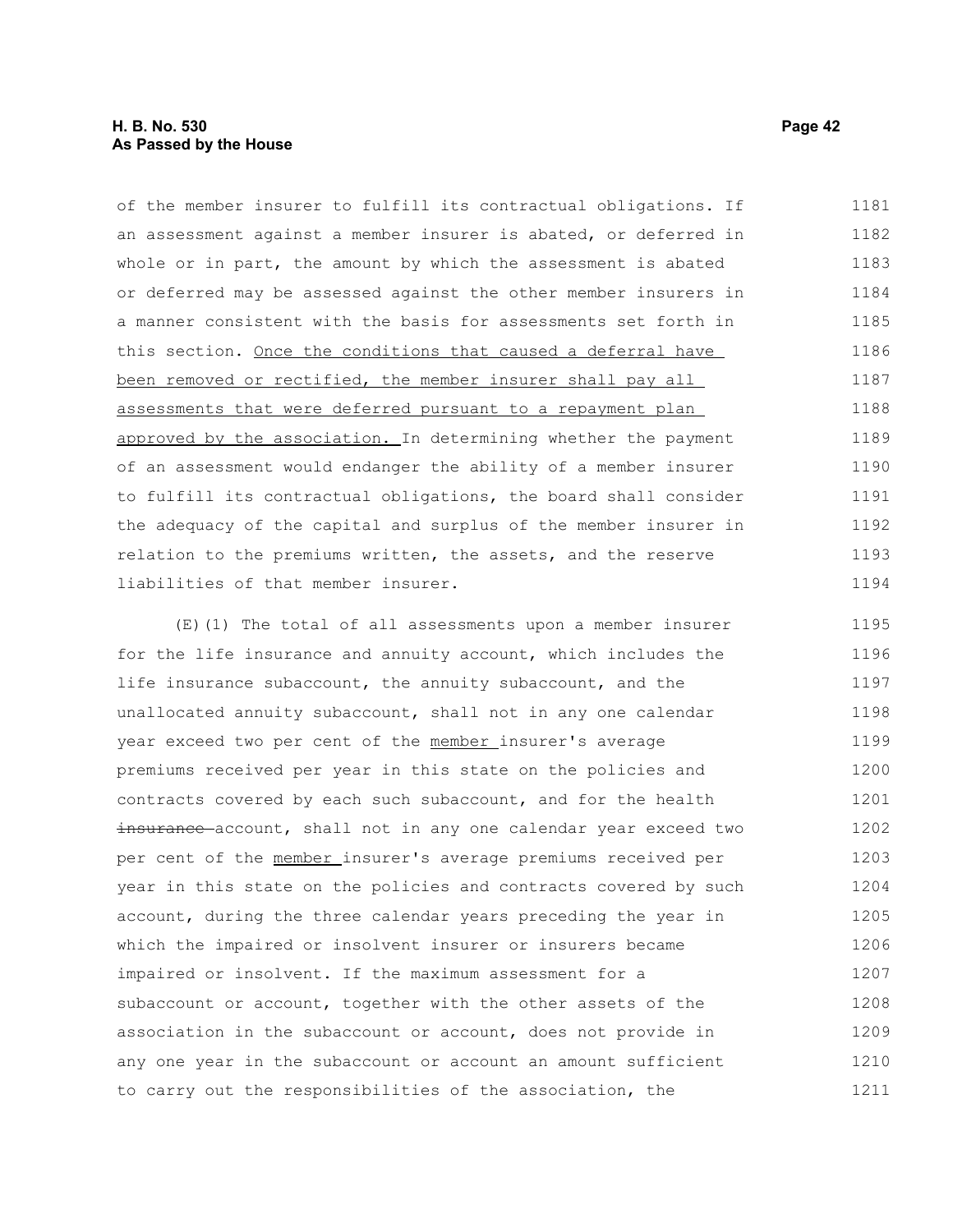necessary additional funds shall be assessed for the subaccount or account as soon thereafter in succeeding years as permitted by division (E) of this section. 1212 1213 1214

(2) If the maximum assessment under division (E)(1) of this section for any subaccount of the life insurance and annuity account in any succeeding year does not provide an amount sufficient to carry out the responsibilities of the association, then pursuant to division  $(C)$   $(2)$   $(C)$   $(d)$  of this section, the board shall allocate the necessary additionalamount among assess the other subaccounts of the life and annuity account in the manner set forth in division  $(E)$  (1) of this section, but the maximum assessment for a subaccount shallnot exceed one per cent in any one calendar yearfor the necessary additional amount, subject to the maximum stated in division (E)(1) of this section. 1215 1216 1217 1218 1219 1220 1221 1222 1223 1224 1225 1226

(3) Where assessments for two or more impaired or insolvent insurers have been made within the same calendar year, and the sum of those assessments exceeds the two per cent calendar year assessment limitation under division (E)(1) of this section, the board, with the approval of the superintendent of insurance, may allocate among the accounts of such member insurers the sums assessed within the two per cent limitation. 1227 1228 1229 1230 1231 1232 1233

(F) The board, by an equitable method as established in the plan of operation, may refund to member insurers, in proportion to the contribution of each member insurer to that subaccount or account, the amount by which the assets of the subaccount or account exceed the amount the board finds is necessary to carry out during the coming year the obligations of the association with regard to that subaccount or account, including assets accruing from assignment, subrogation, net 1234 1235 1236 1237 1238 1239 1240 1241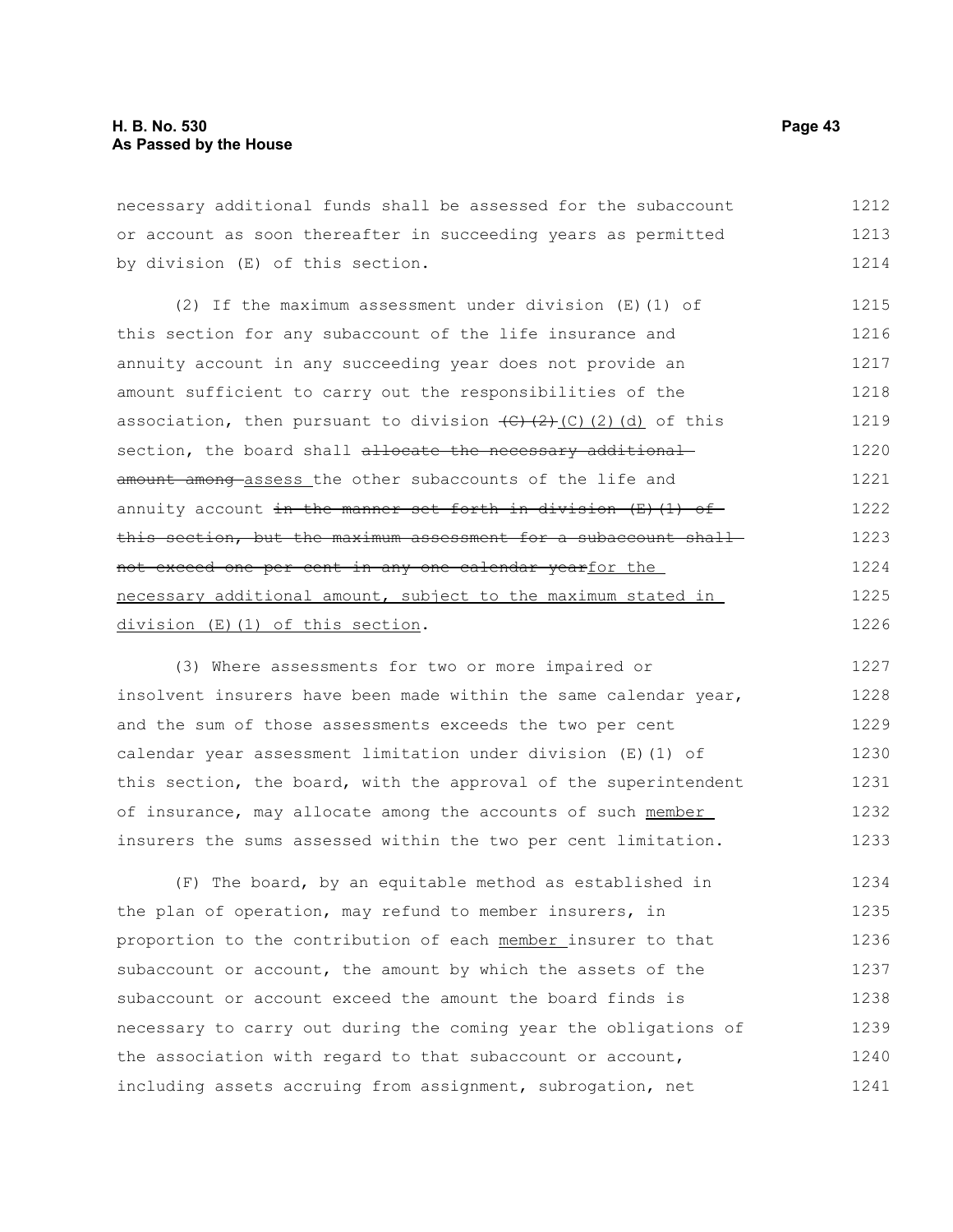realized gains, and income from investments. A reasonable amount may be retained in any subaccount or account to provide funds for the continuing expenses of the association and for future losses. 1242 1243 1244 1245

(G) A member insurer, in determining its premium rates and policyowner dividends as to any kind of insurance or health insuring corporation business within the scope of this chapter, may consider the amount reasonably necessary to meet its assessment obligations under this section. 1246 1247 1248 1249 1250

(H) The association, upon request, shall issue to  $a_n$  a member insurer paying an assessment under this section, other than a class A assessment, a certificate of contribution, in a form approved by the superintendent, for the amount of the assessment so paid. All outstanding certificates shall be of equal dignity and priority without reference to amounts or dates of issue. A certificate of contribution may be shown by the member insurer in its financial statement as an asset in the form and for the amount, net of any amounts recovered through a tax offset, and for the period of time the superintendent may approve. 1251 1252 1253 1254 1255 1256 1257 1258 1259 1260 1261

(I) Any member insurer that has contributed funds to pay claims of an impaired or insolvent insurer, pursuant to an agreement entered into with the superintendent and approved by the Franklin county court of common pleas during the five years preceding the effective date of this section November 20, 1989, or at any time following the effective date of this section November 20, 1989, shall receive a credit against any assessments levied pursuant to this section, whether the assessments are class A assessments or class B assessments, in the amount of the contribution. 1262 1263 1264 1265 1266 1267 1268 1269 1270 1271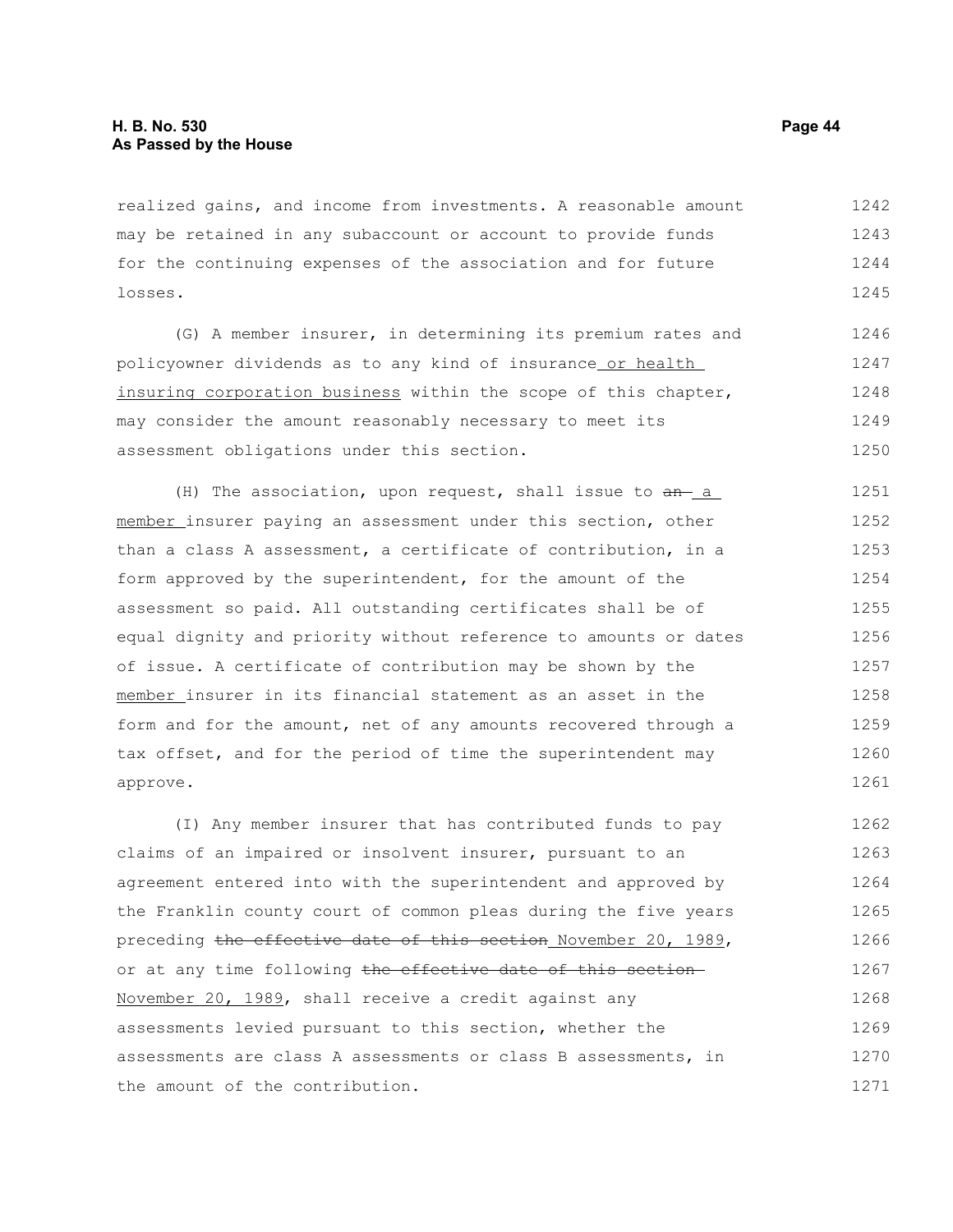#### **H. B. No. 530 Page 45 As Passed by the House**

If the amount of the credit exceeds the amount of assessments levied upon a member insurer in any one year, the balance of that credit shall be carried forward to subsequent years and will reduce the amount of future assessments until the total amount of the credit has been applied to the future assessments. 1272 1273 1274 1275 1276 1277

For the purposes of this division, an impaired or insolvent member insurer is an insurer that meets the definitions set forth in section 3956.01 of the Revised Code, and any insurer or health insuring corporation that would have met these definitions, if it had been in effect at the time of such contribution. 1278 1279 1280 1281 1282 1283

(J) Division (I) of this section does not apply if  $an-a$ member insurer has contributed funds pursuant to that division and has offset those contributions against its premium or franchise tax liability pursuant to any provision of the Revised Code authorizing the establishment of a plan for the distribution of voluntary contributions to pay the life, sickness and accident, or annuity claims of residents of this state that are unpaid due to the insolvency of an insolvent insurer. 1284 1285 1286 1287 1288 1289 1290 1291 1292

(K)(1) A member insurer that wishes to protest all or part of an assessment shall pay when due the full amount of the assessment as set forth in the notice provided by the association. The payment shall be available to meet association obligations during the pendency of the protest or any subsequent appeal. Payment shall be accompanied by a statement in writing that the payment is made under protest and setting forth a brief statement of the grounds for the protest. 1293 1294 1295 1296 1297 1298 1299 1300

(2) Within sixty days following the payment of an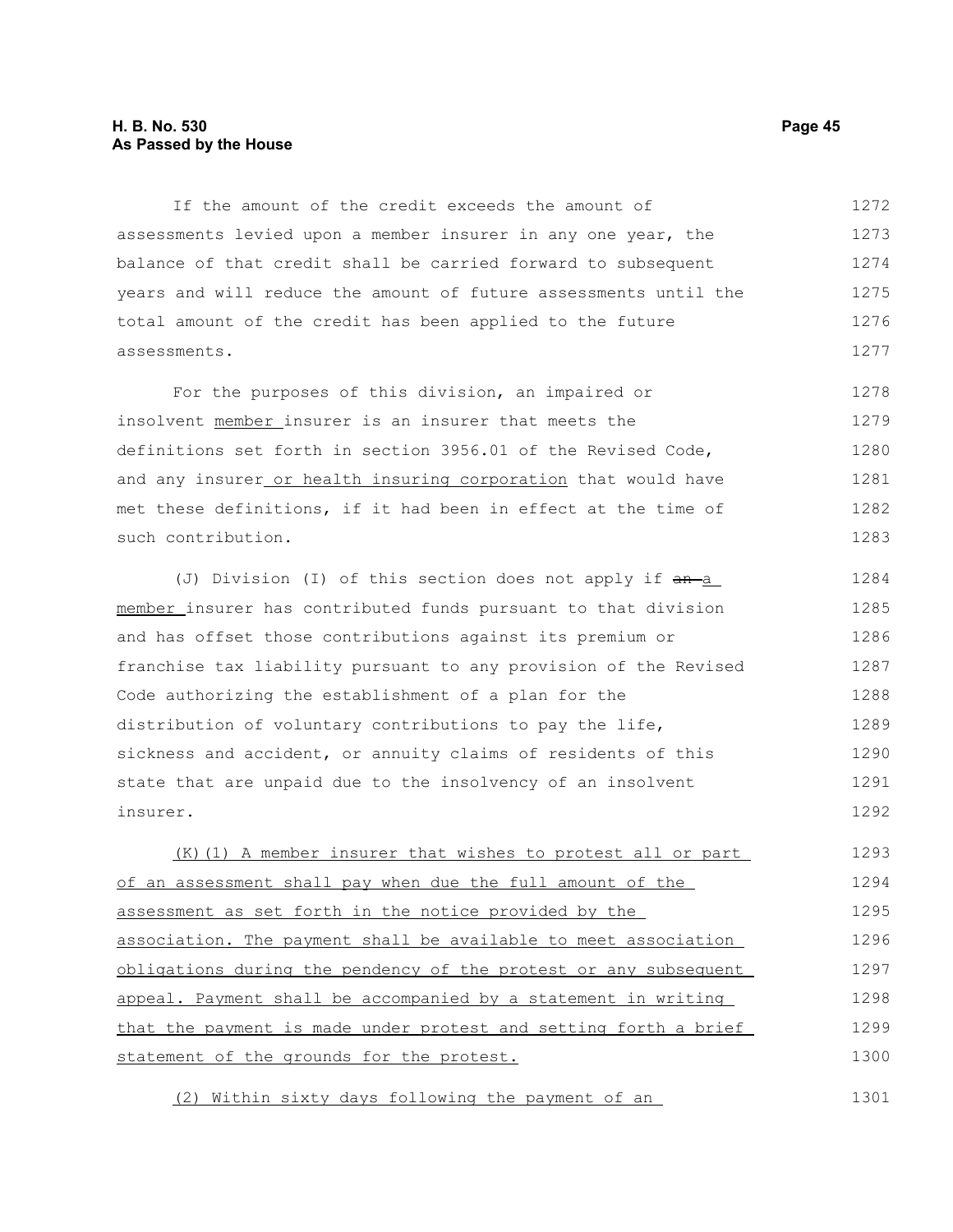| assessment under protest by a member insurer, the association    | 1302 |
|------------------------------------------------------------------|------|
| shall notify the member insurer in writing of its determination  | 1303 |
| with respect to the protest unless the association notifies the  | 1304 |
| member insurer that additional time is required to resolve the   | 1305 |
| issues raised by the protest.                                    | 1306 |
| (3) Within thirty days after a final decision has been           | 1307 |
| made, the association shall notify the protesting member insurer | 1308 |
| in writing of that final decision. Within sixty days of receipt  | 1309 |
| of notice of the final decision, the protesting member insurer   | 1310 |
| may appeal that final action to the superintendent.              | 1311 |
| (4) In the alternative to rendering a final decision with        | 1312 |
| respect to a protest based on a question regarding the           | 1313 |
| assessment base, the association may refer protests to the       | 1314 |
| superintendent for a final decision, with or without a           | 1315 |
| recommendation from the association.                             | 1316 |
| (5) If the protest or appeal on the assessment is upheld,        | 1317 |
| the amount paid in error or excess shall be returned to the      | 1318 |
| member insurer. Interest on a refund due a protesting member     | 1319 |
| insurer shall be paid at the rate actually earned by the         | 1320 |
| association.                                                     | 1321 |
| (L) The association may request information of member            | 1322 |
| insurers in order to aid in the exercise of its power under this | 1323 |
| section and member insurers shall promptly comply with such a    | 1324 |
| request.                                                         | 1325 |
| Sec. 3956.10. (A) (1) The Ohio life and health insurance         | 1326 |
| quaranty association shall submit to the superintendent of       | 1327 |
| insurance a plan of operation and any amendments to the plan     | 1328 |
| necessary or suitable to ensure the fair, reasonable, and        | 1329 |
| equitable administration of the association. The plan of         | 1330 |
|                                                                  |      |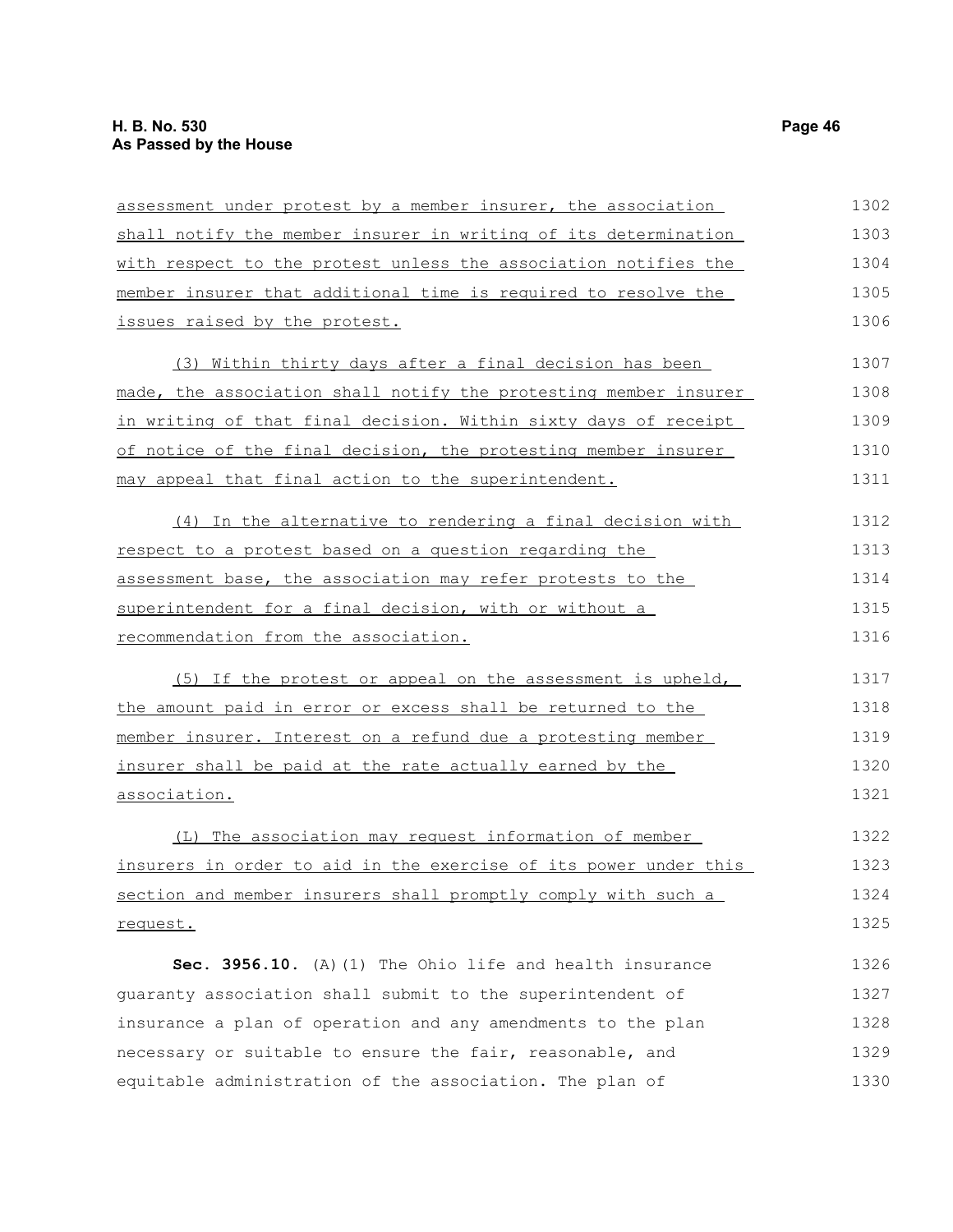#### **H. B. No. 530 Page 47 As Passed by the House**

operation and any amendments shall become effective upon the written approval of the superintendent, or unless the superintendent has not disapproved it within thirty days. 1331 1332 1333

(2) If the association fails to submit a suitable plan of operation within six months following the effective date of this section November 20, 1989, or if at any time after that date the association fails to submit suitable amendments to the plan, the superintendent, after notice and hearing, shall adopt reasonable rules that are necessary or advisable to effectuate the provisions of this chapter. The rules shall continue in force until modified by the superintendent or superseded by a plan submitted by the association and approved by the superintendent. 1334 1335 1336 1337 1338 1339 1340 1341 1342

(B) All member insurers shall comply with the plan of operation. 1343 1344

(C) In addition to requirements enumerated elsewhere in this chapter, the plan of operation shall do the following: 1345 1346

(1) Establish procedures for handling the assets of the association; 1347 1348

(2) Establish the amount and method of reimbursing members of the board of directors under section 3956.07 of the Revised Code; 1349 1350 1351

(3) Establish regular places and times for meetings, including but not limited to telephone conference calls, of the board of directors; 1352 1353 1354

(4) Establish procedures for records to be kept of all financial transactions of the association, its agents, and the board of directors; 1355 1356 1357

(5) Establish the procedures whereby selections for the 1358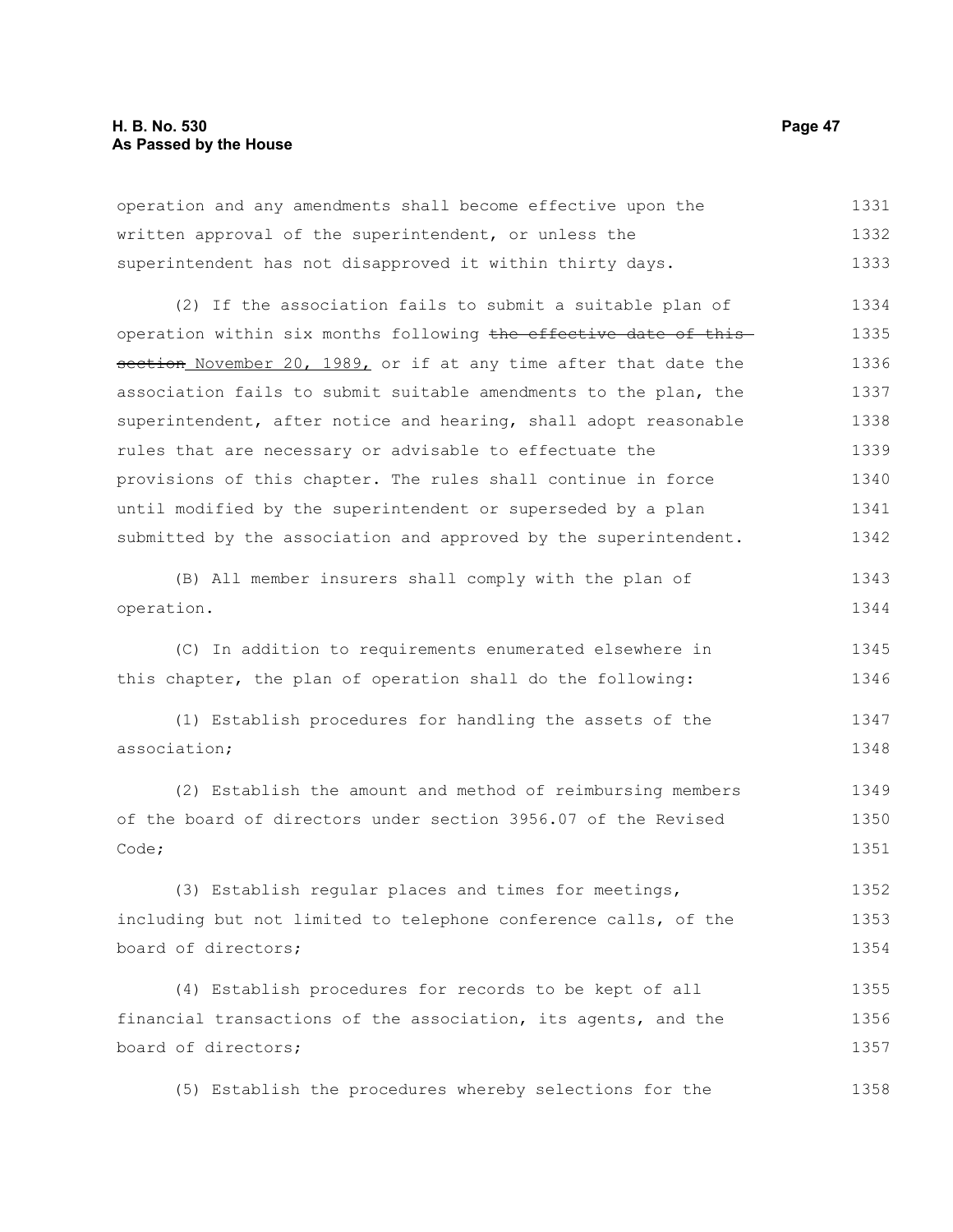board of directors will be made and submitted to the superintendent; 1359 1360

(6) Establish any additional procedures for assessments under section 3956.09 of the Revised Code, including, but not limited to, allocating sums raised by assessments when two or more insolvencies occur in the same calendar year that are subject to the two per cent calendar year assessment limitation; 1361 1362 1363 1364 1365

(7) Contain additional provisions necessary or proper for the execution of the powers and duties of the association. 1366 1367

(D) The plan of operation may provide that any or all powers and duties of the association, except those under division  $(0, 1)$   $(3)$  (3) of section 3956.08 and section 3956.09 of the Revised Code, are delegated to a corporation, association, or other organization that performs or will perform functions similar to those of the association, or its equivalent, in two or more states. The corporation, association, or organization shall be reimbursed for any payments made on behalf of the association, and shall be paid for its performance of any function of the association. A delegation under this division shall take effect only with the approval of both the board of directors and the superintendent, and may be made only to a corporation, association, or organization that extends protection not substantially less favorable and effective than that provided by this chapter. 1368 1369 1370 1371 1372 1373 1374 1375 1376 1377 1378 1379 1380 1381 1382

**Sec. 3956.11.** (A) The superintendent of insurance shall: 1383

(1) Upon request of the board of directors of the Ohio life and health insurance guaranty association, provide the association with a statement of the premiums in this and any other appropriate states for each member insurer; 1384 1385 1386 1387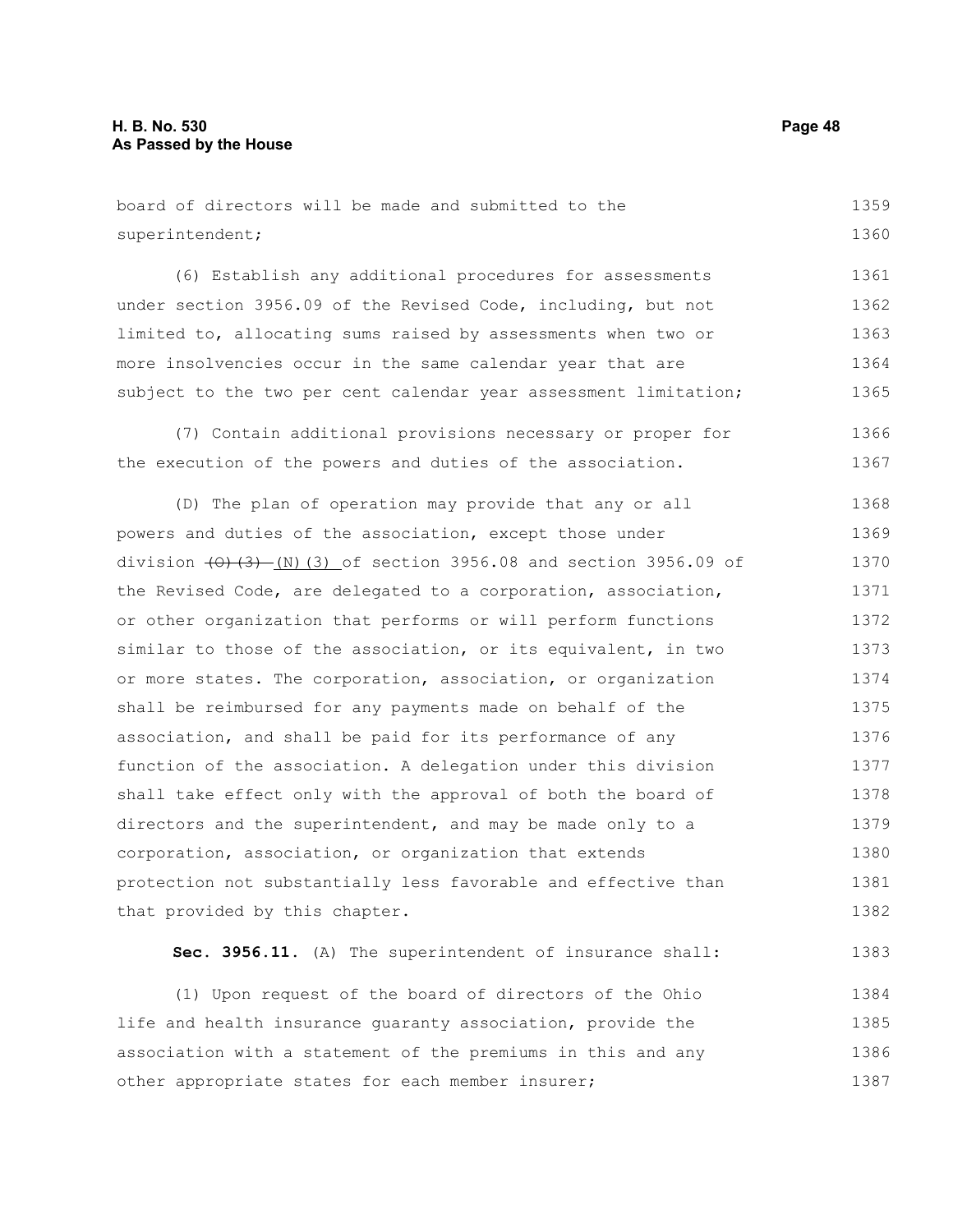#### **H. B. No. 530 Page 49 As Passed by the House**

(2) When an impairment is declared and the amount of the impairment is determined, serve a demand upon the impaired insurer to make good the impairment within a reasonable time. Notice to the impaired insurer shall constitute notice to its shareholders, if any. The failure of the *impaired* insurer promptly to comply with the demand shall not excuse the association from the performance of its powers and duties under this chapter. 1388 1389 1390 1391 1392 1393 1394 1395

(3) In any liquidation or rehabilitation proceeding involving a domestic member insurer, be appointed as the liquidator or rehabilitator. 1396 1397 1398

(B) The superintendent, after notice and hearing, may suspend or revoke the *license or* certificate of authority to transact insurance business in this state of any member insurer that fails to pay an assessment when due or fails to comply with the plan of operation of the association. As an alternative, the superintendent may levy a forfeiture on any member insurer that fails to pay an assessment when due. The forfeiture shall not exceed five per cent of the unpaid assessment per month, but shall not be less than one hundred dollars per month. 1399 1400 1401 1402 1403 1404 1405 1406 1407

(C) Any action of the board of directors or the association may be appealed to the superintendent by any member insurer if the appeal is taken within sixty days of the final action being appealed. If a member insurer is appealing an assessment, the amount assessed shall be paid to the association and be available to meet association obligations during the pendency of the appeal. If the appeal on the assessment is upheld, the amount paid in error or excess shall be returned to the member insurer. Any final action or order of the superintendent is subject to review under Chapter 119. of the 1408 1409 1410 1411 1412 1413 1414 1415 1416 1417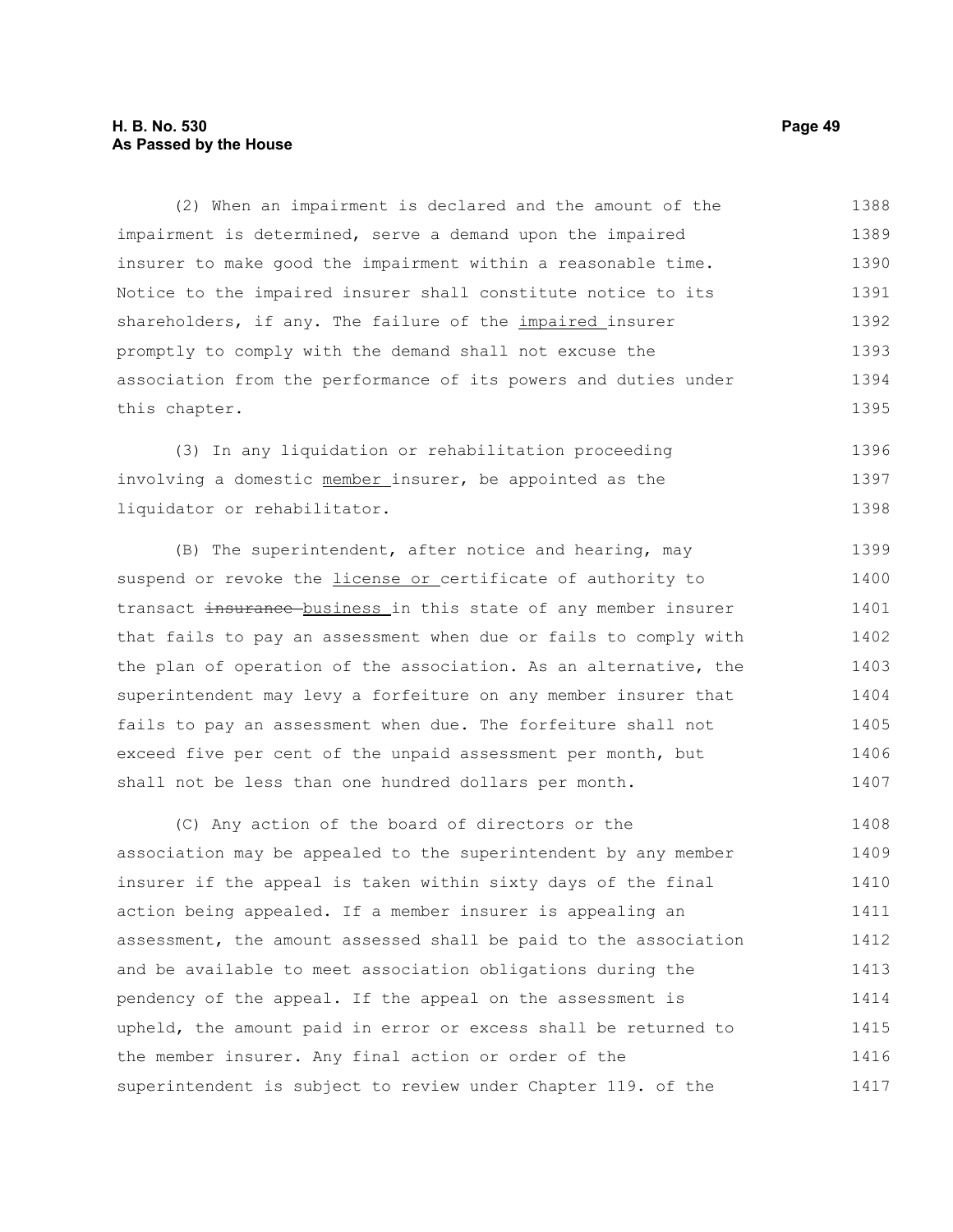| Revised Code.                                                   | 1418 |
|-----------------------------------------------------------------|------|
| (D) The liquidator, rehabilitator, or conservator of any        | 1419 |
| impaired or insolvent insurer may notify all interested persons | 1420 |
| of the effect of this chapter.                                  | 1421 |
| (E) Notwithstanding section 109.02 of the Revised Code,         | 1422 |
| the superintendent has sole authority to select and hire legal  | 1423 |
| counsel to represent the superintendent in his_the_             | 1424 |
| superintendent's role as rehabilitator or liquidator of an      | 1425 |
| impaired or insolvent insurer.                                  | 1426 |
| Sec. 3956.12. To aid in the detection and prevention of         | 1427 |
| member insurer insolvencies or impairments:                     | 1428 |
| (A) The superintendent of insurance shall do all of the         | 1429 |
| following:                                                      | 1430 |
| (1) Notify the commissioners of insurance of all the other      | 1431 |
| states, territories of the United States, and the District of   | 1432 |
| Columbia when-he the superintendent takes any of the following  | 1433 |
| actions against a member insurer:                               | 1434 |
| (a) Revocation of license;                                      | 1435 |
| (b) Suspension of license;                                      | 1436 |
| (c) Makes any formal order that such company member             | 1437 |
| insurer restrict its premium writing, obtain additional         | 1438 |
| contributions to surplus, withdraw from the state, reinsure all | 1439 |
| or any part of its business, or increase capital, surplus, or   | 1440 |
| any other account for the security of policyholders, contact    | 1441 |
| owners, certificate holders, or creditors.                      | 1442 |
| Notice under division (A) (1) of this section shall be          | 1443 |
| mailed or delivered by electronic means to all insurance        | 1444 |
| commissioners within thirty days following the action taken or  | 1445 |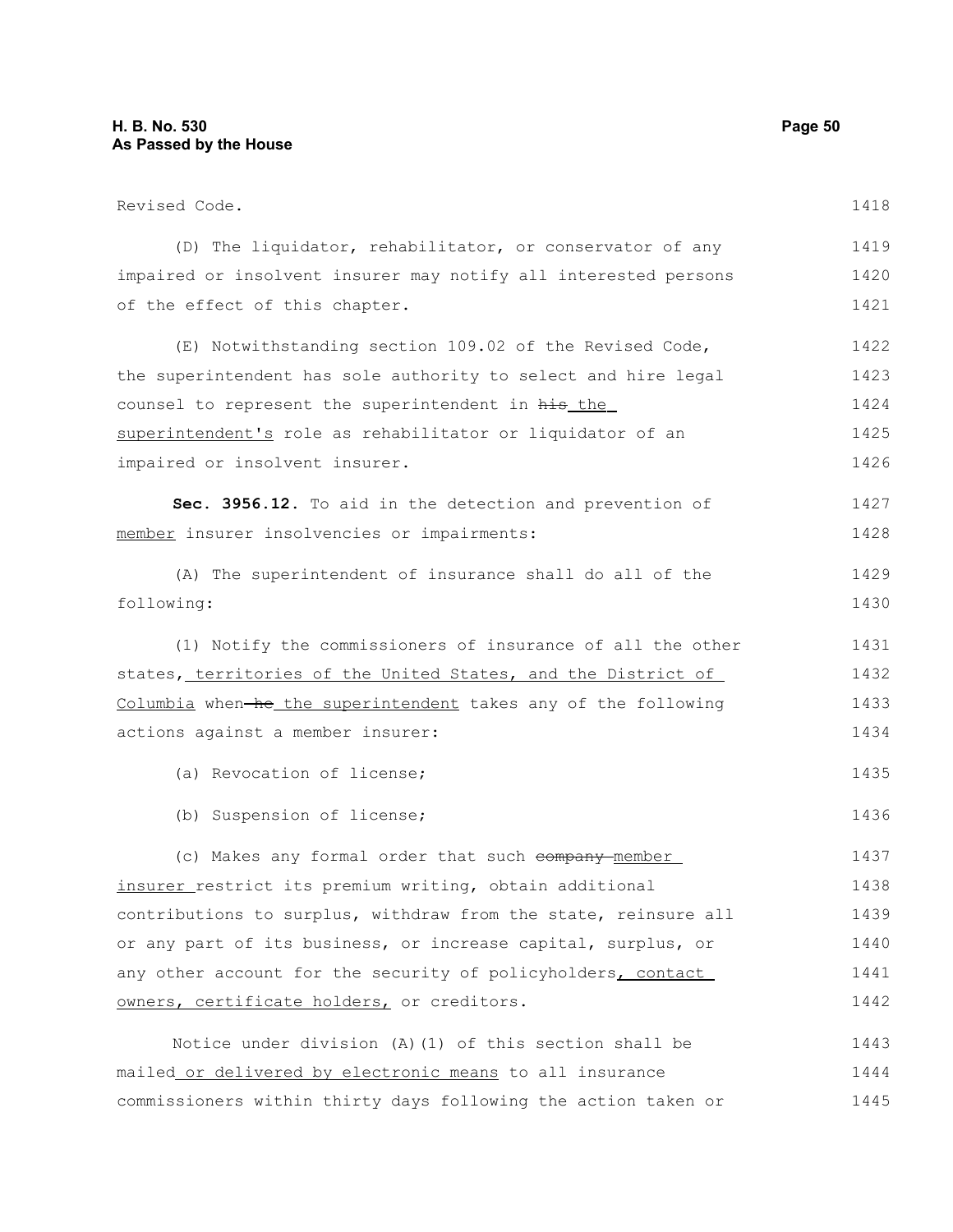the date on which the action occurs.

(2) Report to the board of directors of the Ohio life and health insurance quaranty association when he the superintendent has taken any of the actions set forth in division (A)(1) of this section or has received a report from any other insurance commissioner indicating that any such action has been taken in another state. The report to the board of directors shall contain all significant details of the action taken or the report received from another commissioner. 1447 1448 1449 1450 1451 1452 1453 1454

(3) Report to the board of directors when—he the superintendent has reasonable cause to believe, from any completed or ongoing examination of any member companyinsurer, that the company member insurer may be an impaired or insolvent insurer; 1455 1456 1457 1458 1459

(4) Furnish to the board of directors the national association of insurance commissioners' insurance regulatory information service (IRIS) ratios and listings of companies not included in the ratios developed by the commissioners. The board may use the information contained in this report in carrying out its duties and responsibilities under this section. The report and the information contained in the report shall be kept confidential by the members of the board of directors until such time as made public by the superintendent or other lawful authority. 1460 1461 1462 1463 1464 1465 1466 1467 1468 1469

(B) The superintendent may seek the advice and recommendation of the board of directors concerning any matter affecting his the superintendent's duties and responsibilities regarding the financial condition of member insurers and companies insurers or health insuring corporations seeking admission to transact insurance business in this state. 1470 1471 1472 1473 1474 1475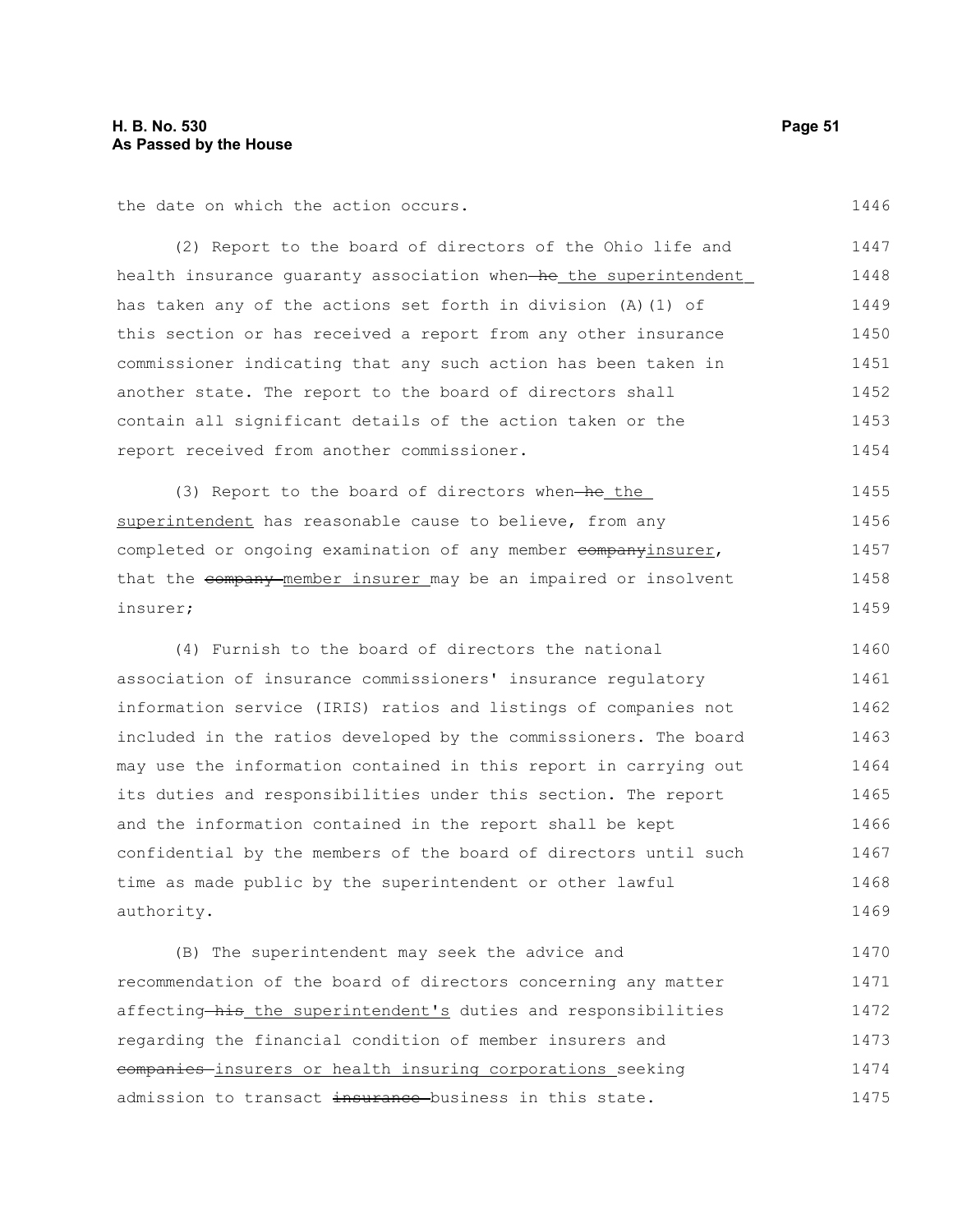#### **H. B. No. 530 Page 52 As Passed by the House**

(C) The board of directors, upon majority vote, may make reports and recommendations to the superintendent upon any matter germane to the solvency, rehabilitation, or liquidation of any member insurer or germane to the solvency of any company insurer or health insuring corporation seeking to do aninsurance business in this state. The reports and recommendations are not public records. 1476 1477 1478 1479 1480 1481 1482

(D) The board of directors, upon majority vote, may notify the superintendent of any information the board possesses that indicates any member insurer may be an impaired or insolvent insurer. 1483 1484 1485 1486

(E) The board of directors, upon majority vote, mayrequest that the superintendent order an examination of any member insurer that the board in good faith believes may be an impaired or insolvent insurer. Within thirty days of the receipt of such request, the superintendent shall begin the examination. The examination may be conducted as a national association of insurance commissioners examination or may be conducted by the persons the superintendent designates. The cost of the examination shall be paid by the association and the examination report shall be treated as are other examination reports. The examination report shall not be released to the board of directors of the association prior to its release to the public, but this shall not preclude the superintendent from complying with division (A) of this section. The superintendent shallnotify the board of directors when the examination is completed. The request for an examination shall be kept on file by the superintendent but it shall not be open to public inspection prior to the release of the examination report to the public. 1487 1488 1489 1490 1491 1492 1493 1494 1495 1496 1497 1498 1499 1500 1501 1502 1503 1504

(F) The board of directors, upon majority vote, may make 1505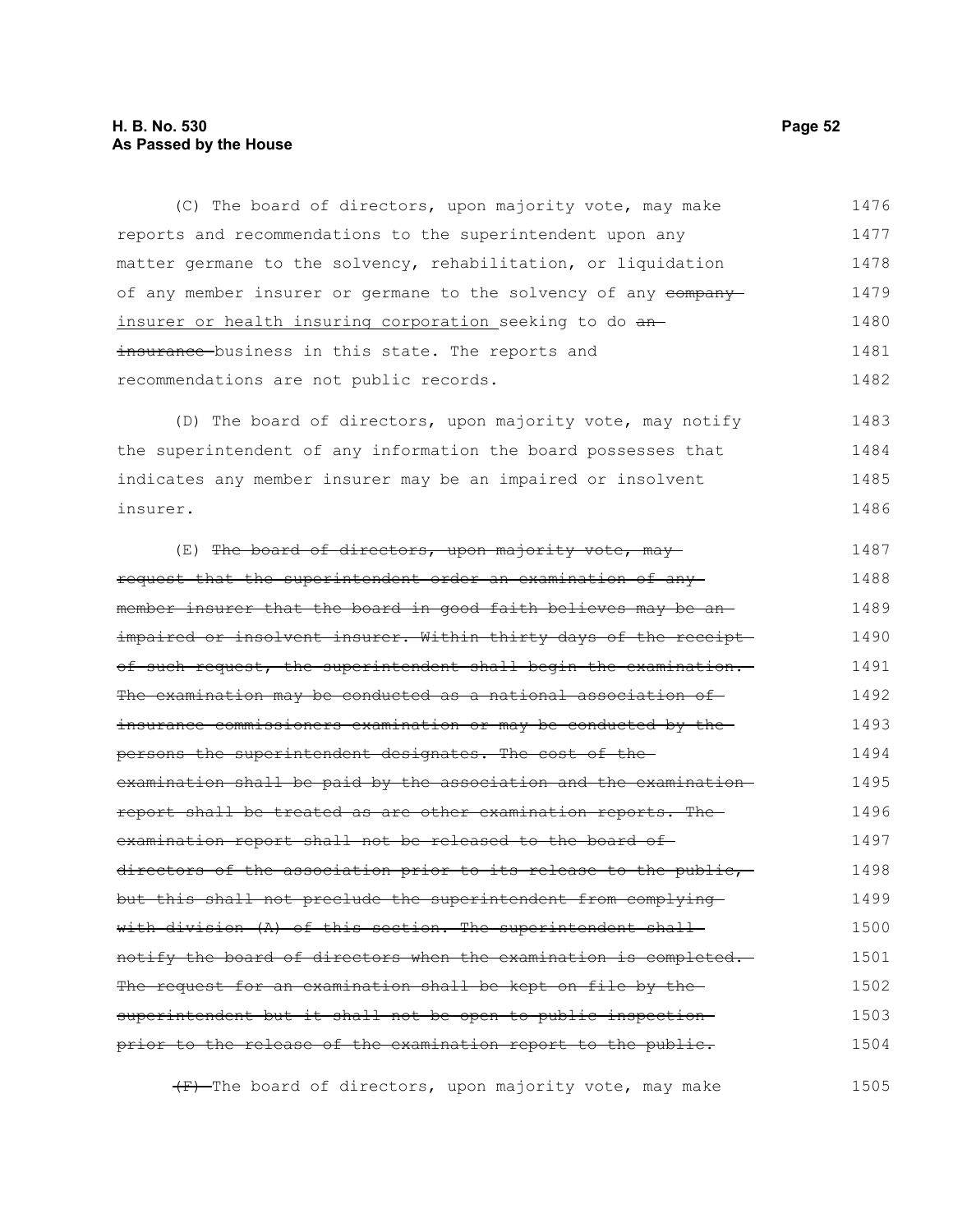#### **H. B. No. 530 Page 53 As Passed by the House**

recommendations to the superintendent for the detection and prevention of member insurer insolvencies. 1506 1507

(G) The board of directors, at the conclusion of any insurer insolvency in which the association was obligated to pay covered claims, may prepare a report to the superintendent containing information it may have in its possession bearing on the history and causes of such insolvency. The board shall cooperate with the boards of directors of guaranty associations in other states in preparing a report on the history and causesof insolvency of a particular insurer, and may adopt by reference any report prepared by the other associations. 1508 1509 1510 1511 1512 1513 1514 1515 1516

**Sec. 3956.13.** (A) Nothing in this chapter shall be construed to reduce the liability for unpaid assessments of the insureds or enrollees of an impaired or insolvent insurer operating under a plan with assessment liability. 1517 1518 1519 1520

(B) Records shall be kept of all resolutions adopted by the Ohio life and health guaranty association in carrying out its powers and duties under section 3956.08 of the Revised Code. The records shall be made public only upon the termination of a rehabilitation or liquidation proceeding involving the impaired or insolvent insurer, upon the termination of the impairment or insolvency of the member insurer, or upon the order of a court of competent jurisdiction. Nothing in this division shall limit the duty of the association to render a report of its activities under section 3956.14 of the Revised Code. 1521 1522 1523 1524 1525 1526 1527 1528 1529 1530

(C) For the purpose of carrying out its obligations under this chapter, the association shall be deemed to be a creditor of the impaired or insolvent insurer to the extent of assets attributable to covered policies or contracts, reduced by any amounts to which the association is entitled as subrogee 1531 1532 1533 1534 1535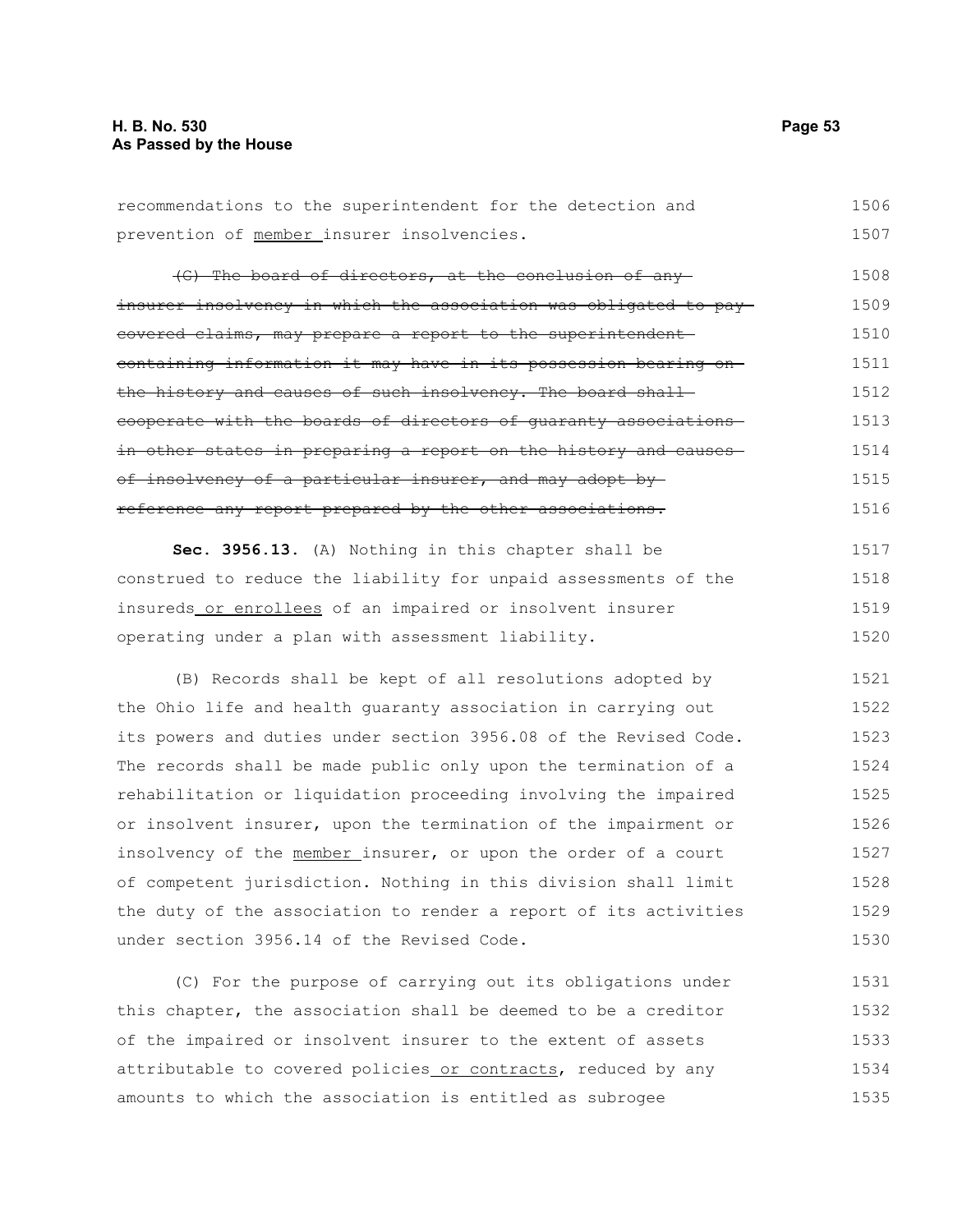pursuant to division  $(H)$  (K) of section 3956.08 of the Revised Code. Assets of the impaired or insolvent insurer attributable to covered policies or contracts shall be used to continue all covered policies or contracts and pay all contractual obligations of the impaired or insolvent insurer as required by this chapter. As used in this division, "assets attributable to covered policies or contracts" means that proportion of the assets that the reserves that should have been established for covered policies or contracts bear to the reserves that should have been established for all policies or contracts of insurance or health benefit plans written by the impaired or insolvent insurer. 1536 1537 1538 1539 1540 1541 1542 1543 1544 1545 1546 1547

(D)(1) As a creditor of the impaired or insolvent insurer as established in division (C) of this section and consistent with section 3903.34 of the Revised Code, the association and other similar associations shall be entitled to receive a disbursement of assets out of the marshaled assets, from time to time as the assets become available to reimburse it, as a credit against contractual obligations under this chapter. 1548 1549 1550 1551 1552 1553 1554

(2) If the liquidator has not, within one hundred twenty days of a final determination of insolvency of a member insurer by the receivership court, made an application to the court for the approval of a proposal to disburse assets out of marshaled assets to guaranty associations having obligations because of the insolvency, then the association shall be entitled to make application to the receivership court for approval of its own proposal to disburse these assets. 1555 1556 1557 1558 1559 1560 1561 1562

(E)(1) Prior to the termination of any rehabilitation or liquidation proceeding, the court may take into consideration the contributions of the respective parties, including the 1563 1564 1565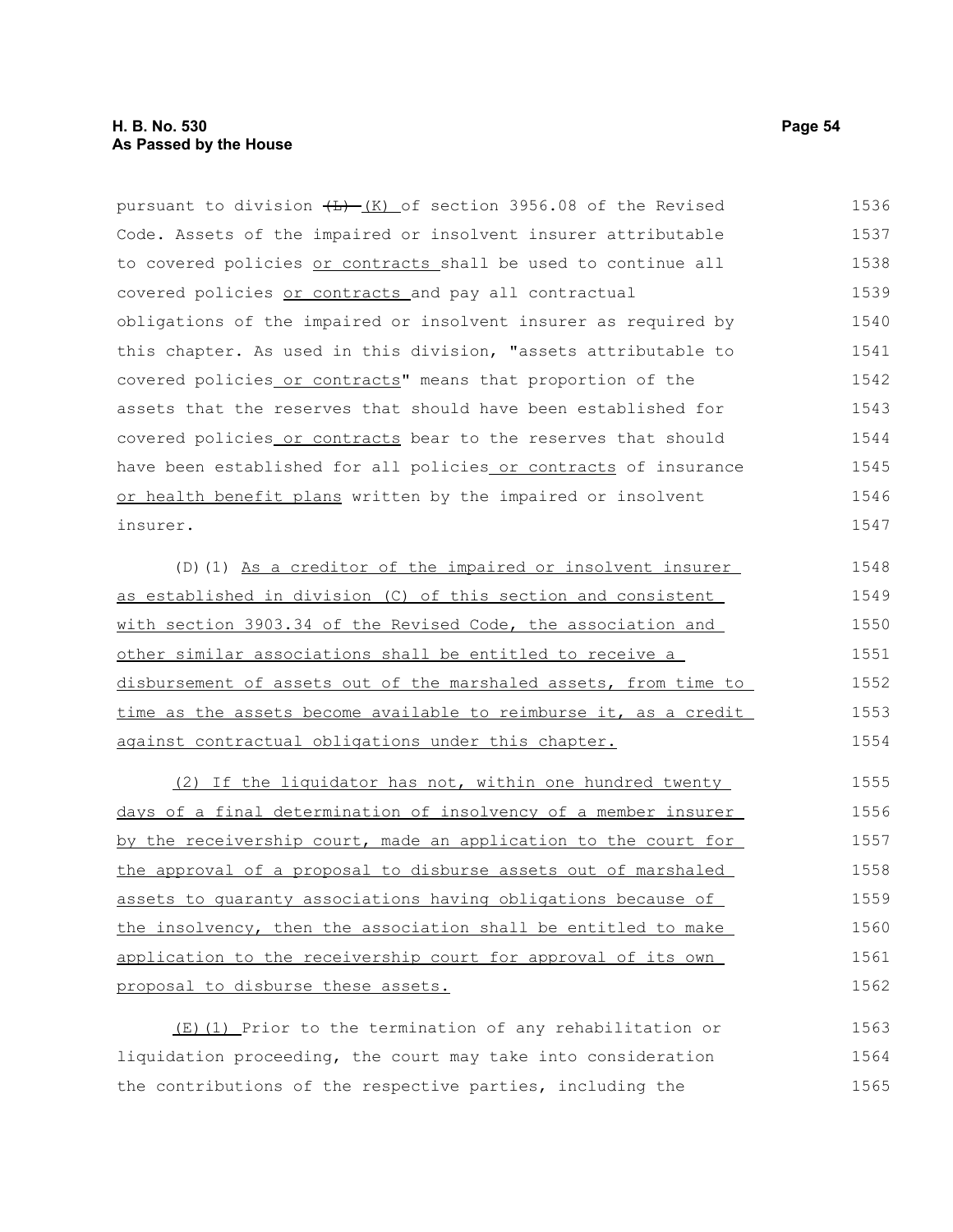#### **H. B. No. 530 Page 55 As Passed by the House**

association, the shareholders, contract owners, certificate holders, enrollees, and policyowners of the insolvent insurer, and any other party with a bona fide interest, in making an equitable distribution of the ownership rights of the insolvent insurer. In this determination, consideration shall be given to the welfare of the policyholders, contract owners, certificate holders, and enrollees of the continuing or successor member insurer. 1566 1567 1568 1569 1570 1571 1572 1573

(2) No distribution to stockholders, if any, of an impaired or insolvent insurer shall be made until the total amount of valid claims of the association with interest on that amount at a rate not less than the rate allowed under 96 Stat. 2478, 28 U.S.C.A. 1961 for funds expended in carrying out its powers and duties under section 3956.08 of the Revised Code with respect to such member insurer have been fully recovered by the association. 1574 1575 1576 1577 1578 1579 1580 1581

 $(E)$  (1) (F)(1) If an order for rehabilitation or liquidation of an-a member insurer domiciled in this state has been entered, the rehabilitator or liquidator may recover on behalf of the member insurer, from any affiliate that controlled it, the amount of distributions, other than stock dividends paid by the member insurer on its capital stock, made at any time during the five years preceding the complaint for liquidation or rehabilitation, subject to the limitations of divisions  $\left(\frac{E}{C}\right)\left(2\right)$ (F)(2) and (4) of this section. 1582 1583 1584 1585 1586 1587 1588 1589 1590

(2) No distribution shall be recoverable if the member insurer shows that, when paid, the distribution was lawful and reasonable and that the member insurer did not know and could not reasonably have known that the distribution might adversely affect the ability of the member insurer to fulfill its 1591 1592 1593 1594 1595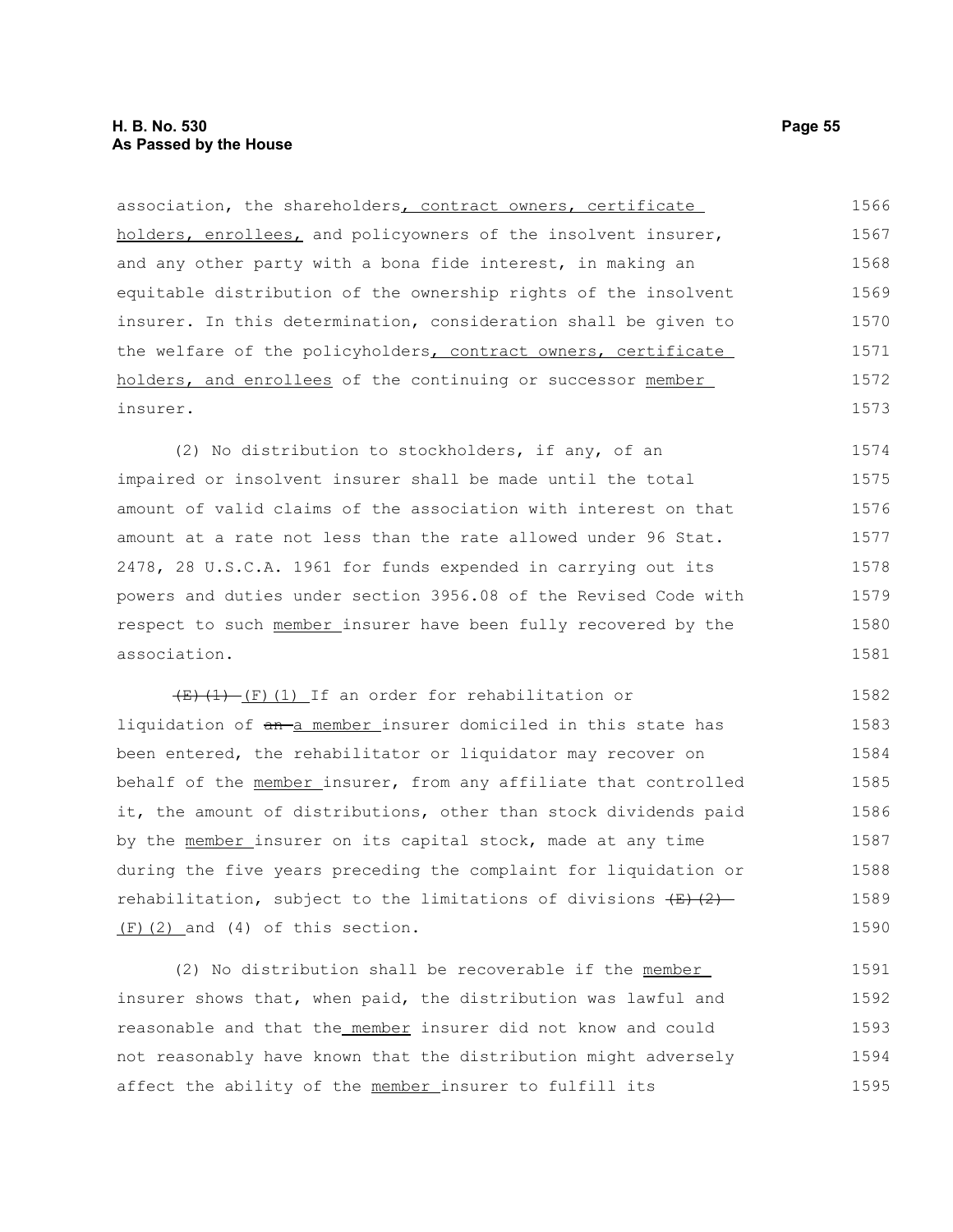contractual obligations.

(3) Any person who was an affiliate that controlled the member insurer at the time the distributions were paid is liable up to the amount of distributions-he the person received. Any person who was an affiliate that controlled the member insurer at the time the distributions were declared is liable up to the amount of distributions-he the person would have received if they had been paid immediately. If two or more persons are liable with respect to the same distributions, they are jointly and severally liable. 1597 1598 1599 1600 1601 1602 1603 1604 1605

(4) The maximum amount recoverable under this division shall be the amount needed in excess of all other available assets of the insolvent insurer to pay the contractual obligations of the insolvent insurer. 1606 1607 1608 1609

(5) If any person liable under division  $\overline{(E)(3)}$  (F)(3) of this section is insolvent, all its affiliates that controlled it at the time the distribution was paid are jointly and severally liable for any resulting deficiency in the amount recovered from the insolvent affiliate. 1610 1611 1612 1613 1614

**Sec. 3956.16.** There shall be no liability on the part of, and no cause of action of any nature shall arise against, any member insurer or its agents or employees, the Ohio life and health guaranty association or its agents or employees, the board of directors or any member of the board, or the superintendent of insurance or-his the superintendent's representatives, for any action or omission by them pursuant to the purposes and provisions of this chapter or in the performance of their powers and duties under this chapter. Immunity under this section extends to the participation in any organization of one or more other state associations of similar 1615 1616 1617 1618 1619 1620 1621 1622 1623 1624 1625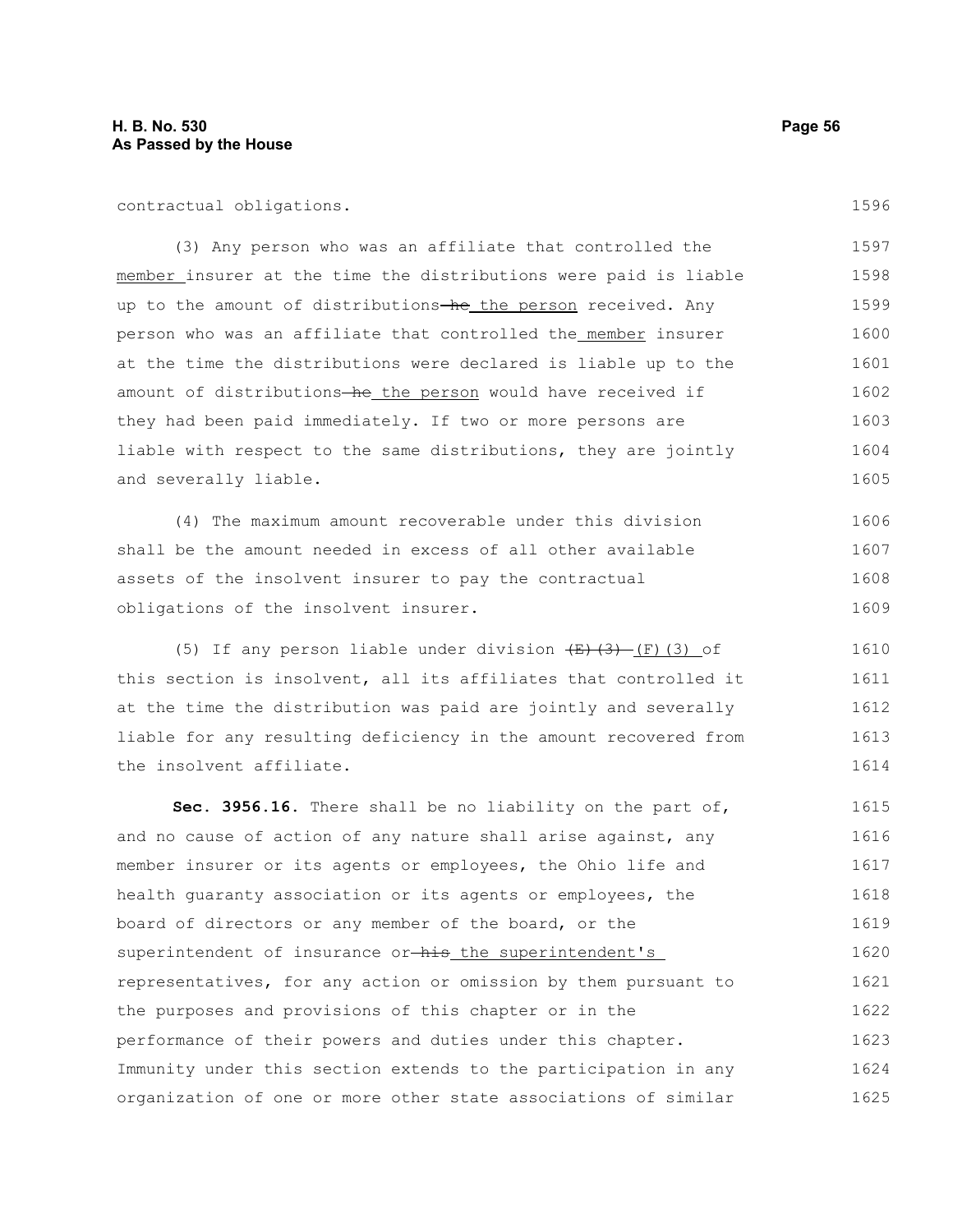purposes as provided in division  $(0)$   $(7)$  (N)(7) of section 3956.08 of the Revised Code, and to any such organization and its agents and employees. 1626 1627 1628

**Sec. 3956.18.** (A)(1) No person shall make, publish, disseminate, circulate, or place before the public, or cause to be made, published, disseminated, circulated, or placed before the public, in any newspaper, magazine, or other publication, or in the form of a notice, circular, pamphlet, letter, or poster, or over any radio or television station, or in any other manner, any advertisement, announcement, or statement, written or oral, that uses the existence of the Ohio life and health insurance guaranty association for the purposes of sales, solicitation, or inducement to purchase any form of insurance or other coverage covered by this chapter. 1629 1630 1631 1632 1633 1634 1635 1636 1637 1638 1639

(2) As used in division (A)(1) of this section, "person" includes but is not limited to any member insurer or any agent or affiliate of any member insurer. 1640 1641 1642

(3) Division (A)(1) of this section does not apply to the association or any other entity that does not sell or solicit insurance or coverage by a health insuring corporation. 1643 1644 1645

 $(B)$  (1) Within six months after-the effective date of thissection November 20, 1989, the association shall prepare a summary document, complying with division (C) of this section, describing the general purposes and current limitations of this chapter. The document shall be submitted to the superintendent of insurance for approval. 1646 1647 1648 1649 1650 1651

(2) On or after the sixtieth day after receiving approval under division (B)(1) of this section, no member insurer shall deliver a policy or contract described in division (B)(1) of 1652 1653 1654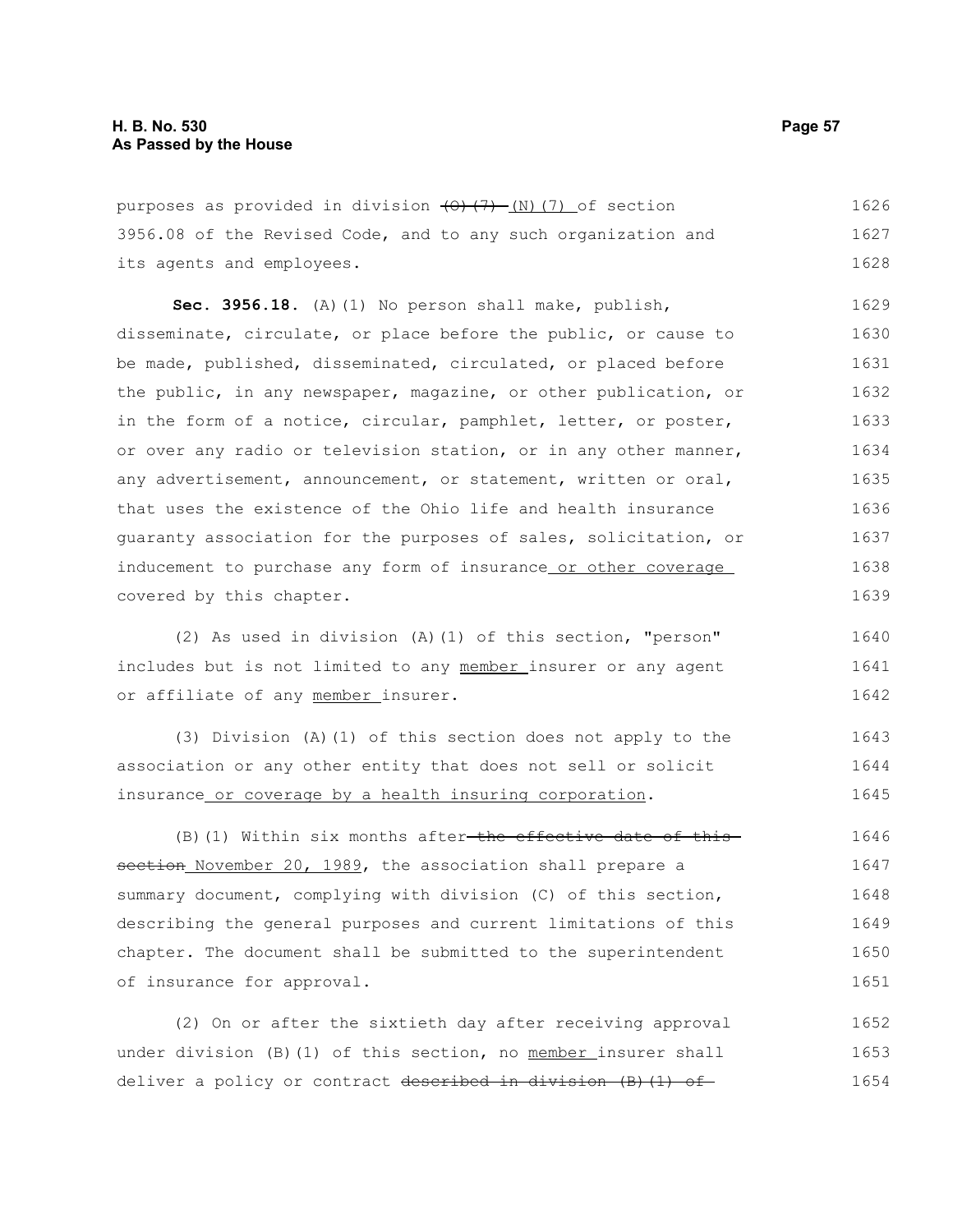section 3956.04 of the Revised Code-to a policy owner, contract owner, certificate holder, or enrollee unless the summary document is delivered to the policy-or owner, contract owner, or certificate holder, or the enrollee, prior to or at the time of delivery of the policy or contract, except if division (D) of this section applies. The summary document also shall be available upon request by a policy-or owner, contract owner, or certificate holder, or the enrollee. 1655 1656 1657 1658 1659 1660 1661 1662

(3) The distribution or delivery, or contents or interpretation of the summary document shall not be construed to mean that the policy or contract or the holder of the policy or owner, contract owner, or certificate holder, or the enrollee, is covered in the event of the impairment or insolvency of a member insurer. Failure to receive this summary document does not confer upon the policyholderpolicy owner, contract holderowner, certificate holder, enrollee, or insured any greater rights than those stated in this chapter. 1663 1664 1665 1666 1667 1668 1669 1670 1671

(4) The association shall revise the summary document as amendments to this chapter may require. 1672 1673

(C) The summary document prepared under division (B)(1) of this section shall contain a clear and conspicuous disclaimer on its face. The superintendent shall adopt a rule establishing the form and content of the disclaimer. The disclaimer shall do all of the following: 1674 1675 1676 1677 1678

(1) State the name and address of the Ohio life and health insurance guaranty association and of the department of insurance; 1679 1680 1681

(2) Prominently warn the policy-or owner, contract owner, or certificate holder, or the enrollee, that the association may 1682 1683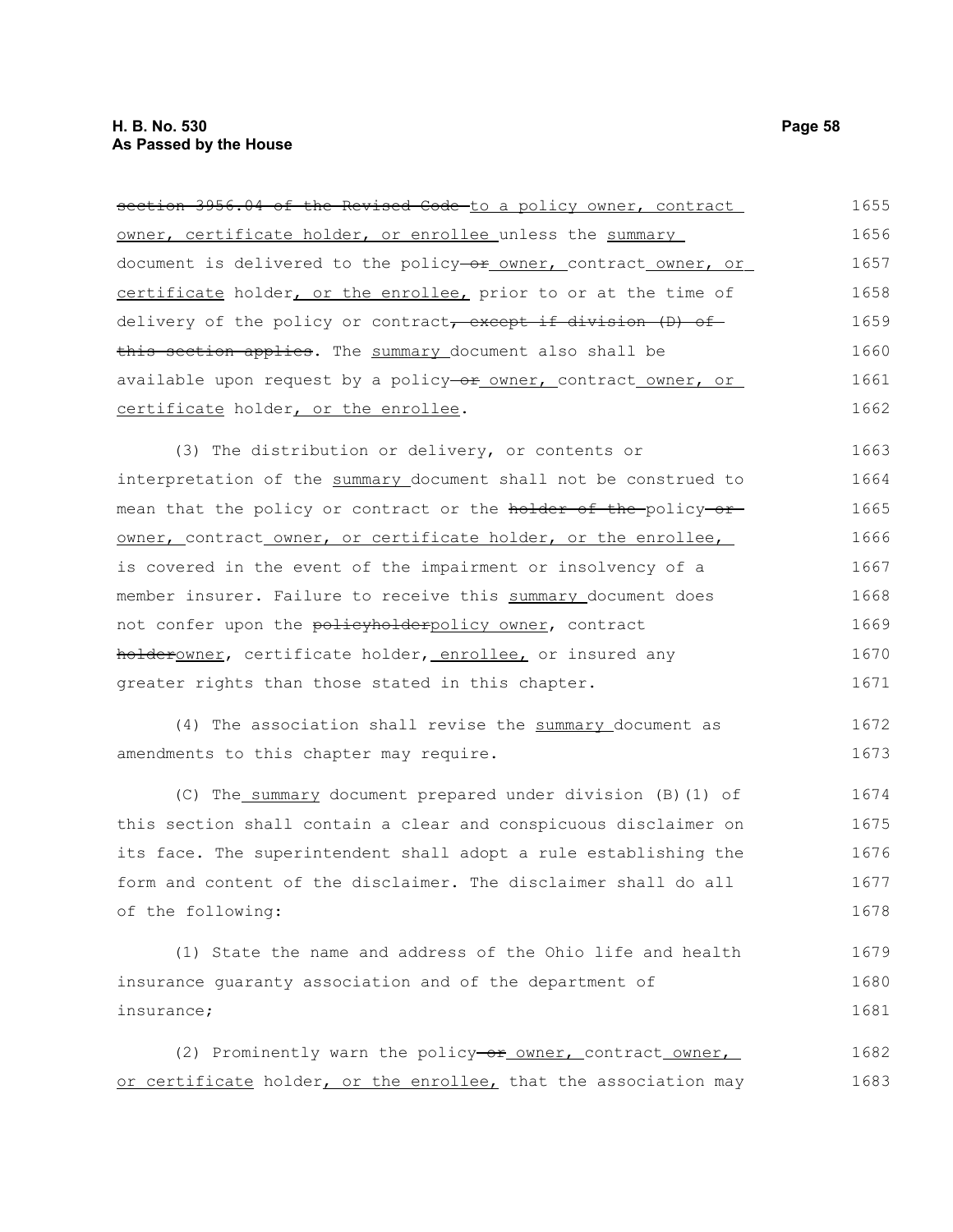not cover the policy or contract or, if coverage is available, it will be subject to substantial limitations and exclusions, and conditioned on continued residence in this state; 1684 1685 1686

|  |  |                                       | (3) State the types of policies or contracts for which |  | 1687 |
|--|--|---------------------------------------|--------------------------------------------------------|--|------|
|  |  | quaranty funds will provide coverage; |                                                        |  | 1688 |

(4) State that the member insurer and its agents are prohibited by law from using the existence of the association for the purpose of sales, solicitation, or inducement to purchase any form of insurance or health insuring corporation coverage; 1689 1690 1691 1692 1693

 $(4)$  (5) Emphasize that the policy-or owner, contract holder-owner, certificate holder, or enrollee should not rely on coverage under the association when selecting an insurer or health insuring corporation; 1694 1695 1696 1697

 $(5)$  (6) Explain rights available and procedures for filing a complaint to allege a violation of any provisions of this chapter;

(7) Provide other information as directed by the superintendent, including sources for information about the financial condition of insurers provided that the information is not proprietary and is subject to disclosure under that state's public records law. 1701 1702 1703 1704 1705

(D) No insurer or agent may deliver a policy or contractdescribed in division (B)(1) of section 3956.04 of the Revised Code, all or a portion of which is excluded under division (B) (2)(a) of section 3956.04 of the Revised Code from coverage under this chapter unless the insurer or agent, prior to or atthe time of delivery, gives the policy orcontract holder a separate written notice that clearly and conspicuously discloses 1706 1707 1708 1709 1710 1711 1712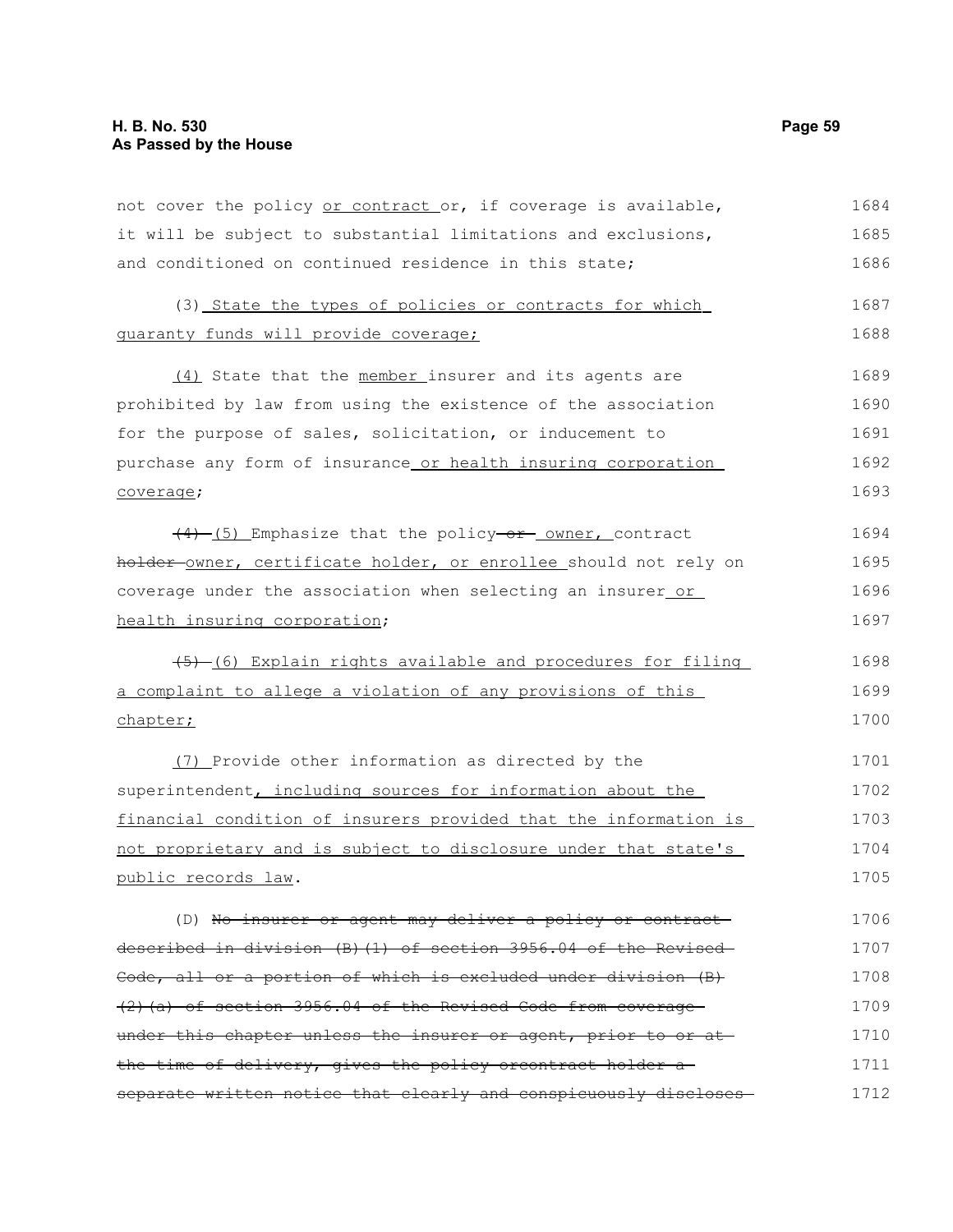| that the policy or contract, or a portion of the policy or-      | 1713 |
|------------------------------------------------------------------|------|
| contract, is not covered by the association. The superintendent, | 1714 |
| by rule, shall specify the form and content of the noticeA       | 1715 |
| member insurer shall retain evidence of compliance with division | 1716 |
| (B) of this section for so long as the policy or contract for    | 1717 |
| which the notice is given remains in effect.                     | 1718 |
| Sec. 3956.19. (A) The provisions of this chapter in effect       | 1719 |
| prior to the effective date of this section shall apply to all   | 1720 |
| matters relating to any impaired insurer or insolvent insurer    | 1721 |
| for which the association first became obligated under section   | 1722 |
| 3956.08 of the Revised Code prior to the effective date.         | 1723 |
| (B) The provisions of this chapter in effect on and after        | 1724 |
| the effective date of this section shall apply to all matters    | 1725 |
| relating to any impaired insurer or insolvent insurer for which  | 1726 |
| the association first becomes obligated under section 3956.08 of | 1727 |
| the Revised Code on or after the effective date.                 | 1728 |
| Sec. 3956.20. (A) (1) A member insurer may offset against        | 1729 |
| its premium or franchise tax liability twenty per cent of the    | 1730 |
| assessment described in division (H) of section 3956.09 of the   | 1731 |
| Revised Code in each of the five calendar years following the    | 1732 |
| fiscal biennium in which the assessment was paid. The offsets    | 1733 |
| shall be allowed on a year-per-year basis commencing with the    | 1734 |
| first tax payment due after the fiscal biennium in which the     | 1735 |
| assessment was paid.                                             | 1736 |

(2) If the aggregate total of the assessments described in division (A)(1) of this section and eligible for offset in a particular year exceeds a member insurer's tax liability to this state for such year, the aggregate total of the remaining eligible assessments, notwithstanding the five-year limitation set forth in division (A)(1) of this section, may be offset 1737 1738 1739 1740 1741 1742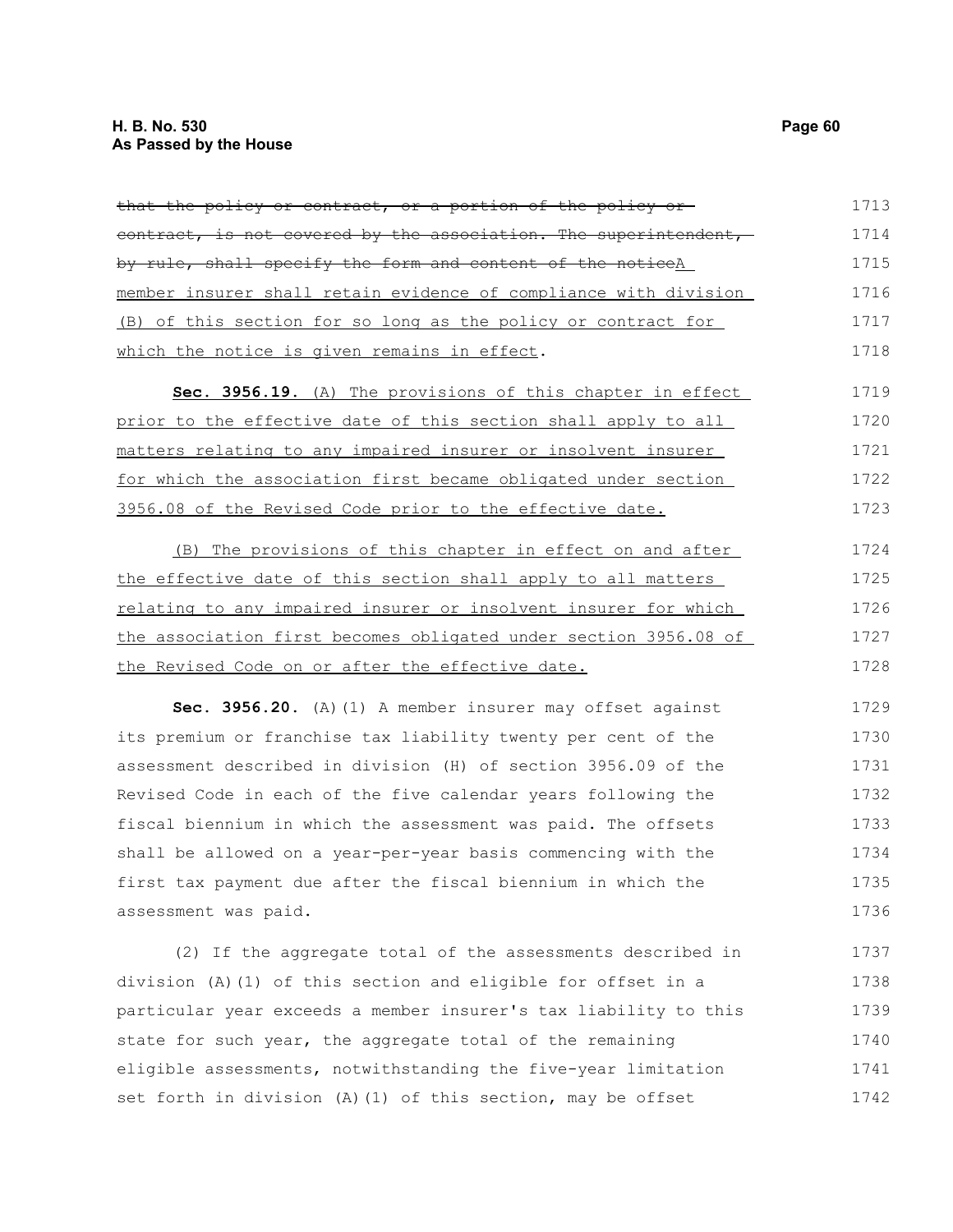| against such tax liability in future years.                      | 1743 |
|------------------------------------------------------------------|------|
| (3) If a member insurer ceases doing business, all               | 1744 |
| uncredited assessments may be credited against its premium or    | 1745 |
| franchise tax liability for the year it ceases doing business.   | 1746 |
| (4) The Ohio life and health insurance quaranty                  | 1747 |
| association may require a member insurer to report any offset to | 1748 |
| the association.                                                 | 1749 |
| (B) A member insurer that is exempt from taxes described         | 1750 |
| in division (A) of this section may recoup its assessments by a  | 1751 |
| surcharge on its premiums in a sum reasonably calculated to      | 1752 |
| recoup the assessments over a reasonable period of time, as      | 1753 |
| approved by the superintendent. Amounts recouped shall not be    | 1754 |
| considered premiums for any other purpose, including the         | 1755 |
| computation of gross premium tax, the medical loss ratio, or     | 1756 |
| agent commission. If a member insurer collects excess            | 1757 |
| surcharges, the member insurer shall remit the excess amount to  | 1758 |
| the association, and the excess amount shall be applied to       | 1759 |
| reduce future assessments in the appropriate account.            | 1760 |
| (C) Any sums that are acquired by member insurers by             | 1761 |
| refund from the association pursuant to division (F) of section  | 1762 |
|                                                                  |      |

3956.09 of the Revised Code and that have been offset, prior to the refund, against premium or franchise tax liability as provided in division (A) of this section shall be paid by such member insurers to this state in the manner the superintendent of insurance requires. The association shall notify the superintendent that the refunds have been made. 1763 1764 1765 1766 1767 1768

**Section 2.** That existing sections 3956.01, 3956.03, 3956.04, 3956.06, 3956.07, 3956.08, 3956.09, 3956.10, 3956.11, 3956.12, 3956.13, 3956.16, 3956.18, and 3956.20 of the Revised 1769 1770 1771